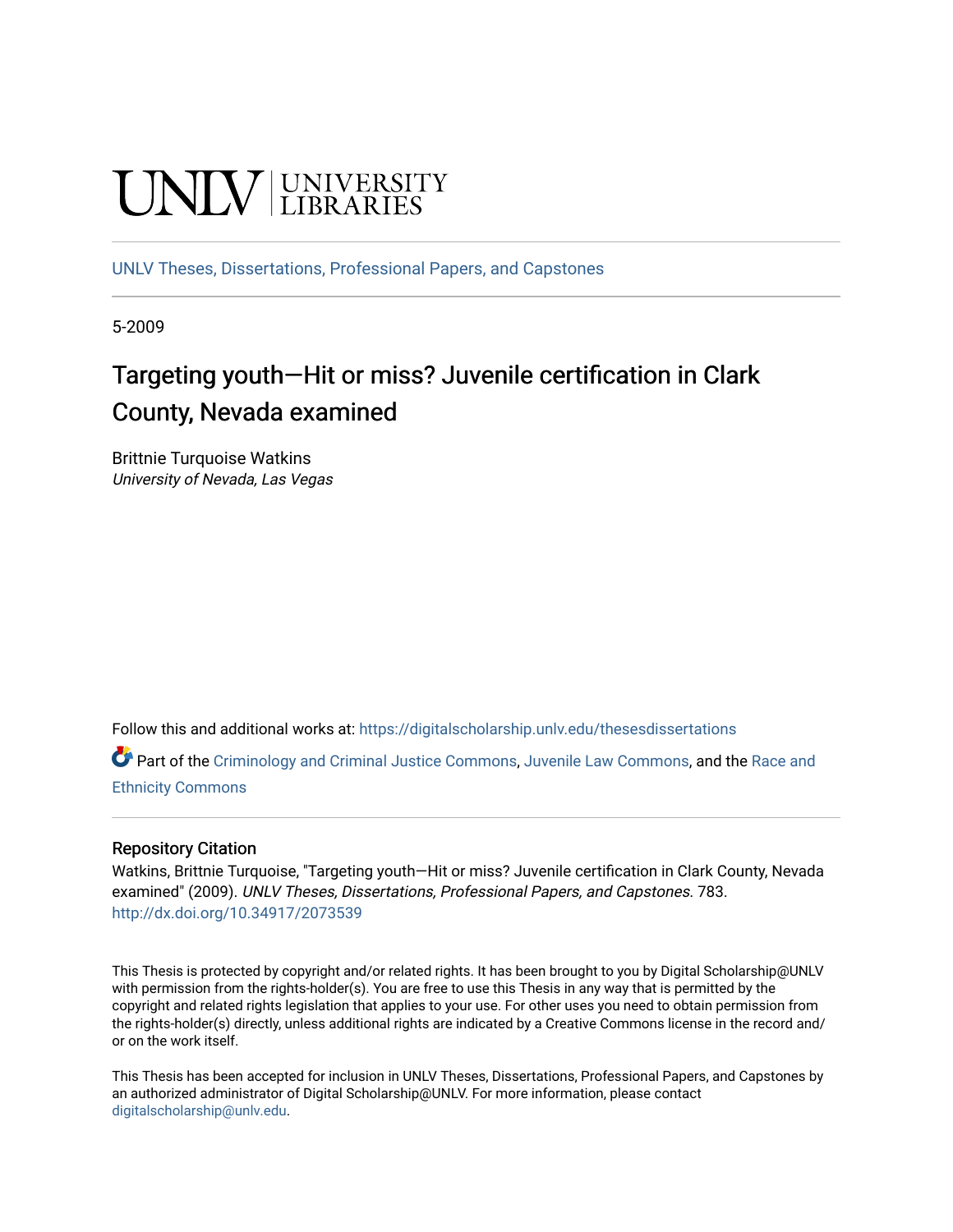# TARGETING YOUTH—HIT OR MISS? JUVENILE CERTIFICATION IN CLARK

#### COUNTY, NEVADA EXAMINED

by

#### Brittnie Turquoise Watkins

Bachelor of Arts Michigan State University 2006

A thesis submitted in partial fulfillment of the requirements for the

**Master of Arts Degree in Criminal Justice Department of Criminal Justice Greenspun College of Urban Affairs** 

> **Graduate College University of Nevada, Las Vegas May 2009**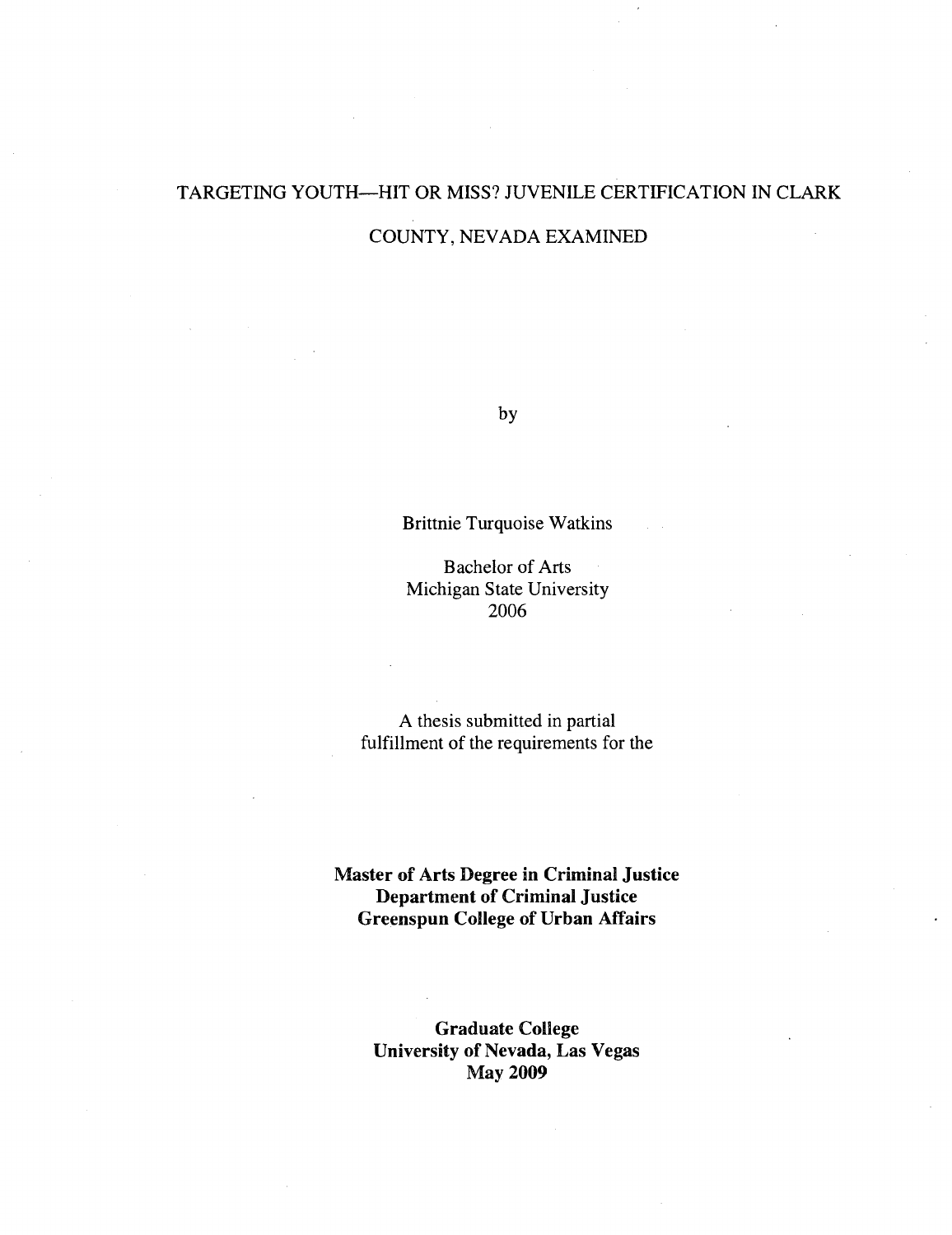UMI Number: 1472443

#### INFORMATION TO USERS

The quality of this reproduction is dependent upon the quality of the copy submitted. Broken or indistinct print, colored or poor quality illustrations and photographs, print bleed-through, substandard margins, and improper alignment can adversely affect reproduction.

In the unlikely event that the author did not send a complete manuscript and there are missing pages, these will be noted. Also, if unauthorized copyright material had to be removed, a note will indicate the deletion.

# **®**  UMI

UMI Microform 1472443 Copyright 2009 by ProQuest LLC All rights reserved. This microform edition is protected against unauthorized copying under Title 17, United States Code.

> ProQuest LLC 789 East Eisenhower Parkway P.O. Box 1346 Ann Arbor, Ml 48106-1346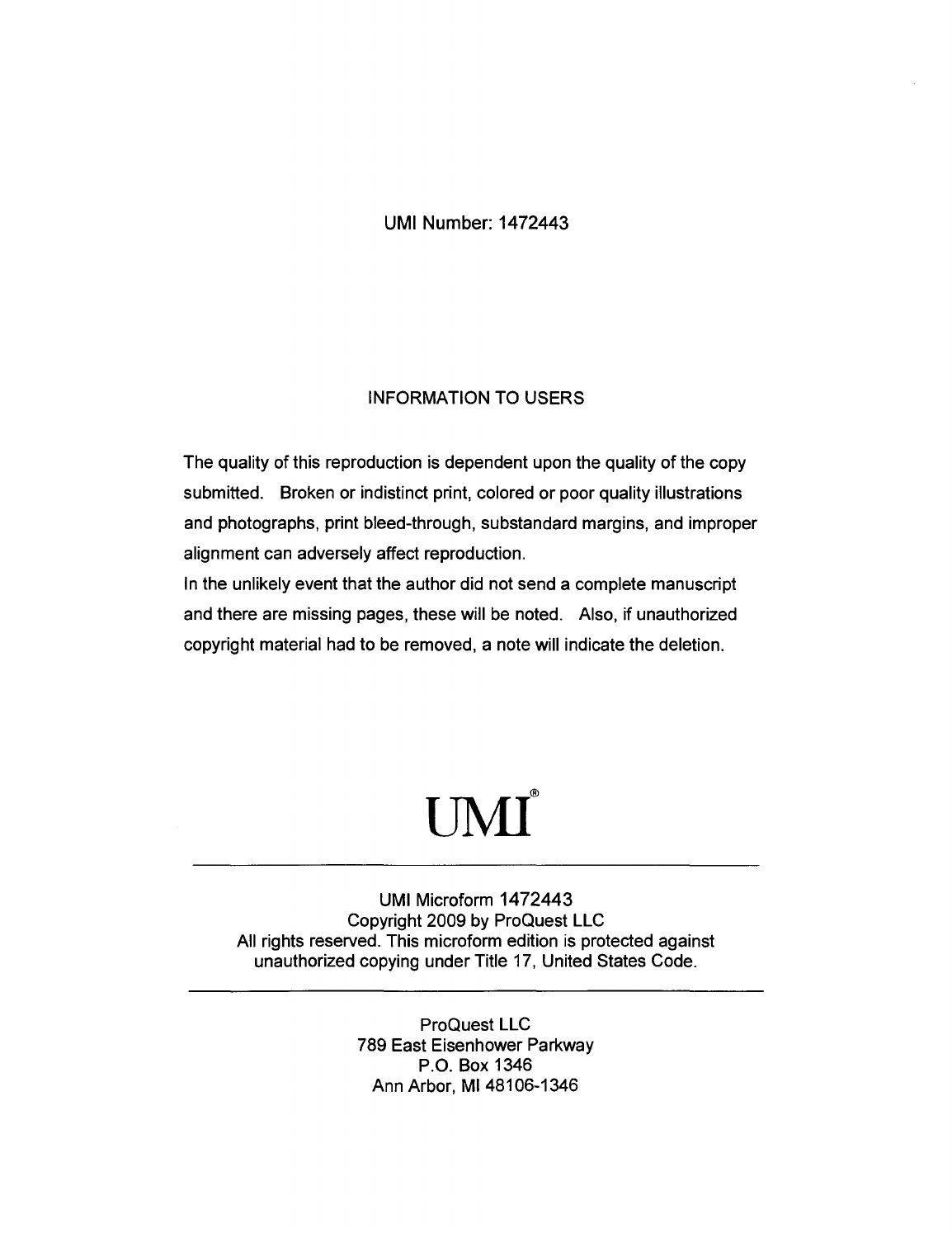

Thesis Approval The Graduate College University of Nevada, Las Vegas

April 13 , 2009

The Thesis prepared by

Brittnie T. Watkins

Entitled

Targeting Youth—Hit or Miss? Juvenile Certification in Clark County

Nevada Examined

is approved in partial fulfillment of the requirements for the degree of

Master of Arts in Criminal Justice

*Examination Committee Chair (* 



*Dean of the Graduate College* 

*Examination Committee Member* 

*Examination Committee Member* 

*Graduate College Faculty Representative* 

 $1017-53$  11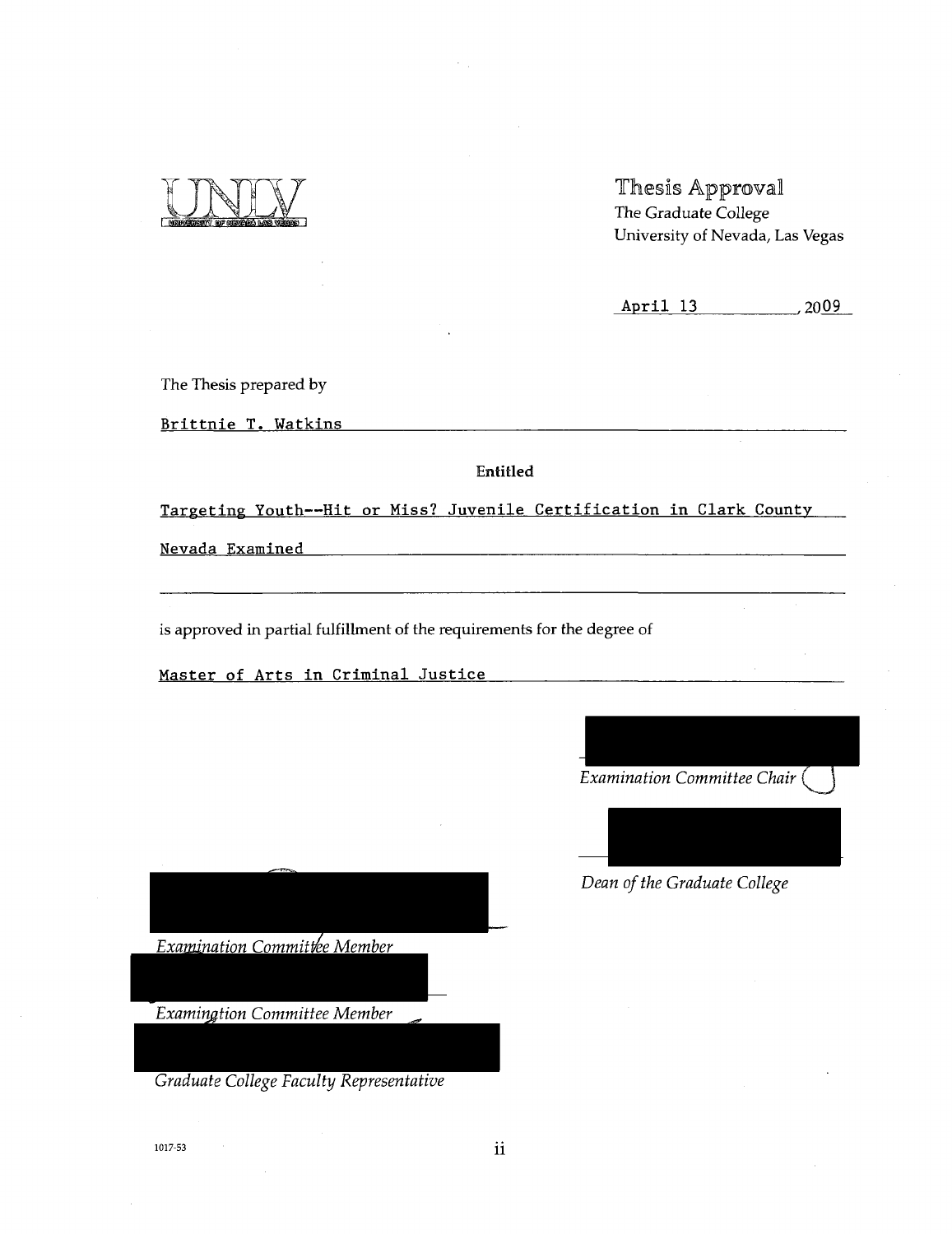#### ABSTRACT

#### **Targeting Youth—Hit or Miss? Juvenile Certification in Clark County, Nevada Examined**

by by

**Brittnie Turquoise Watkins** Brittnie Turquoise Watkins

Dr. Alexis Kennedy, Examination Committee Chair Assistant Professor of Criminal Justice University of Nevada, Las Vegas

Juvenile certification is the method by which a juvenile may be removed from juvenile court jurisdiction and placed in the adult criminal court jurisdiction. In many cases, juvenile courts exercise judicial certifications, in which a judge determines if the case will be heard in juvenile or adult court. Many factors influence a judge's determination of certification outcomes. Legal factors include dangerousness, amenability, and maturity of the youth. Extra-legal factors include race and sex. Although judges are believed to be impartial, prior research has found that these bias. factors may influence outcomes. This study assesses what factors are influential in one Clark County juven ile court judge's certification decisions. The study further evaluates whether the safety of the community is being served by certifying youth. In contrast to previous research, the current research finds that juveniles are being treated equivalently across race and sex predictors for certification decisions in Clark County, Nevada.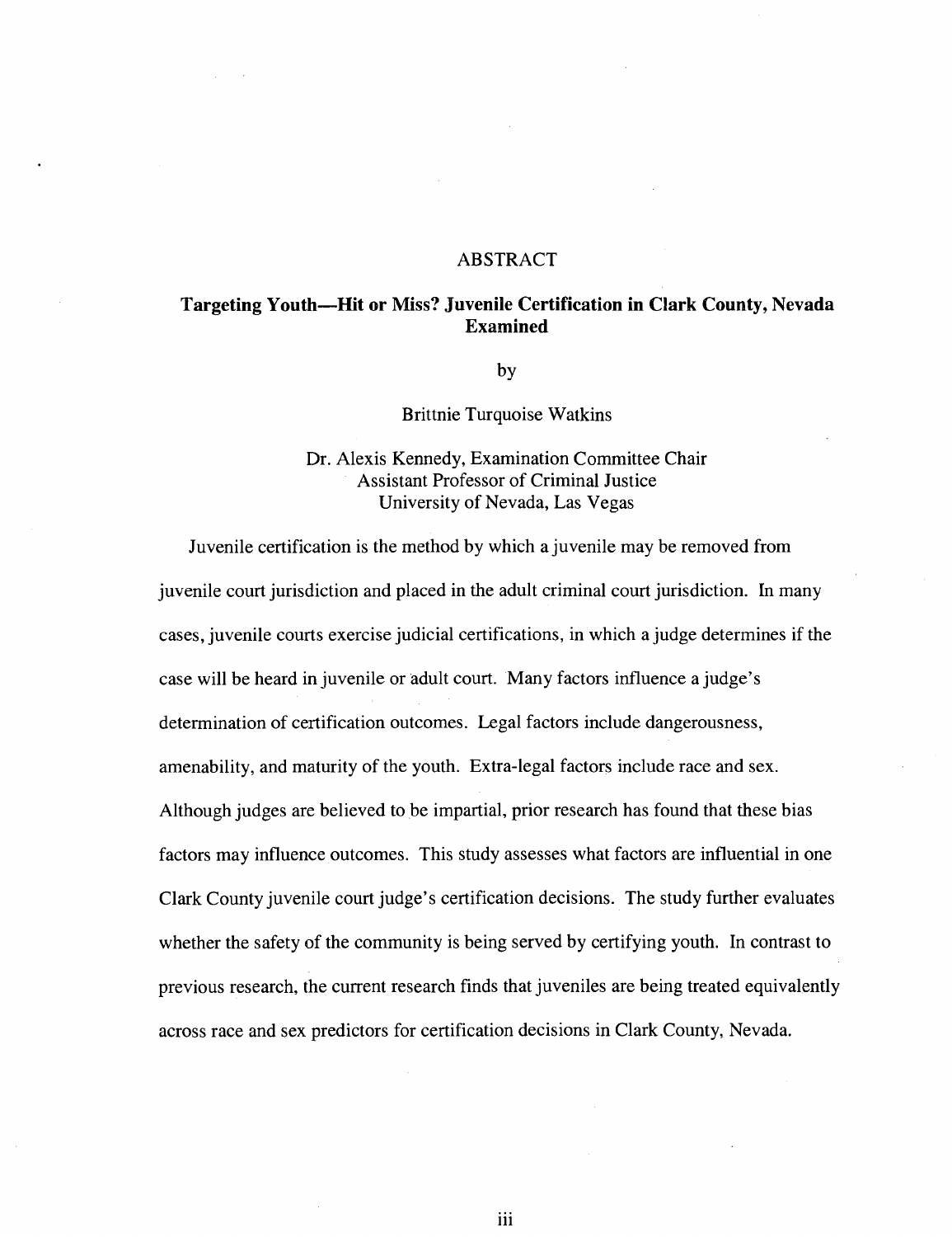### TABLE OF CONTENTS

 $\bar{z}$ 

 $\mathcal{L}$ 

| <b>CHAPTER 5</b> |
|------------------|
|                  |
|                  |
|                  |
|                  |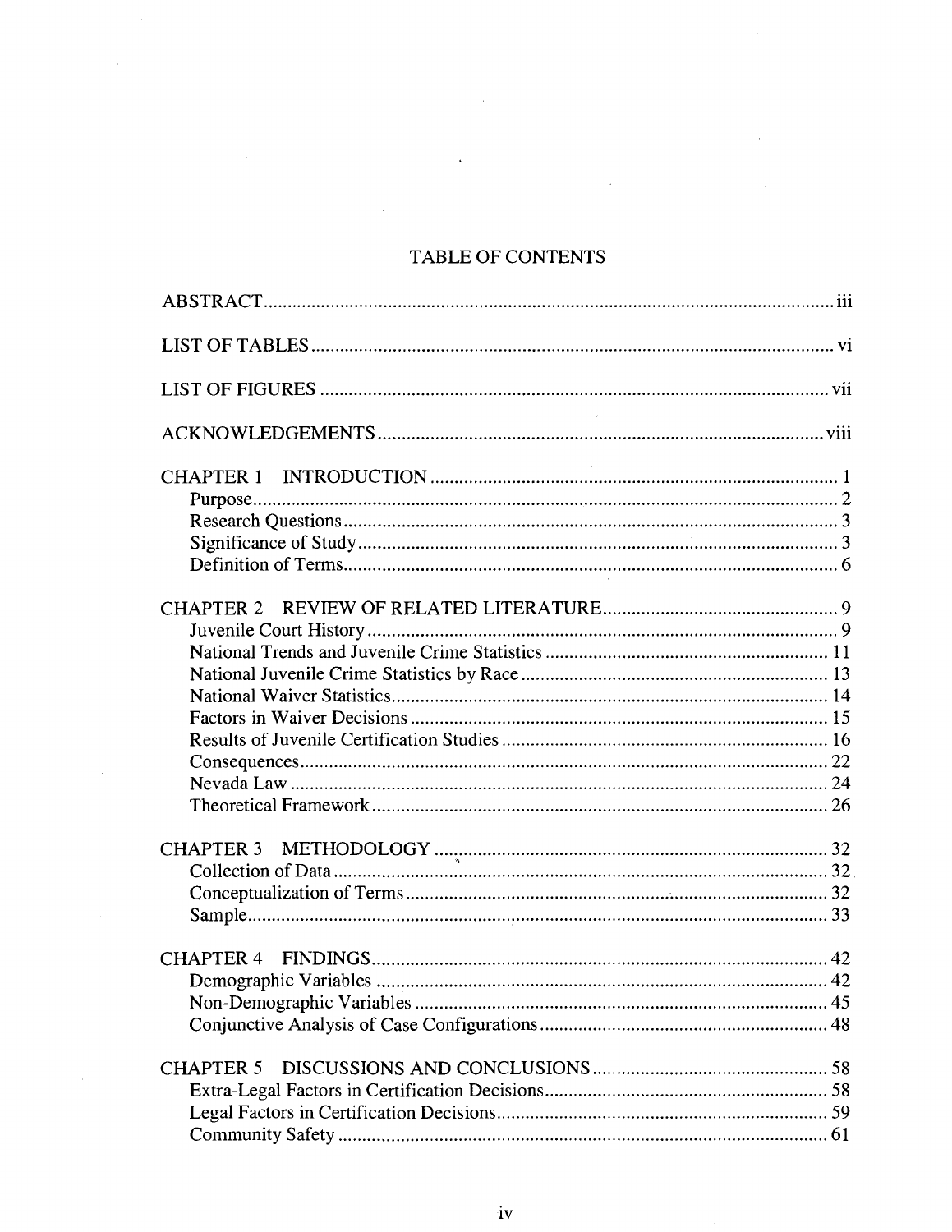$\label{eq:2.1} \frac{1}{\sqrt{2}}\int_{\mathbb{R}^3}\frac{1}{\sqrt{2}}\left(\frac{1}{\sqrt{2}}\right)^2\frac{1}{\sqrt{2}}\left(\frac{1}{\sqrt{2}}\right)^2\frac{1}{\sqrt{2}}\left(\frac{1}{\sqrt{2}}\right)^2\frac{1}{\sqrt{2}}\left(\frac{1}{\sqrt{2}}\right)^2.$ 

 $\label{eq:2.1} \frac{1}{\sqrt{2}}\left(\frac{1}{\sqrt{2}}\right)^{2} \left(\frac{1}{\sqrt{2}}\right)^{2} \left(\frac{1}{\sqrt{2}}\right)^{2} \left(\frac{1}{\sqrt{2}}\right)^{2} \left(\frac{1}{\sqrt{2}}\right)^{2} \left(\frac{1}{\sqrt{2}}\right)^{2} \left(\frac{1}{\sqrt{2}}\right)^{2} \left(\frac{1}{\sqrt{2}}\right)^{2} \left(\frac{1}{\sqrt{2}}\right)^{2} \left(\frac{1}{\sqrt{2}}\right)^{2} \left(\frac{1}{\sqrt{2}}\right)^{2} \left(\$ 

 $\label{eq:2.1} \frac{1}{\sqrt{2}}\sum_{i=1}^n\frac{1}{\sqrt{2}}\sum_{i=1}^n\frac{1}{\sqrt{2}}\sum_{i=1}^n\frac{1}{\sqrt{2}}\sum_{i=1}^n\frac{1}{\sqrt{2}}\sum_{i=1}^n\frac{1}{\sqrt{2}}\sum_{i=1}^n\frac{1}{\sqrt{2}}\sum_{i=1}^n\frac{1}{\sqrt{2}}\sum_{i=1}^n\frac{1}{\sqrt{2}}\sum_{i=1}^n\frac{1}{\sqrt{2}}\sum_{i=1}^n\frac{1}{\sqrt{2}}\sum_{i=1}^n\frac$ 

 $\label{eq:2.1} \frac{1}{2}\sum_{i=1}^n\frac{1}{2}\sum_{j=1}^n\frac{1}{2}\sum_{j=1}^n\frac{1}{2}\sum_{j=1}^n\frac{1}{2}\sum_{j=1}^n\frac{1}{2}\sum_{j=1}^n\frac{1}{2}\sum_{j=1}^n\frac{1}{2}\sum_{j=1}^n\frac{1}{2}\sum_{j=1}^n\frac{1}{2}\sum_{j=1}^n\frac{1}{2}\sum_{j=1}^n\frac{1}{2}\sum_{j=1}^n\frac{1}{2}\sum_{j=1}^n\frac{1}{2}\sum_{j=1}^n\$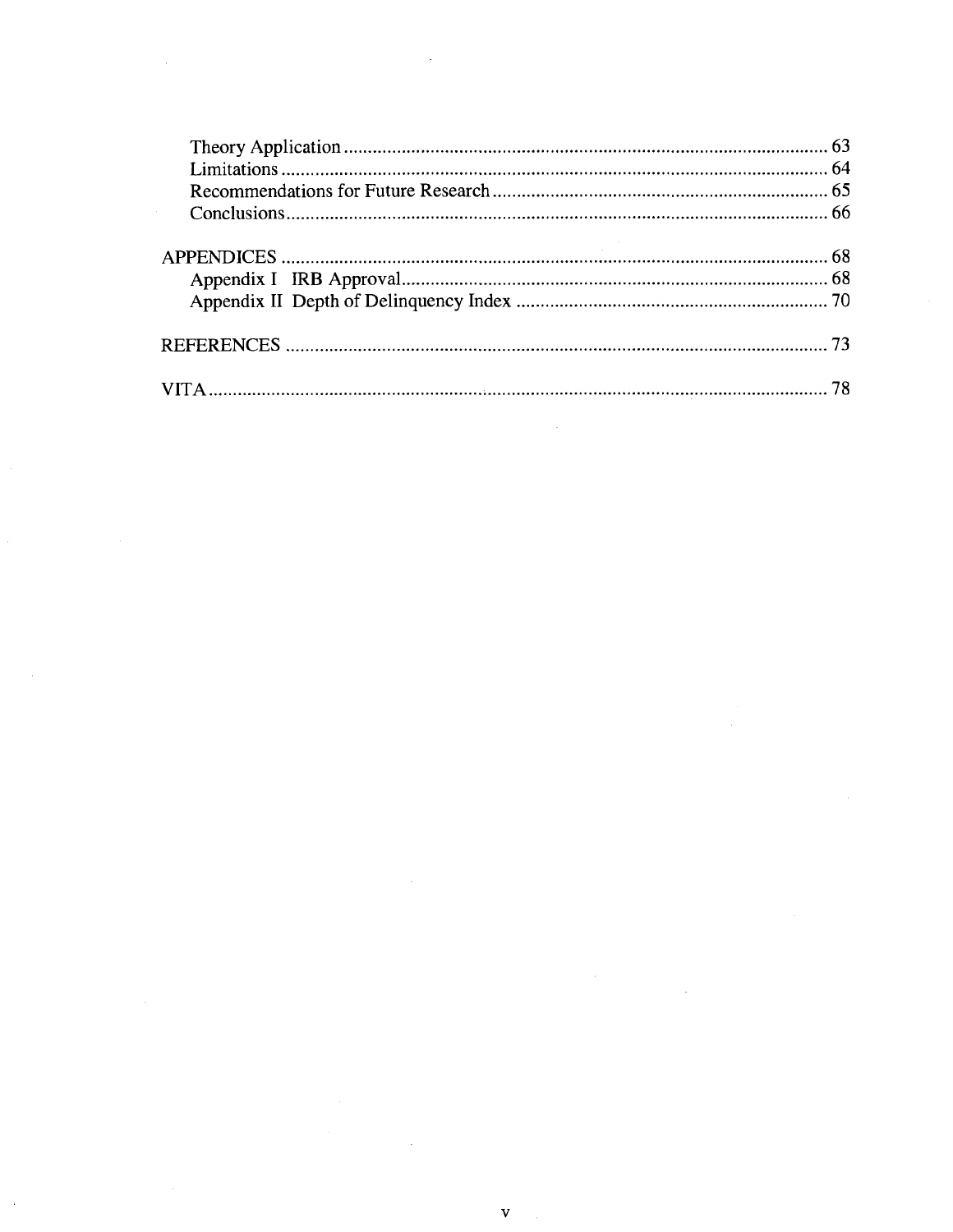## LIST OF TABLES

| Table 1 |                                                                               |
|---------|-------------------------------------------------------------------------------|
| Table 2 |                                                                               |
| Table 3 | Significance of Factors on Incarceration vs. Probation in Adult Dispositions  |
|         |                                                                               |
| Table 4 | Case Configurations Among Youth Ranked by Their Relative Risks of             |
|         |                                                                               |
| Table 5 | Structure of Conjunctive Matrix for Main-Effects and Interaction-Effects of   |
|         |                                                                               |
| Table 6 | Characteristics of Juveniles Certified to Adult Court Incarceration Decisions |
|         |                                                                               |
| Table 7 | Structure of Conjunctive Matrix for Main-Effects and Interaction-Effects of   |
|         |                                                                               |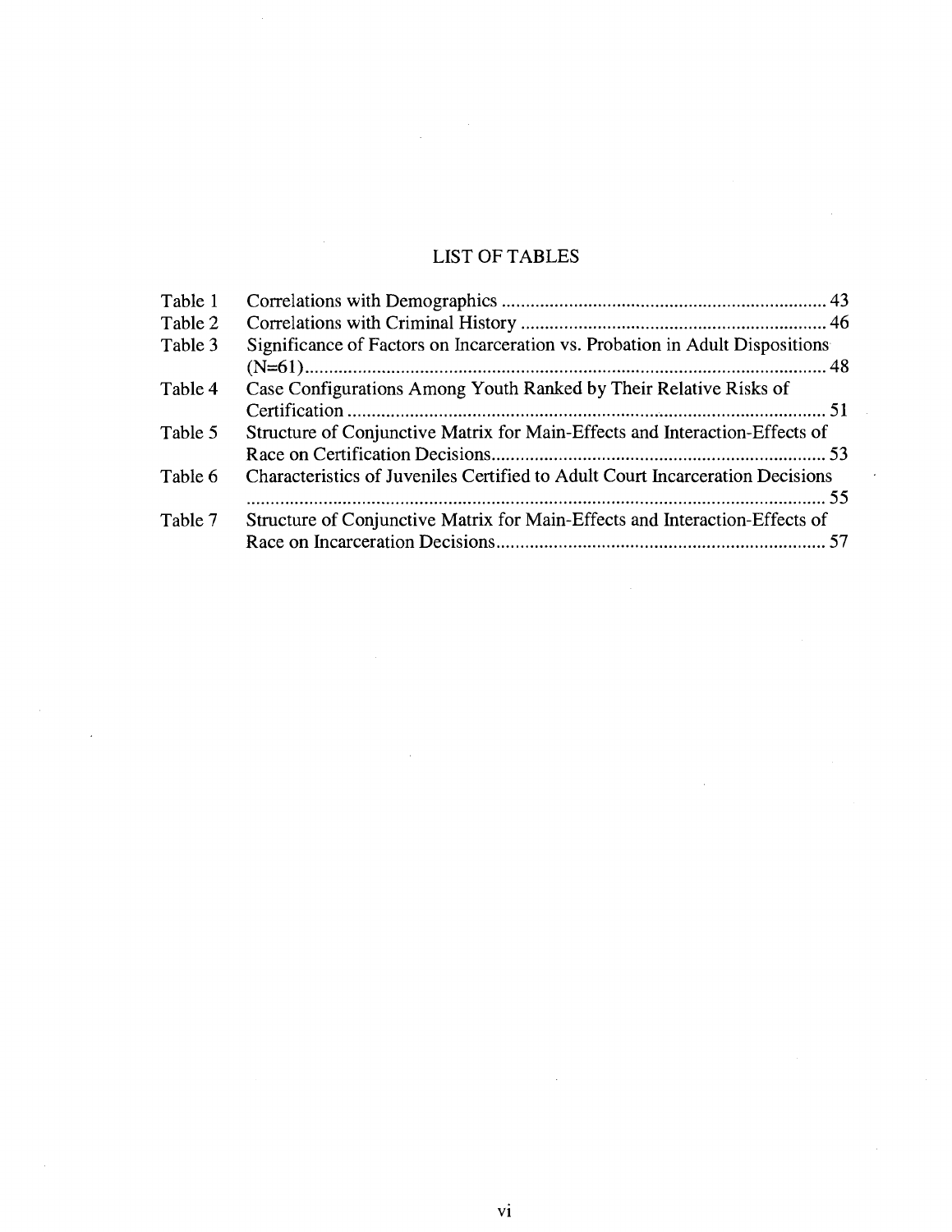## LIST OF FIGURES

 $\bar{\beta}$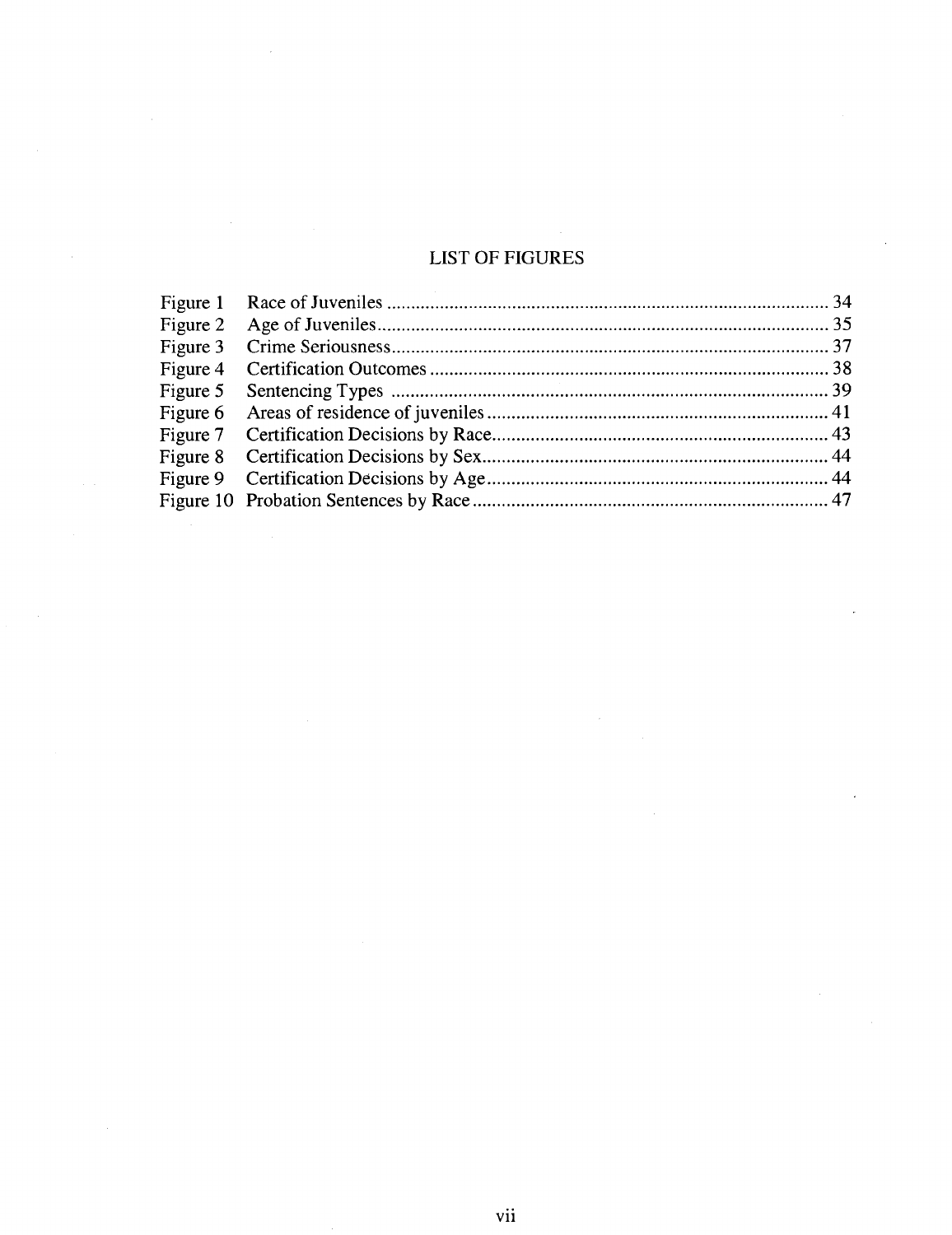#### ACKNOWLEDGEMENTS

Without the vehement support of my family, friends, and committee, this work would have been difficult to accomplish. I want to thank my husband Antoine for caring for our son Braylyn for many long hours, while I closed myself in my room to work. A special thanks to Braylyn for serving as an inspiration and allowing *mommy* to share *her*  time. My friends stimulated my confidence when I needed to get over the hills. I would like to especially thank Dr. Kennedy, my committee chair, who was there morning, noon, and night by text, e-mail, or in person to lend advice and support. The coffee breaks I took with Dr. Madensen encouraged me to "embrace the stress." Dr. Shelden was a critical resource for my literature review and statistics. Thank you also to Dr. Brents, for your reviews. Last but not least, I would like to thank the Honorable Judge William Voy for opening his doors and Mark Harter for his endless aid. Through all the support I received in this process, I have learned that support is one of the most valuable gifts one can give.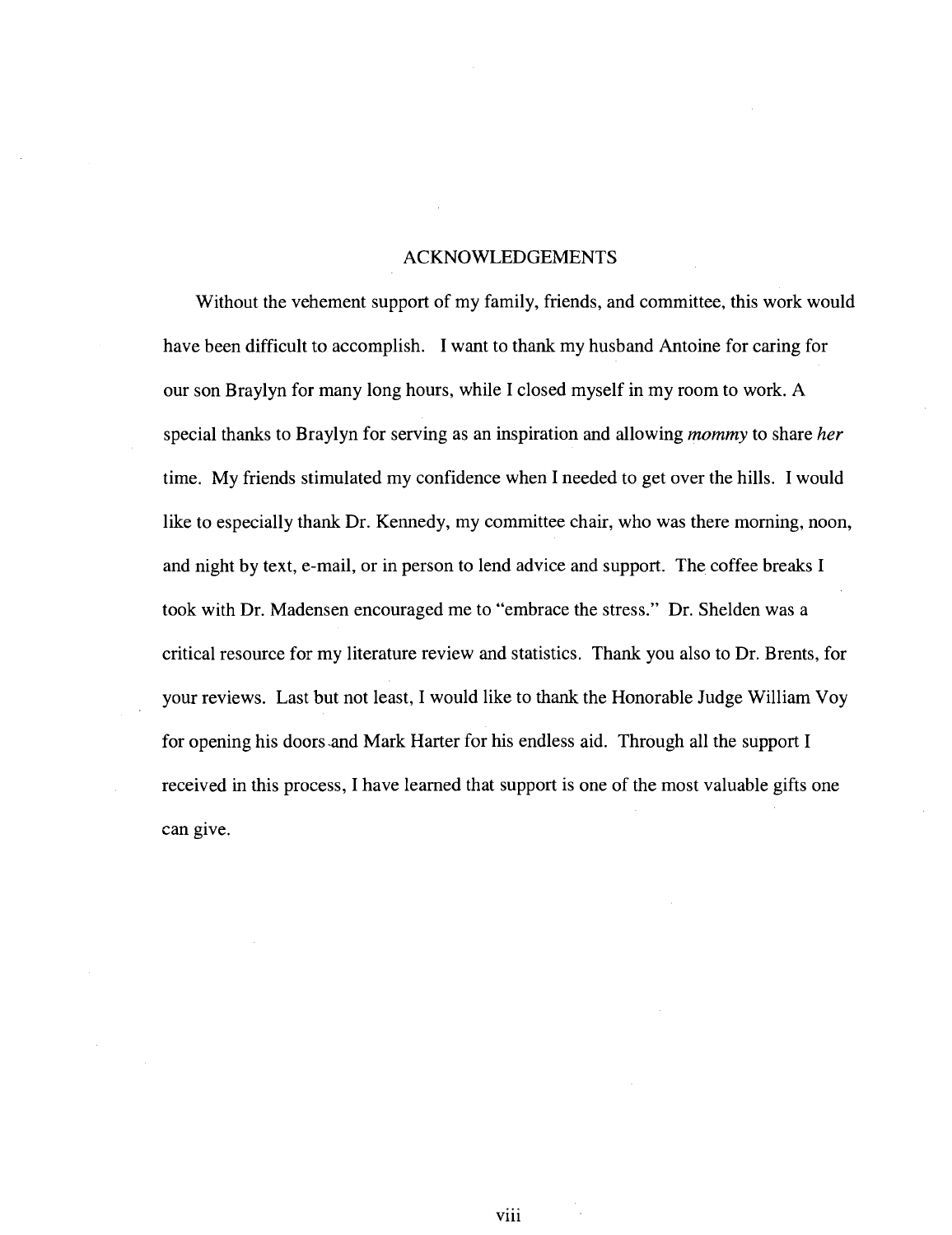#### CHAPTER 1

#### INTRODUCTION

The Juvenile Court was established in 1899 to assist wayward youth (Fagan & Zimring, 2000). The ideals that dominated public opinion at that time encouraged a court which would serve the best interest of the child (Center on Juvenile and Criminal Justice, 2008). The court, in many ways, has gone astray from that path. Juvenile certification, which allows a youth to be transferred from juvenile court to adult criminal court, is one example of the hardened attitude and harsher treatment of juveniles. Originally, certification was reserved for the most serious offender and very few youth were certified (CJCJ, 2008). In the 1960s, concern about the effectiveness of juvenile courts led to Supreme Court decisions that would formalize the juvenile court process, making it more comparable to the adult court system. As the juvenile crime wave of the late  $20<sup>th</sup>$  century increased fear of juvenile crime, punishments and processes for juvenile offenders changed dramatically (Ferro, 2003). Sentencing powers were broadened and confidentiality laws that protected youth from stigma were altered. Certification was among the affected processes, as each state began to implement certification laws that represented their own interpretation of severity. The scope was widened to include more juveniles for potential certification. Perhaps as a result of the changing scope of certification, research has questioned whether or not the courts are still certifying with the same goals in mind or if there are other factors influencing certification decisions.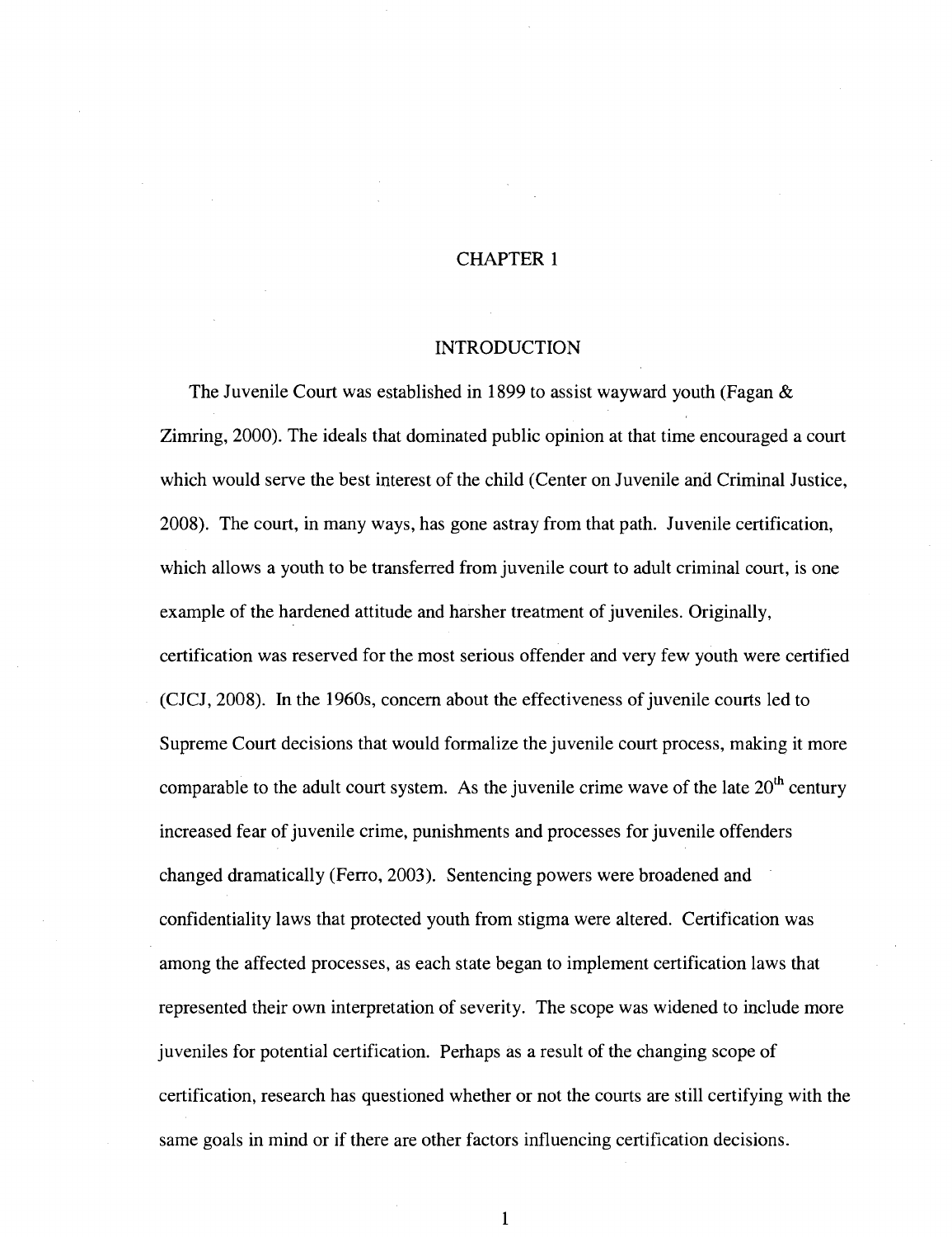#### Purpose of the Study

The purpose of the current study is to examine juvenile certification in Clark County, Nevada. This type of research has never before been conducted in Clark County. The results will provide policy implications specific to this county. Geographic location, community culture, and population differences are characteristics that may result in dissimilar findings in comparison to other locations where juvenile certifications have been analyzed. Las Vegas is a unique community; therefore, there is reason to believe the results of this study will be distinctive.

Moreover, the current study aims to assess whether or not Clark County, Nevada is certifying the population of youth who have been identified as the target population in past research. The target population encompasses those youth who are thought to be the most mature, dangerous, and non-amenable (or resistant) to treatment (Feld, 1987; Houston & Barton, 2005; Lockwood, 1992). Although a combination of these three characteristics describes the ideal target population, it has been found that biases towards extra-legal factors often play a role in the decision making process of certifications. Two of those factors are race and sex. The current study will examine which factors—the legal or extra-legal—are having more of an influence on certification decisions in Clark County. Ideally, legal factors help to identify a particular population of delinquents who are deserving of transfer. This is one intention of certification.

Waiver is also intended to be tougher on juveniles. The adult system allows for a wider range of severity in sanctions (CJCJ, 2008; Dawson, 1992). Longer and more severe sanctions in the adult criminal court system serve the interest of public safety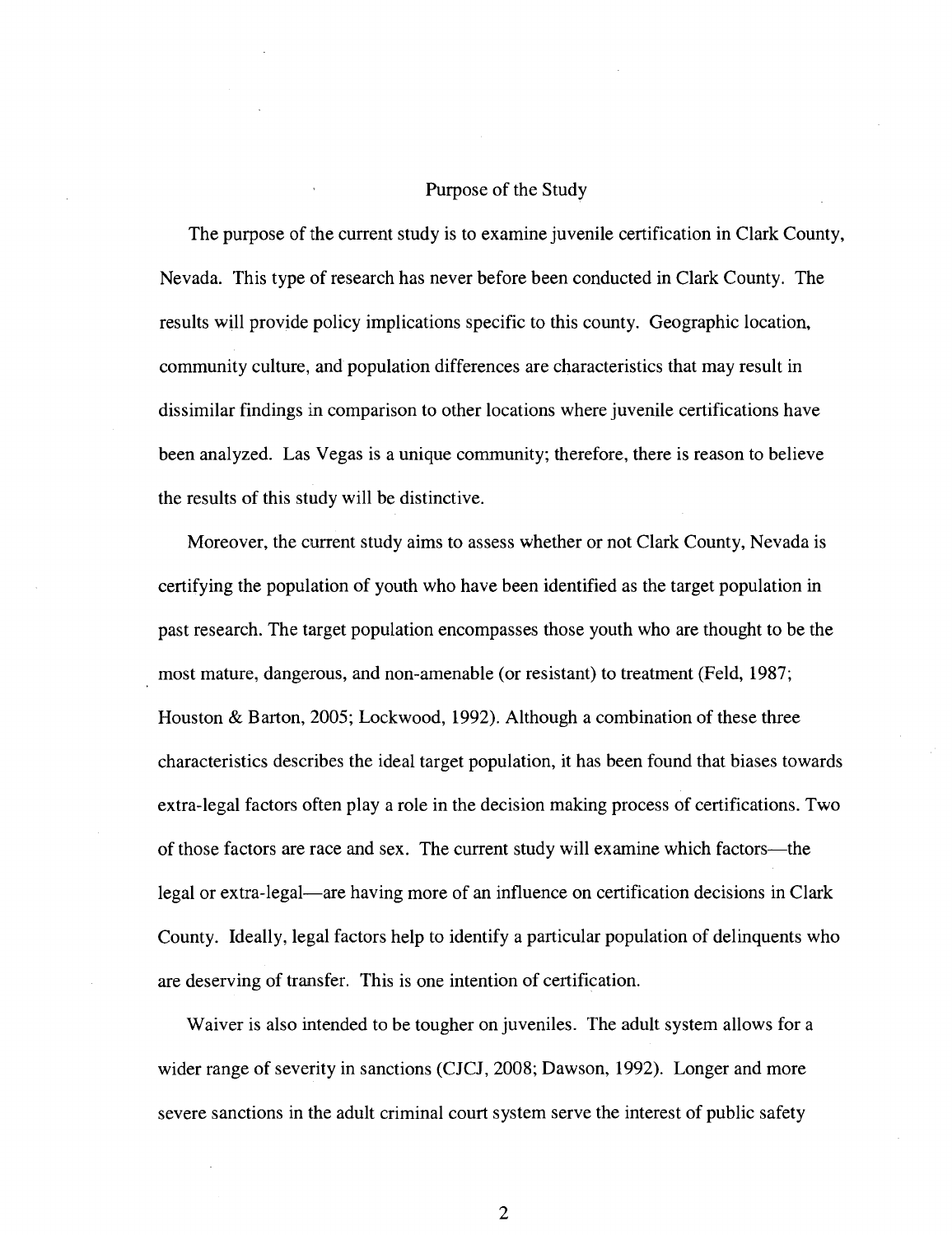(Besharov, 1974) through incapacitation. The current study will assess if certification is serving an intended purpose of protecting the community through more severe adult sentences.

#### Research Questions

In support of the purpose of the study, three particular research questions have been identified. The overarching question is "Are the intended goals of certification, which include certifying a target population, protecting the community, and deterring youth, being met in Clark County?" This question is broken down into the following more specific questions:

- Do the extralegal factors—race and sex—of the juvenile being considered for certification influence the outcome?
- Are the factors that the criminal justice system considers important in certification decisions — maturity, dangerousness, or amenability likelihood — reflected in the age, seriousness of the charges, and criminal histories of the youth who are certified?
- Are youth who are certified to adult court receiving longer, more severe sentences?

#### Significance of the Study

#### *Legislative Implications*

The answers to these questions have the potential to provide significant legislative implications. Should it be determined that race and/or sex are major factors in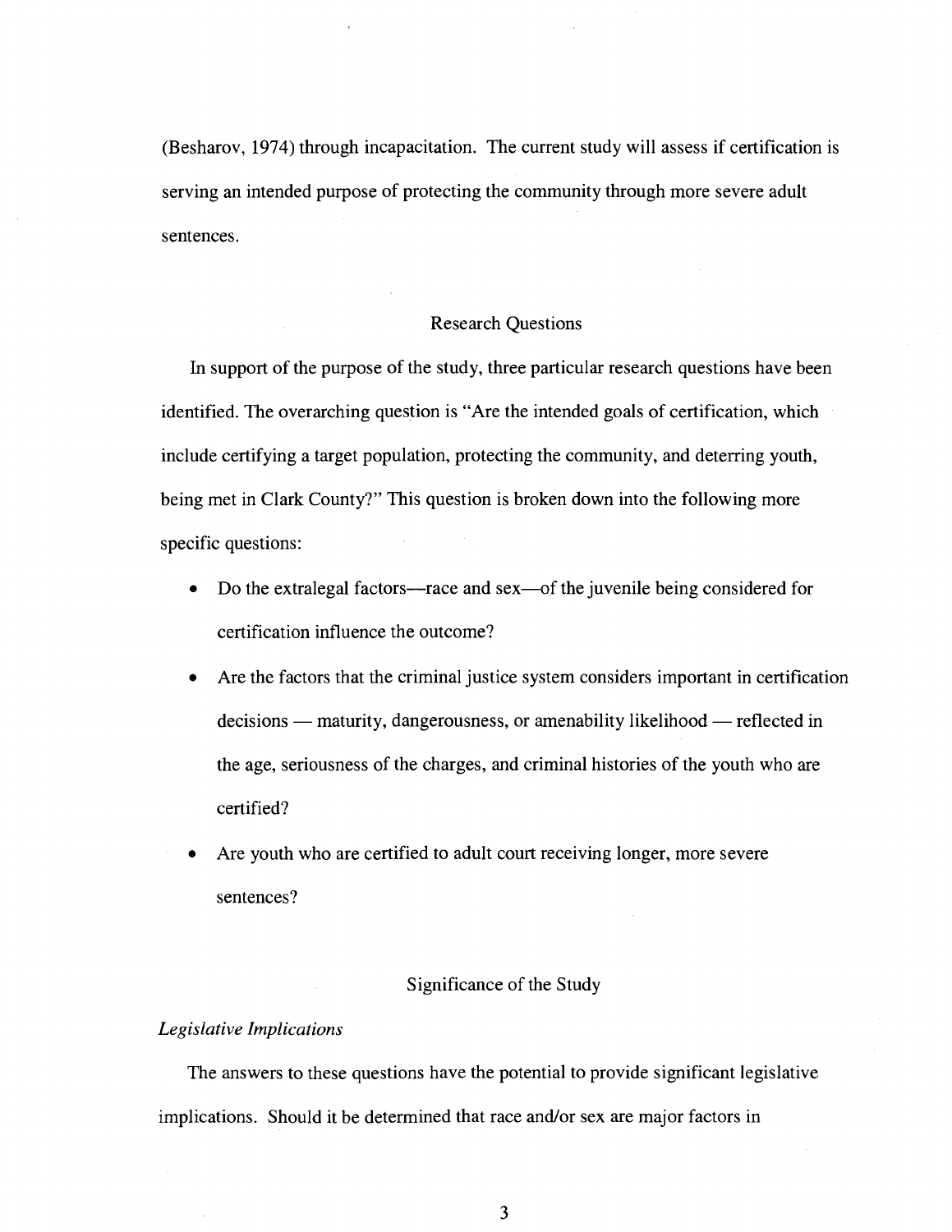certification decisions in Clark County, this study would support legislation to make certification a more uniform process. Specified guidelines for the discretionary certification process can assist in decreasing racial and sexual discrimination. If no significant discriminatory factors are found, then perhaps Clark County's discretionary certification process is one to be modeled after. Also, if certified youth are not reflecting the target population, goal consensus concerning who should be certified and formal factors to be considered during the certification process need to be established. Furthermore, if certifying youth is not serving an intended purpose of community safety, retaining serious offenders in the juvenile court system where treatment and rehabilitation are the primary goals, appears to be the more appropriate course of action. Results indicating that the certification process is not meeting intended goals would encourage a restructuring or dismantling of the process.

#### *Juvenile vs. Adult Court*

Detailed attention to relevant factors and non-discriminatory practices are vital in certification decisions. There are elemental differences governing the juvenile versus the adult criminal court system (Lockwood, 1992). Rehabilitation is a primary concern for the juvenile justice system (Joppich, 1984) while the adult justice system focuses on punishment. Children facing certification are facing more than a ruling; the negative consequences of placing a child in an adult world can be devastating. Although children face negative consequences from certification, some children also commit very heinous crimes. Public opinion, driven by fear of crime, promotes sentencing these children as adults, according to Fagan and Zimring (2000). There must be a balance between providing community safety and supporting the development of the future of the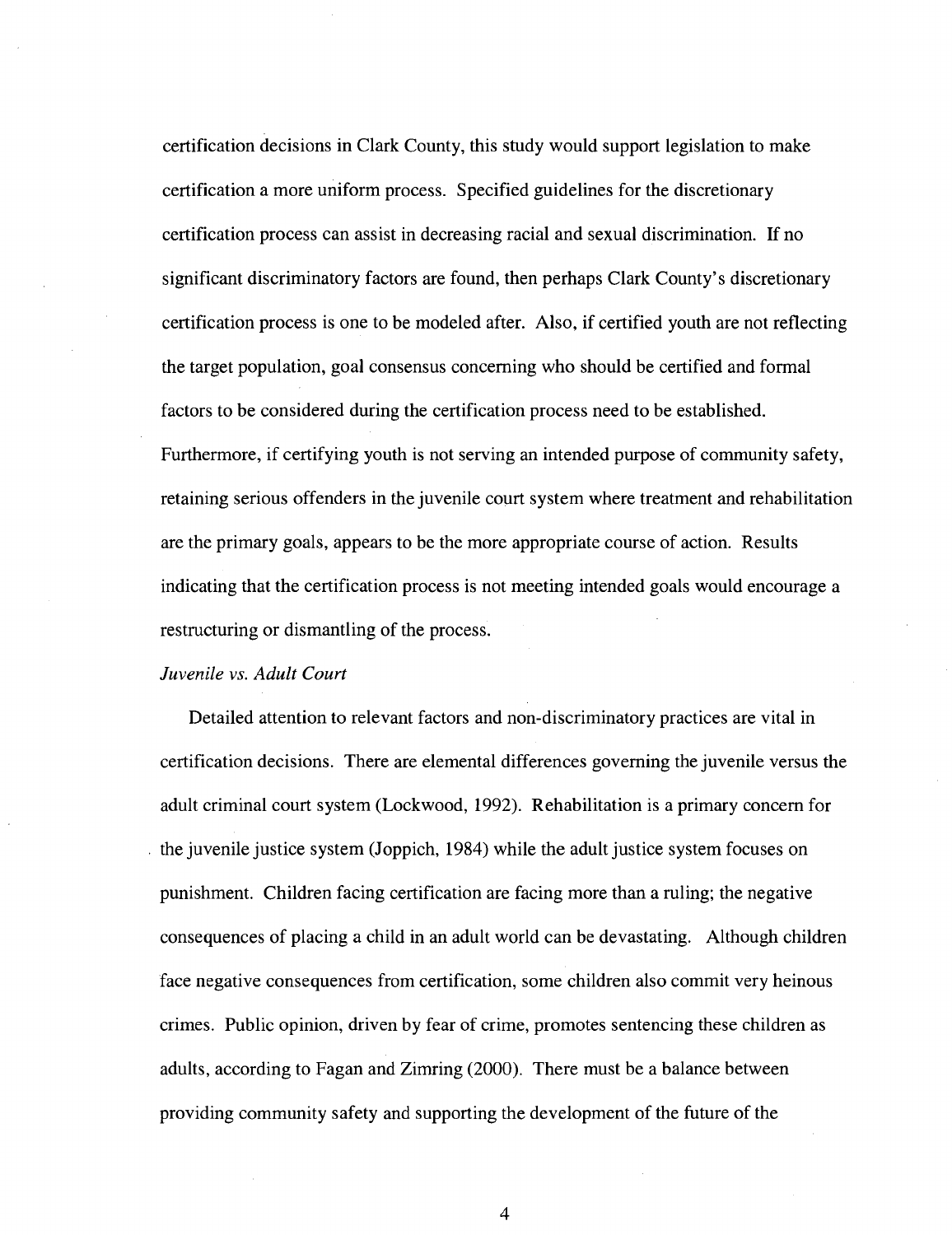community, as these delinquent children are future community members. It is also arguable that it is a moral duty to protect and nurture children. Judging too quickly or harshly without examining all of the applicable factors, is not in the best interest of the community or the children. Nor is it in anyone's best interest to judge according to extralegal factors, such as race. Many juvenile courts struggle with this balancing act as public pressure to lock up kids weighs in. Clark County, Nevada has faced the same dilemma.

#### *Why Clark County is Different*

*Culture.* Clark County, Nevada is different than other counties where similar research has been conducted because the city of Las Vegas lies within the boundaries of Clark County. Las Vegas possesses a culture that is unique to its environment. It is portrayed in the popular media as the place to come to entertain your vices. The city slogan—*what happens here, stays here*—is a tribute to that. Gambling, sex services, drugs, and bars/clubs are some of the adult activities that are easy to access in the Las Vegas area. Youth may feel the urge to grow up more quickly in such an adult atmosphere.

#### *Population*

Although many of the attractions of Clark County require you to be 18 years of age to participate, there is also a large population of youth who are under 18 years of age. Persons under the age of 18 account for 18% of the population in the United States (The 2008 Statistical Abstract, 2008) but they account for 26% of Clark County's population (State and County Quick Facts, 2008). Considering the facts that 1) Clark County is a more adult-like atmosphere and 2) there are more adolescents concentrated here than nationally, the results of the current study may yield different results than observed in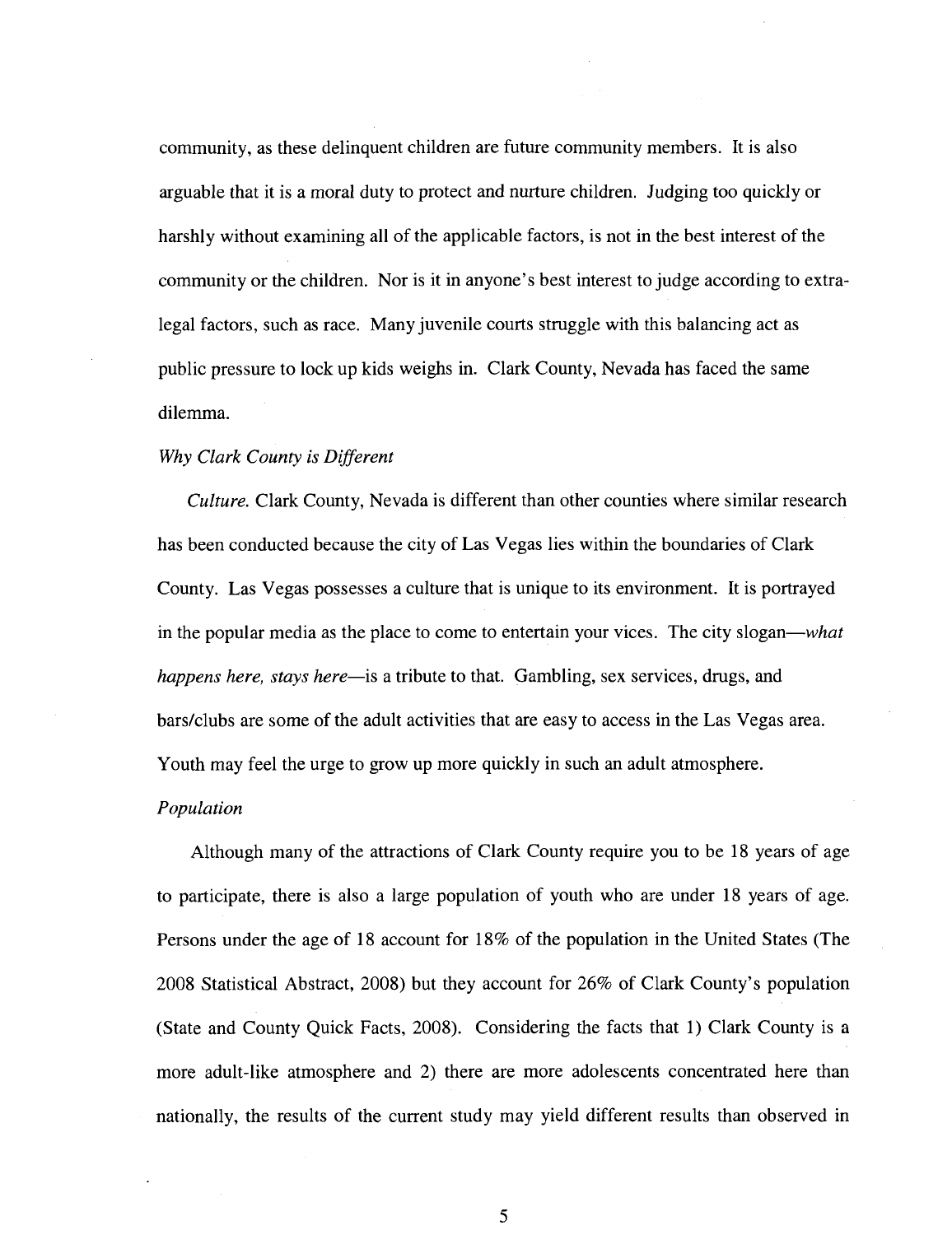research on juvenile certification in other geographic areas. Perhaps these two factors, when taken into account, will result in a high percentage of youth who are transferred to adult court in Clark County. Also, the concentration of African Americans is lower (10%) (State and County Quick Facts, 2008) in Clark County than the national percentage (13%) (The 2008 Statistical Abstract, 2008). This could lead to lower rates of certification among African American Youth in Clark County than seen in other research studies. The percentage of African American youth in Clark County (10.8%) is only slightly higher than the representation in the adult population (Clark County Nevada Juvenile Justice Services, 2007). The arrest rates of youth, however, suggest an overrepresentation of African American youth in Clark County at 26.7% of arrestees.

#### Definition of Terms

#### *Names for Certification*

Certification is the process of removing a youthful offender from the juvenile court jurisdiction and placing them into the adult criminal court jurisdiction. Certification is also referred to as waiver or transfer. These terms will be used interchangeably throughout this paper.

Before youth are certified, they are granted an initial certification hearing. If the case warrants, additional certification hearings are granted. After the hearings are complete, the judge makes a decision in regards to certification, which is also referred to as certification outcome.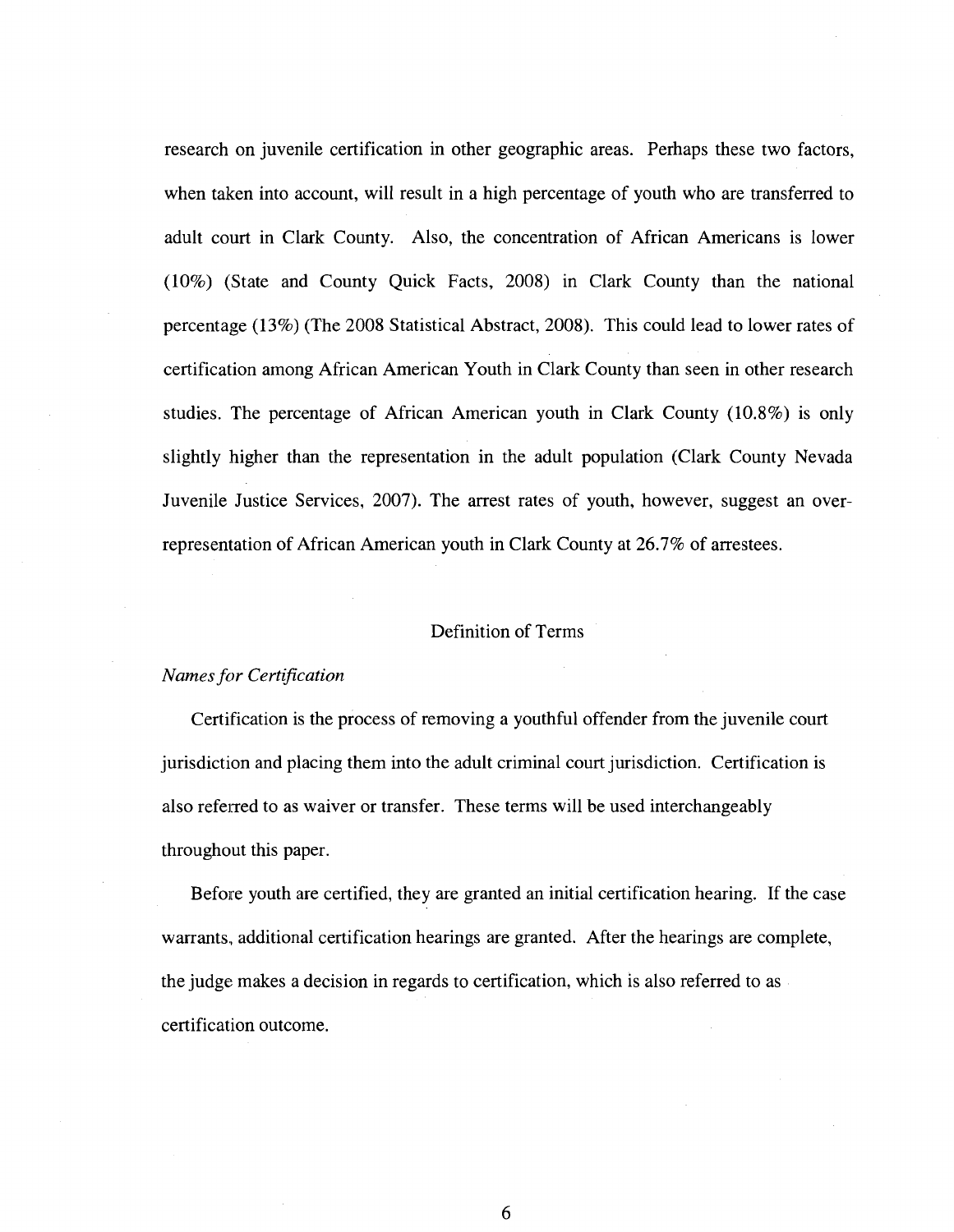#### *Outcomes for Certification*

There are three possibilities for certification outcomes. Certification may be granted, denied, or negotiated. If certification is granted, the juvenile is transferred to adult court. When certifications are denied, the juvenile remains in juvenile court. In a negotiation, a deal is arranged between the representative of the juvenile and the prosecutor. In this case, the juvenile remains under juvenile court jurisdiction as well.

#### *Types of Certifications*

There are three general ways in which youth can be waived—prosecutorial (direct file), judicial (discretionary), or presumptive (automatic) waiver (Houston & Barton, 2005). If a prosecutorial waiver is exercised, the prosecutor decides where to file the charges, in adult or criminal court. A judicial waiver allows a judge to decide which court is better suited to hear the case. The current study focuses on judicial waivers. According to mandatory waiver provisions and depending on the laws of the governing state, a youth may be excluded from having his/her case heard in juvenile court. A state may decide, for example, that any person who has committed the crime of first degree murder and is 16 years of age or older, must have their case heard in the adult criminal justice system. Laws relevant to Clark County are discussed in the next chapter. *Amenable* 

Researchers have used the term amenable to describe the ability of a juvenile to be rehabilitated (Feld, 1987). Youth who are identified as non-amenable will likely be resistant to treatment. Those who are amenable have the potential to be rehabilitated pending the right treatment. In theory, judges are more likely to keep the youth who is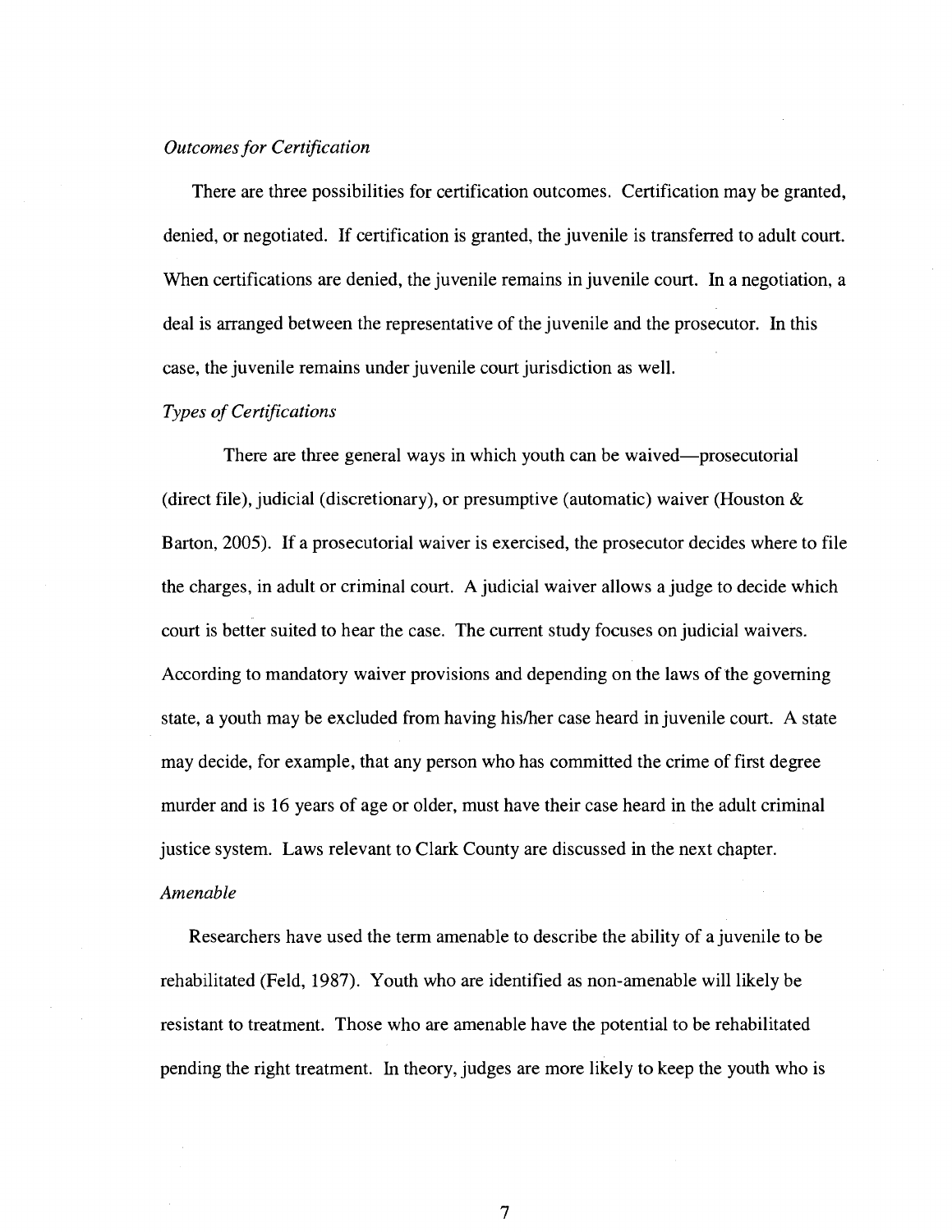amenable in the juvenile court, so that he/she may be properly treated and placed back into the community to flourish.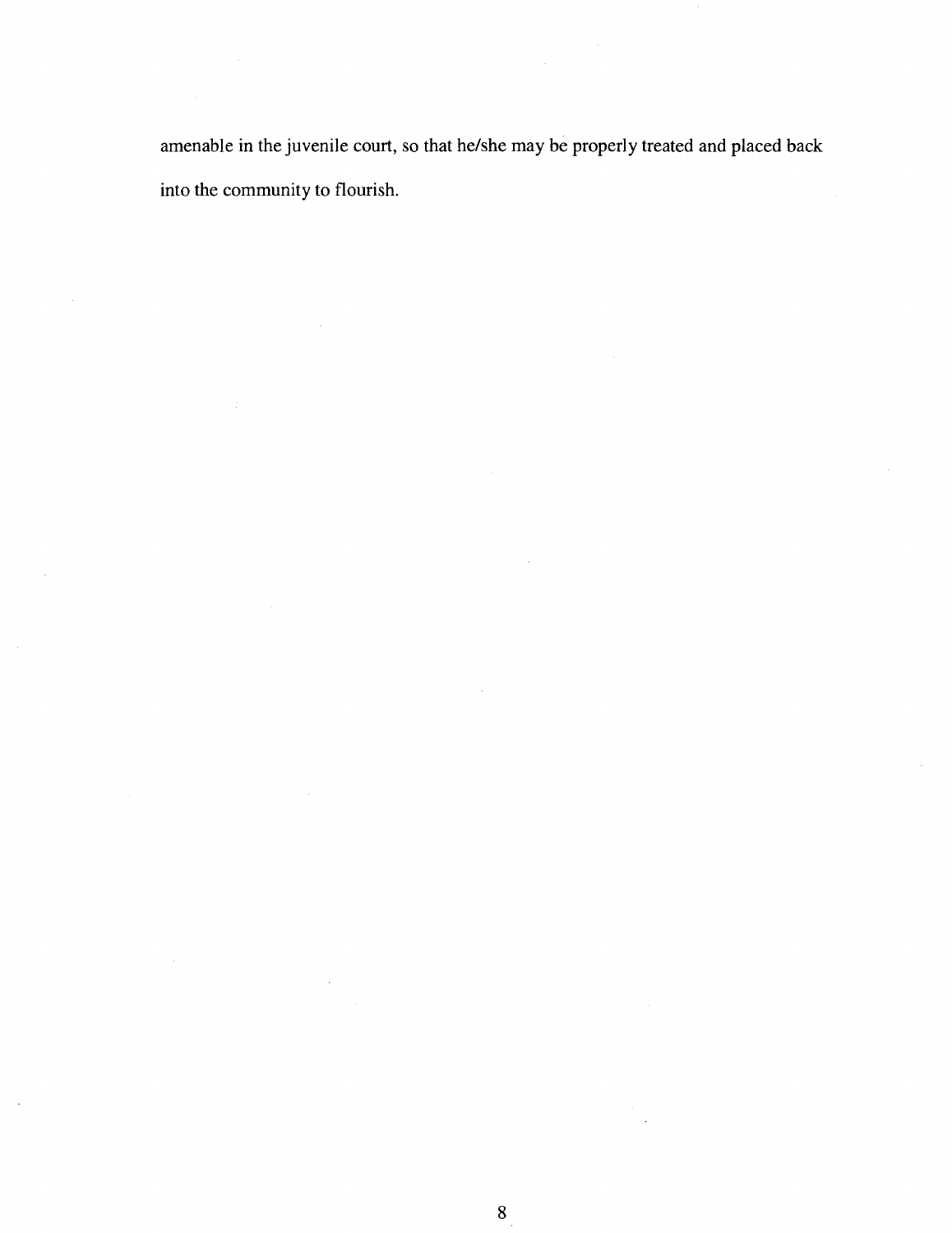#### CHAPTER 2

#### REVIEW OF RELATED LITERATURE

#### Juvenile Court History

Before examining studies specific to the research questions of this study, a brief review of the juvenile court history will aid in understanding the reasons for posing these questions in the first place. Characterized by the Child Saving Movement, the juvenile court system was first established in 1899, in order to deliver treatment and services to youth who were declared to be delinquent (Fagan & Zimring, 2000). The aim was not necessarily to punish the youth, but to assist by providing treatment. The adult system was considered to be too formal and tough on crime for juvenile offenders. It would not be able to deliver the attention necessary for the rehabilitation of juveniles (Piatt, 1977).

A juvenile court judge on the other hand, whose purpose would be to assist in their development, would decide what treatment would be best for the progression of the child. Because the judge in the juvenile court system acts more like a parent with the best interest of the child in mind, the *parens patriae* doctrine was adopted (Besharov, 1974). This type of philosophy allowed judges to "treat" youth for status offenses—offenses only against the law for a certain class of people. Status offenses include crimes such as truancy and smoking. Other incidents that indicate wayward behavior in youth are also treated by a judge. For example, if a child is disobedient to his/her parents or is associated with delinquent peers, they could face consequences from a judge in juvenile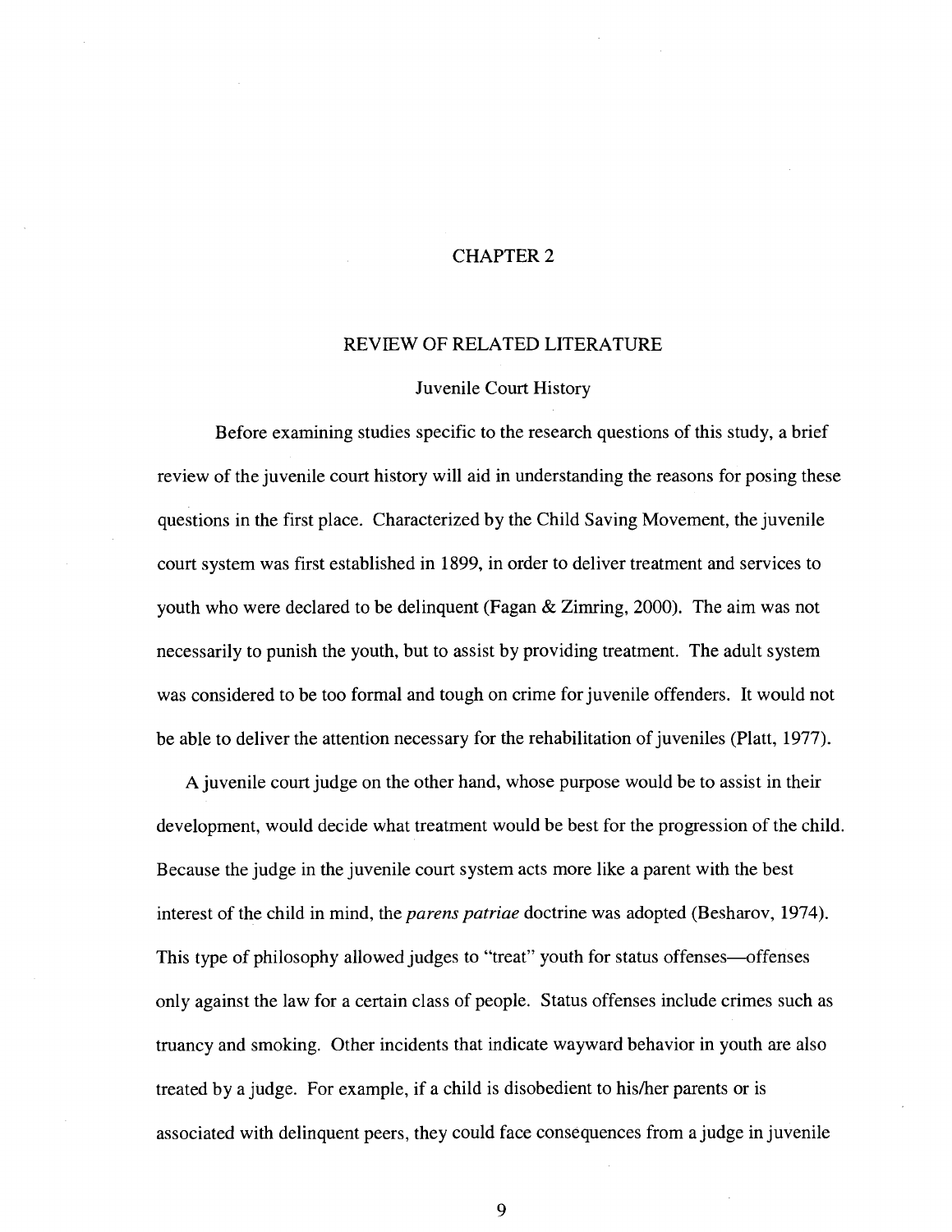court. This sort of attention to early signs of delinquency serves as a representation of the early ideals of the juvenile court system.

Since its first inception, the philosophical viewpoint of the juvenile justice system has changed dramatically. Due in part to public demands to crack down on juvenile offending after its sharp increase in the 80s, and legislative reaction to it, the juvenile justice system has become more formal and punitive in nature. There were a few vital legal decisions and legislative acts that helped bring about the transformation: *Kent* v. *United States, In re Gault, Breed v. Jones, Schallv. Martin, New Jersey* v. *T.L.O, Stanford v. Kentucky* and *Wilkins v. Missouri,* Violent Crime Control and Law Enforcement Act, and state level laws (Ferro, 2003). *Kent* v. *United States* established the waiver process, which allows juveniles to be moved to adult court for the most serious offenses. It also guaranteed juveniles the right to a waiver hearing. *In re Gault* provided juveniles with many of the constitutional rights that had already been present in the adult system, such as the right to counsel. *Breed* v. *Jones* allowed juveniles to be tried in juvenile or adult court. *Schall* v. *Martin* established the legality of pre-trial detention and determined that it was not a violation of due process. In the cases of *Stanford v. Kentucky* and *Wilkins v. Missouri,* the Supreme Court decided that the Eighteenth amendment allowed for the sentencing of persons 16 years of age or above to death. In 2005, the age boundary was moved up to 18 with *Roper v. Simmons.* The Violent Crime Control and Law Enforcement Act allowed for harsher sentences and adult prosecution for certain types of offenses and certain types of offenders, ages 13 and older (Ferro, 2003). The majority of states have gone even further, developing even harsher penalties (Ferro, 2003).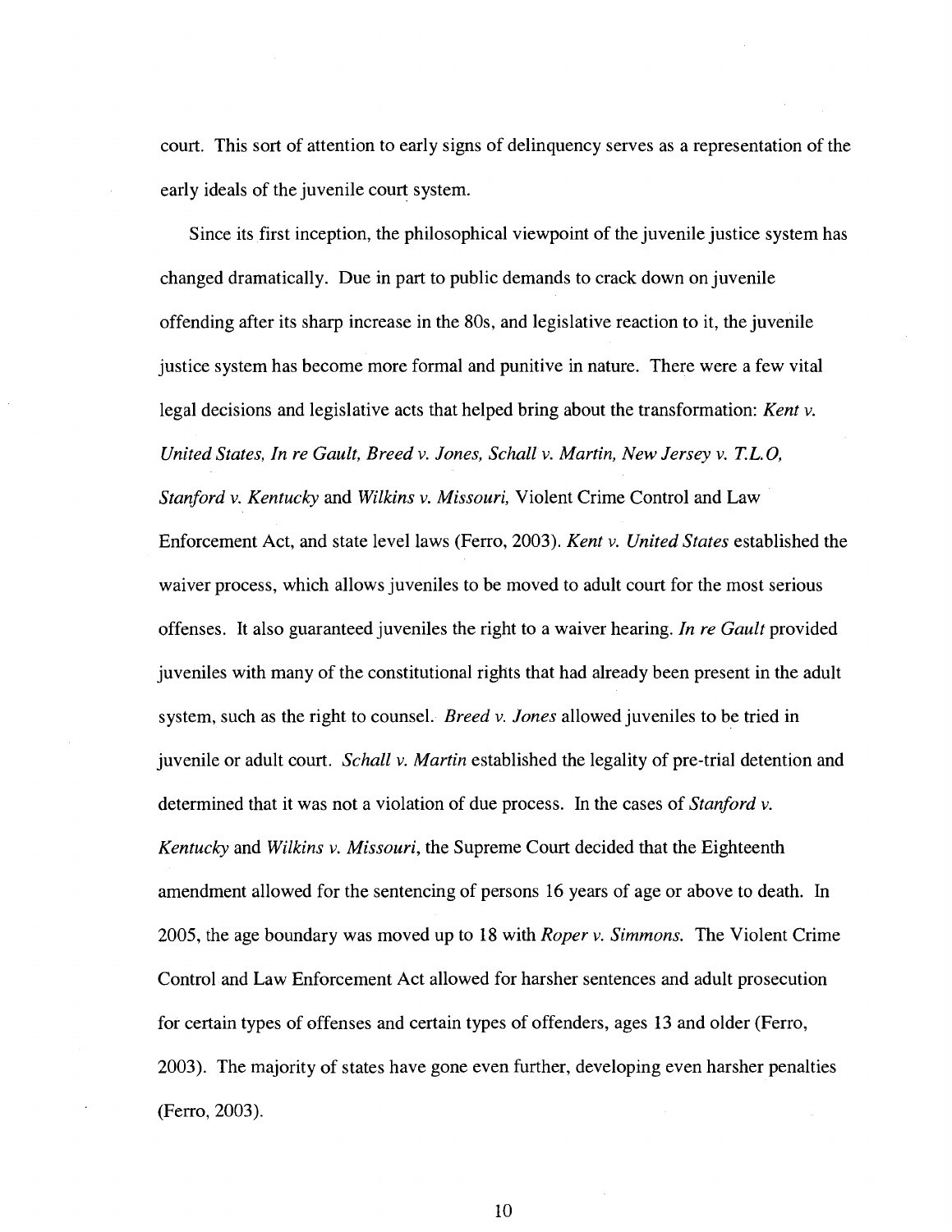#### National Trends and Juvenile Crime Statistics

Although the current research will specifically address certification decisions and meeting the goals therein, it is pertinent to discuss the broader topic of juvenile crime and court processes, as they are inevitably reflected in certification. Besides that, research has established that racial disparity is present throughout every stage of the juvenile justice system and tends to accumulate in the final stages, such as at certification (Olson, 2005). A look at the scale of the general problem will provide a context with which to apply the certification dilemma.

Juvenile crime reached new heights in the 80s and 90s. When accounting for juveniles and one of the most serious violent crimes—homicide—offending rates showed a spike. Homicide offending rates for teens, ages 14-17 years old, increased dramatically in the late 1980's, although rates for other age groups declined (with the exception of 18- 24) (U.S. Department of Justice, 2007). Homicide offending rates for children under age 14 increased during this time period as well. Breaking down homicide offenses, persons under the age of 18 were responsible for 10.6% of drug related homicides and 28.9% of gang related homicides from 1976-2005.

Juveniles are typically introduced to the criminal justice system at arrest. From 1984 to 1994, there was an unparalleled increase in the arrest rates for juveniles (U.S. Department of Justice, 2006). A large part of the increase in arrest rates can be attributed to the "crack epidemic" and drug related arrests. From 1990 to 1997 the percentage of juveniles arrested for drug related charges increased 145% (Statistical Briefing Book, 2007). From 1997 to 2006, there was a downward trend, where overall arrest rates fell 24% and drug arrest rates fell 21% (Statistical Briefing Book, 2007). In 2006, juveniles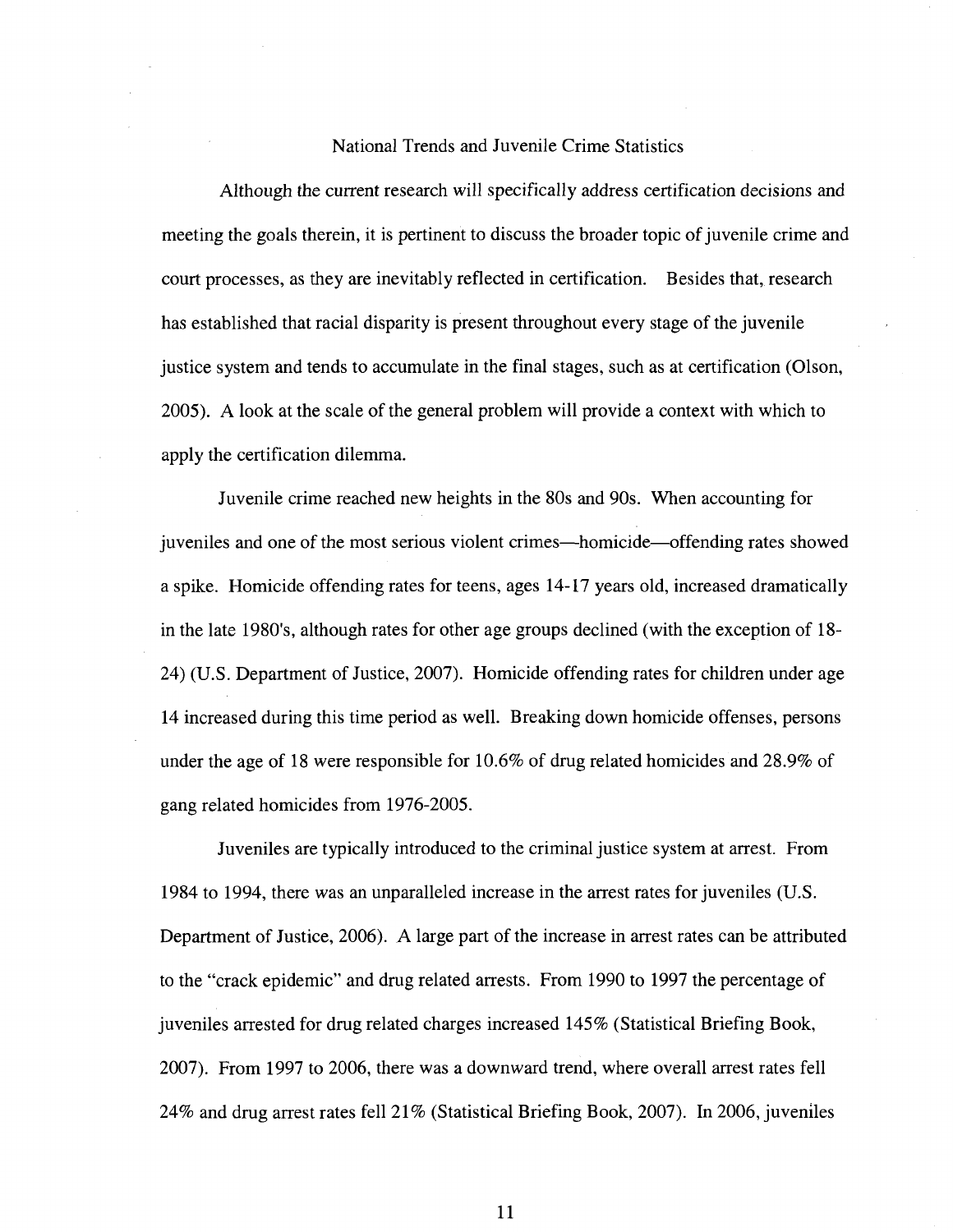were arrested for 10% of murder and drug related charges and 25% of weapons related, robbery, motor vehicle theft, larceny-theft, and burglary charges. Robbery was the most common violent crime in which juveniles were arrested for.

Increases in juvenile arrests led to an increase in juveniles in court. Examining caseloads by offense in the period between 1985 and 1997, there was an increase across all categories of arrest (Statistical Briefing Book, 2008). Delinquency cases for person offenses doubled. There was only a slight increase in delinquency cases resulting from property offenses between 1985 and 1991. Between 1990 and 1999, case rates for drug offenses rose 169%, double the rates from previous years (National Criminal Justice Reference Service, 2003). The caseload was less in 2005 than it was in 1999 but in 2005, juvenile courts heard more than 1.7 million delinquency cases (Statistical Briefing Book, 2008).

The next step in the juvenile justice system is sanctioning. The most extensive punishment juveniles usually receive is probation. In 2005,48% of sanctioned cases resulted in probation as the most restrictive disposition (Statistical Briefing Book, 2008). That percentage reflects a 29% increase from 1985. The number of adjudicated cases receiving probation sentences increased in all four offense categories—property, public order, person, and drugs—with drug offenses leading, from 1985 to 2002.

Other than probation, a commonly used form of sanctioning is residential placement. In 1995, there were 108,700 youth being held in residential placement facilities on a given day in the U.S. (Statistical Briefing Book, 1999). On a given day in 2006, there were approximately 93,000 youth in residential facilities, public and private (Statistical Briefing Book, 2008). This shows a 15% decline from 1995 to 2006.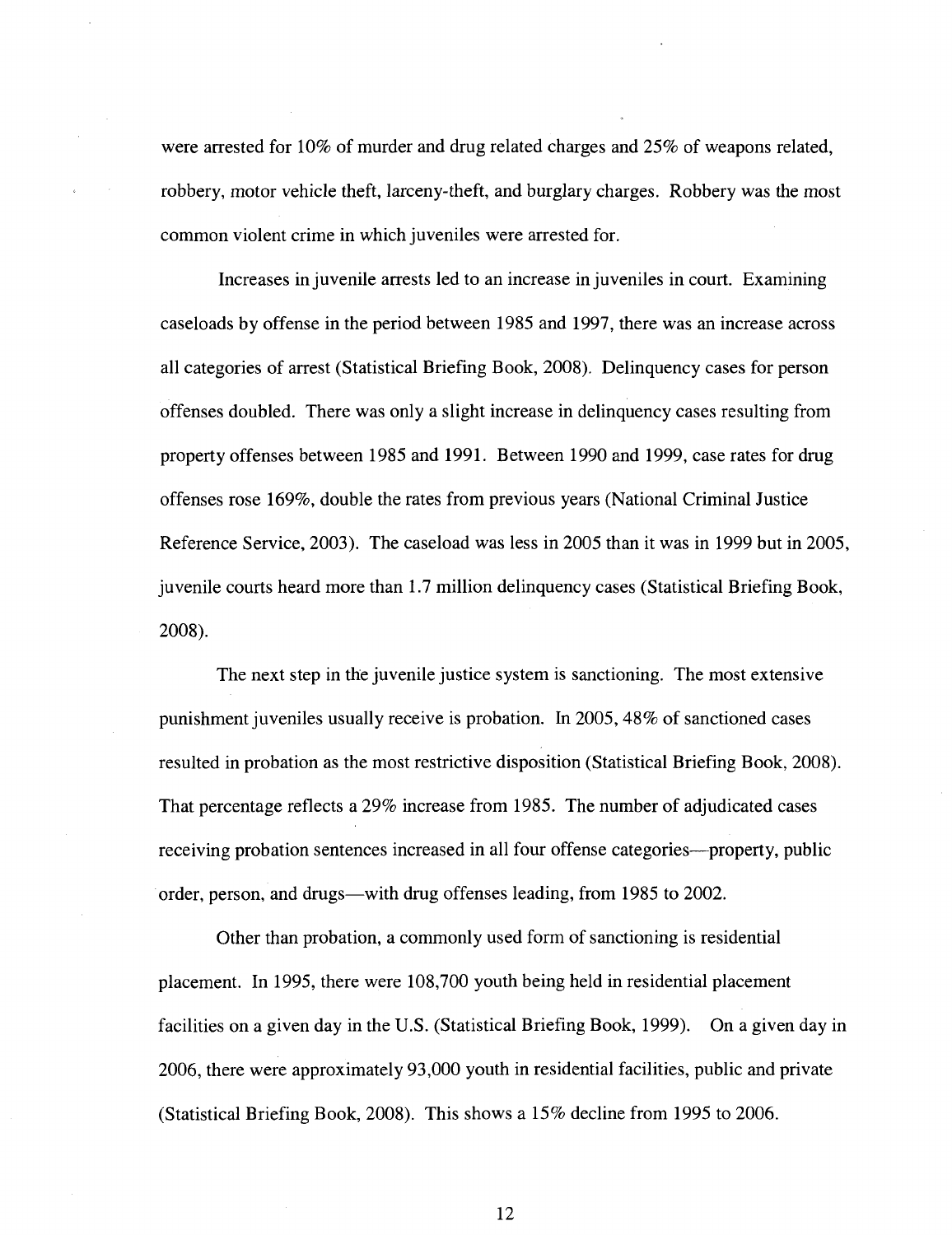From the previous examination of juvenile crime and sanctioning trends, the increase of juvenile crime and law enforcement reactions to it during the late  $20<sup>th</sup>$  century is apparent. Criminal youth faced more arrests, more court appearances, and an increased likelihood of receiving probation. It is also apparent that after the crime wave ended, in many areas of juvenile justice, there was a decrease in criminality and responses to it. During the time that reflected a rise and fall in juvenile crime and punishment, discrimination against minority offenders rose and fell as well.

#### National Juvenile Crime Statistics by Race

African Americans, both juveniles and adults, make up 13% of the population in the United States (State and County Quick Facts, 2007). Between 1985 and 2002, arrest rates rose for all races but rates for Blacks remained well above rates for other groups (Juvenile Offenders and Victims, 2006). In 1980, the Black juvenile arrest rate was 7.4 times the White rate. By 2003, however, it had decreased to just 2.5 times the White rate. Presently, African American juveniles correspond to 26% of arrests (Center on Juvenile and Criminal Justice, 2008). As shown, disparities may vary over time but they also vary at differing stages of the criminal justice system.

Blacks were only 16% of the juvenile population in 2002, but they represented 29% of caseloads in juvenile court. Forty-four percent of youth who are detained are also African American. In fact, in 2001 the overall detention rate for Black youth was 225 (per 100,000), comparable to the rate of 52 (per 100,000) for White youth (Sickmund, Sladky, & Kang, 2008). Among committed youth, which includes youth in public as well as private residential placements, the rate for Blacks (per 100,000) was 634 while the rate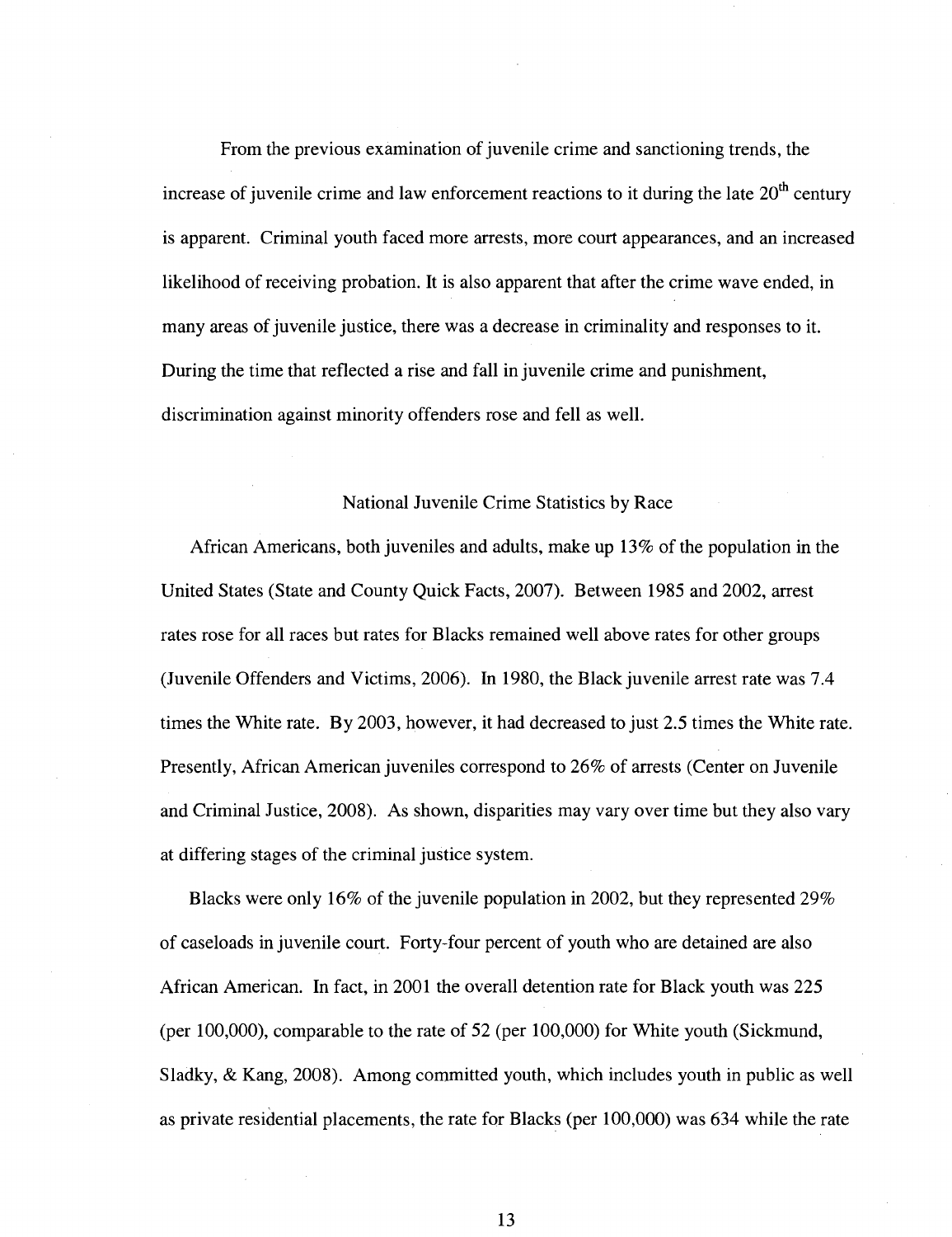for Whites was 155 (per 100,000). As for youth who are transferred to adult criminal court, 46% are African American. Only 32% of those youth who receive probation are Black and 69% are White (Statistical Briefing Book, 2008). Finally, 58% of the youth who are admitted to prisons are African American (Center on Juvenile and Criminal Justice, 2008).

The previous examination of disparities at different stages of the criminal justice system is noteworthy. The increase in percentages from arrest to waiver and finally, at the imprisonment stage, shows an accumulation of disparity as juveniles are processed through the system (Pope & Feyerherm, 1995). This assertion will be revisited later.

#### National Waiver Statistics

Most relevant to the current study are the national statistics in the waiver stage. A Bureau of Justice Statistics study conducted in 40 large, urban counties, found that in 1998, approximately 7,100 juveniles were charged with felonies in adult criminal court (Criminal Case Processing Statistics, 2008). In those adult courts, 64% of juveniles were charged with a violent felony, compared with only 24% of adults. Of the 63% convicted of a felony in adult court, 43% received a prison sentence. The average prison sentence received was 90 months. In the 40 counties, Blacks represented 62% of the juvenile felony defendants, Whites represented 20%, and Hispanics represented 16%.

Ninety-four percent of State court prosecutors' offices nationwide, dealt with juvenile cases in 1994 (DeFrances & Strom, 1994). Approximately 66% transferred at least one case to adult court. Roughly 35% transferred at least one burglary, one robbery, and one murder case. From 1985 to the early 1990s, the percentage of delinquency cases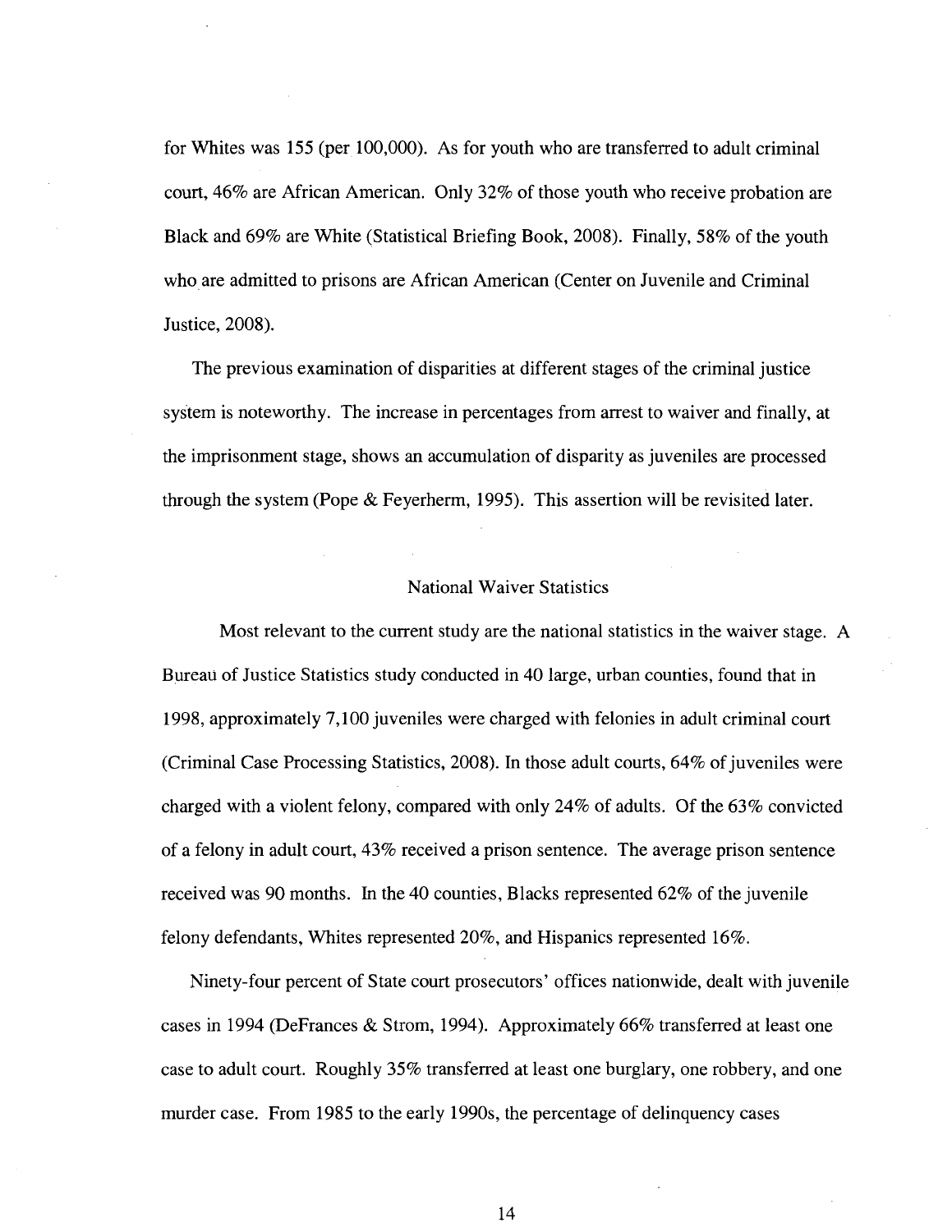judicially waived remained somewhat stable at approximately 1.4% (DeFrances & Strom, 1994), but in 2000, only 0.5% of all petitioned cases were waived (Office of Juvenile Justice and Delinquency Prevention, 2008). With increasing numbers of arrests, caseloads, and transfer methods during the 80s and 90s, some explanation is necessary for the constant percentage of waived cases. Although more cases were certified, more cases were also being petitioned for delinquency and it is likely that judges continued certifying in proportion to the caseload during that period. In 1985, 7,200 cases were judicially certified to criminal court (DeFrances  $\&$  Strom, 1994). The number of cases certified by 1994 reached 12,300. This is a substantial increase (71%), as reported by DeFrances and Strom. A less conservative report claims that the number of juvenile cases waived to adult court grew by 80% from 1985 to 1994 (Statistical Briefing Book, 2008). Property offenses were the most common offenses resulting injudicial waiver from 1985 to 1991 but since 1991, person offenses have been the most common offense to result in waiver (DeFrances & Strom, 1994; Snyder & Sickmund, 1999). This change in the type of offense likely to result in transfer may lead one to ask what factors are actually relevant in waiver decisions.

#### Factors in Waiver Decisions

The primary focus of the current study is the factors that determine waiver for youth. Age, race, and sex seem to have the most significant impacts (Snyder, Sickmund & Poe-Yamagata, 2000). The majority of transfer cases involve juveniles who are 16 or older. Furthermore, Blacks are transferred more often than Whites and males are transferred more often than females. Dangerousness and amenability to treatment are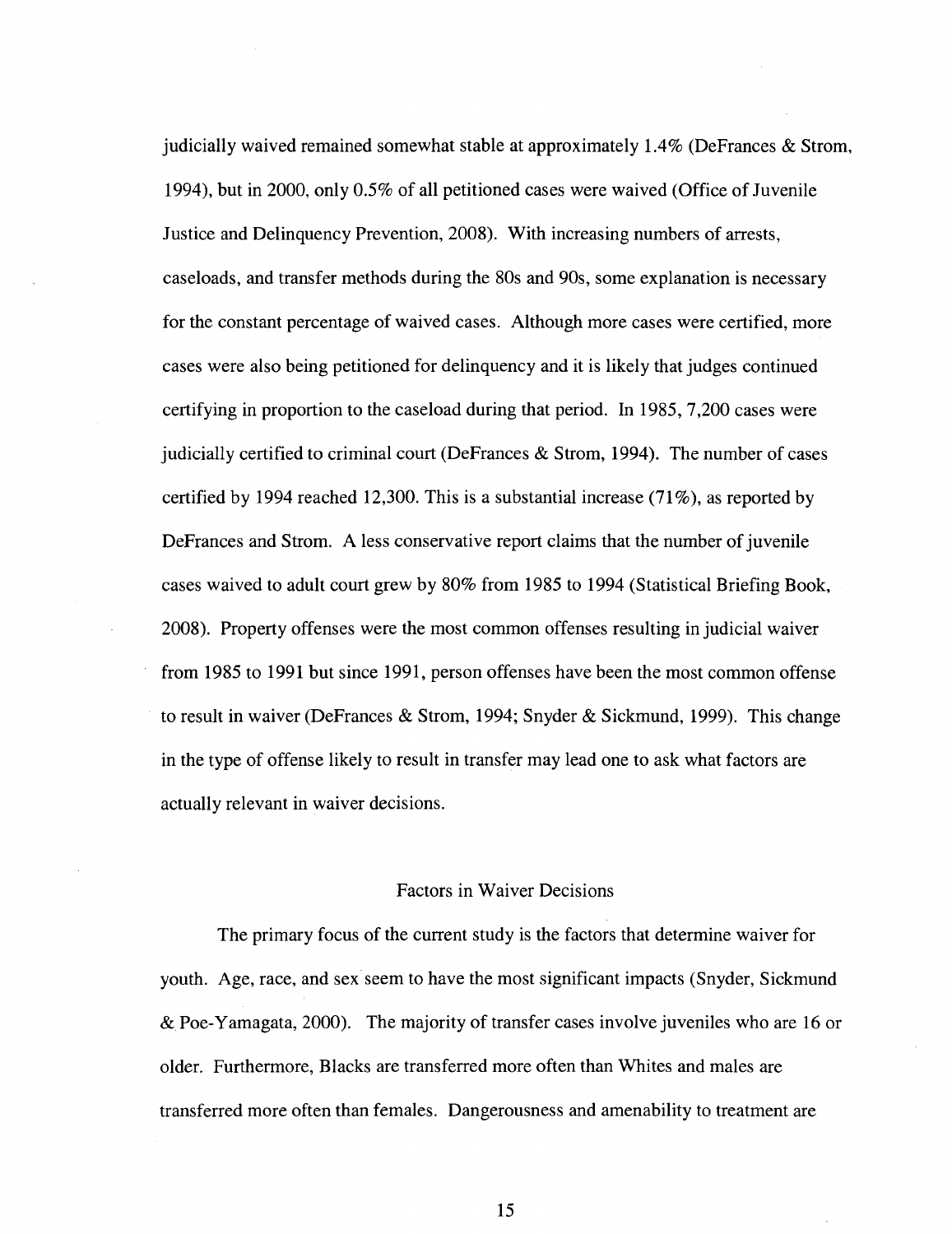also elements that come into play when determining if a juvenile will be dealt with in the juvenile justice system (Grisso, Tomkins & Casey, 1988). Other researchers also consider level of sophistication-maturity in addition to more factors (Salekin, Yff, Neumann, Leistico & Zalot, 2002). The factors that encourage waiver decisions are essential because ideally, the most relevant factors should hold the most weight. As argued by Salekin et al. (2002), it is sometimes difficult to identify the most relevant factors, but many researchers accept dangerousness, maturity, and amenability as three of the most relevant.

#### Results of Juvenile Certification Studies

#### *Age, Race, Sex*

Previous studies have indicated minority youth are more likely to be referred for certification and that they are more likely to be certified than their White equivalents (Schiraldi & Ziedenberg, 1999; Males & Macallair, 2000). Snyder and Sickmund (1999) found that over 50% of certified youth were African American, male, 17 years old, and were charged with a crime against a person. These same certified youth received sentences of 8 years on average for violent offenses. One national study conducted by Building Blocks for Youth broke the numbers down even further (Ziedenberg, 2001; Poe-Yamagata & Jones, 2000). In regard to drug cases, only 50% of White juvenile cases and 50% of cases involving other races were even formally processed. On the other hand, 75% of cases involving Black juvenile defendants were formally processed. In regard to drug cases where certification was requested, Black youth characterized 39% of cases. According to this national study, Black youth represented 63% of cases that were actually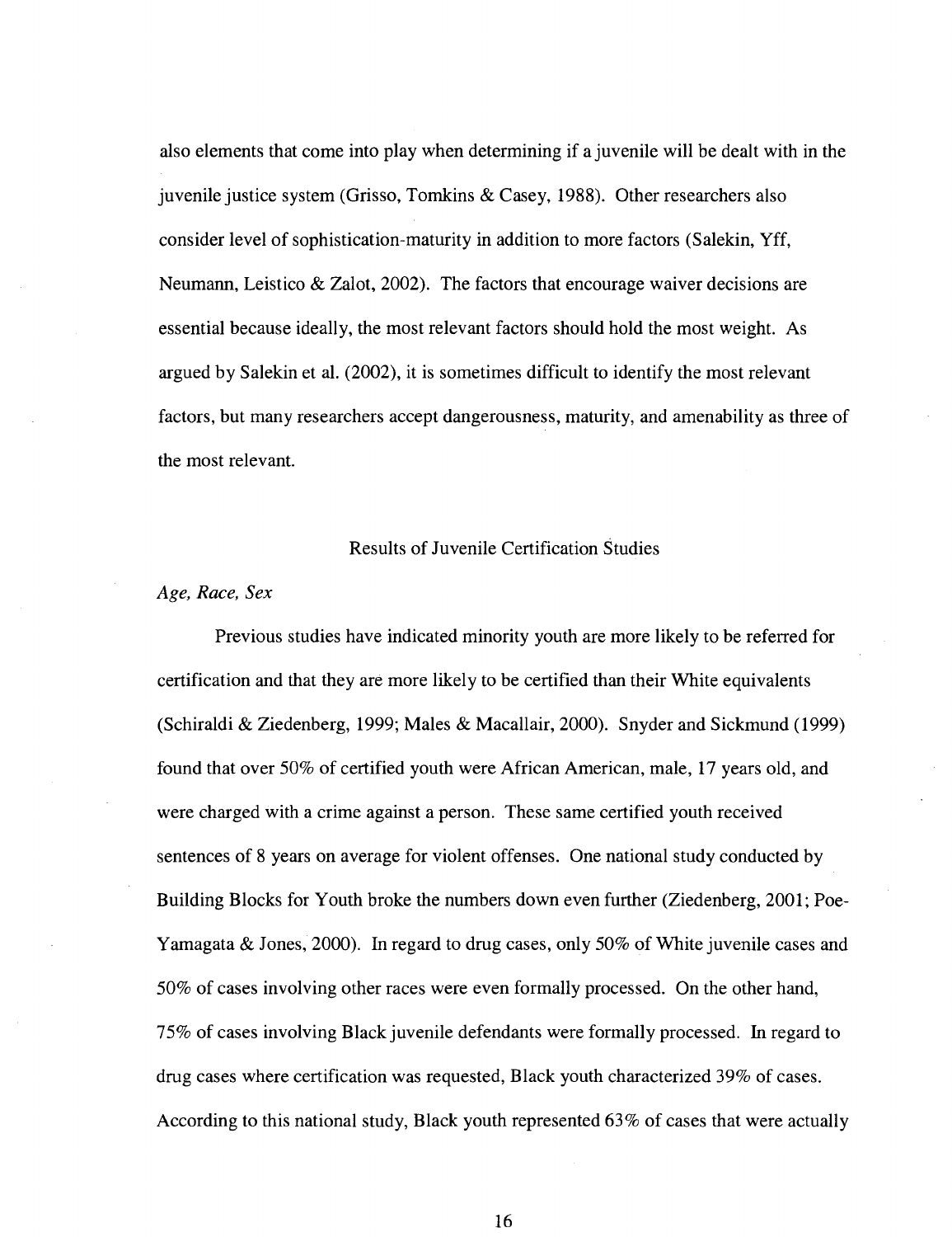waived. In comparison, White youth made up 59% of waiver referrals but only 35% of the cases actually waived. Furthermore, the study exposes the likelihood of Blacks being admitted to prison for drug offenses at three times the rate of Whites. Black juveniles were also committed to public facilities for first time drug offenses at 48 times the rate of Whites.

There have also been several studies focusing attention on smaller geographical areas, such as the state level. A study conducted in California in 1996 is evidence of racial bias in juvenile certification outcomes (Males & Macallair, 2000). The following is a break down of percentages according to race, of Los Angeles County residents between the ages of 10 and 17: 25% White, 51% Hispanic, 13% African American, and 11% Asian or other. The analysis of this study showed that African American, Asian, and Hispanic youth represented 95% of the youth who were found to be mature enough for adult criminal court. In this particular study, African American youth were 12 times more likely to be certified than Whites. Also, Hispanic Americans and Asian Americans (or others) were more likely to be certified than Whites—6 times more likely and 3 times more likely, respectively.

A Texas study advised that most juveniles certified were 16 or older (Arrigona, Hodgson, & Reed, 1999). The majority certified had committed the crime of murder, attempted murder, or robbery, in that order, from largest to smallest percentages. Of the youth who were transferred, 58% were sentenced to prison and 27% received probation sentences. In an examination of counties where African Americans made up 15.5% of the juvenile population, Hispanic Americans made up 40.5% of the juvenile population, and Anglos made up 44% of the juvenile population, certification judgments were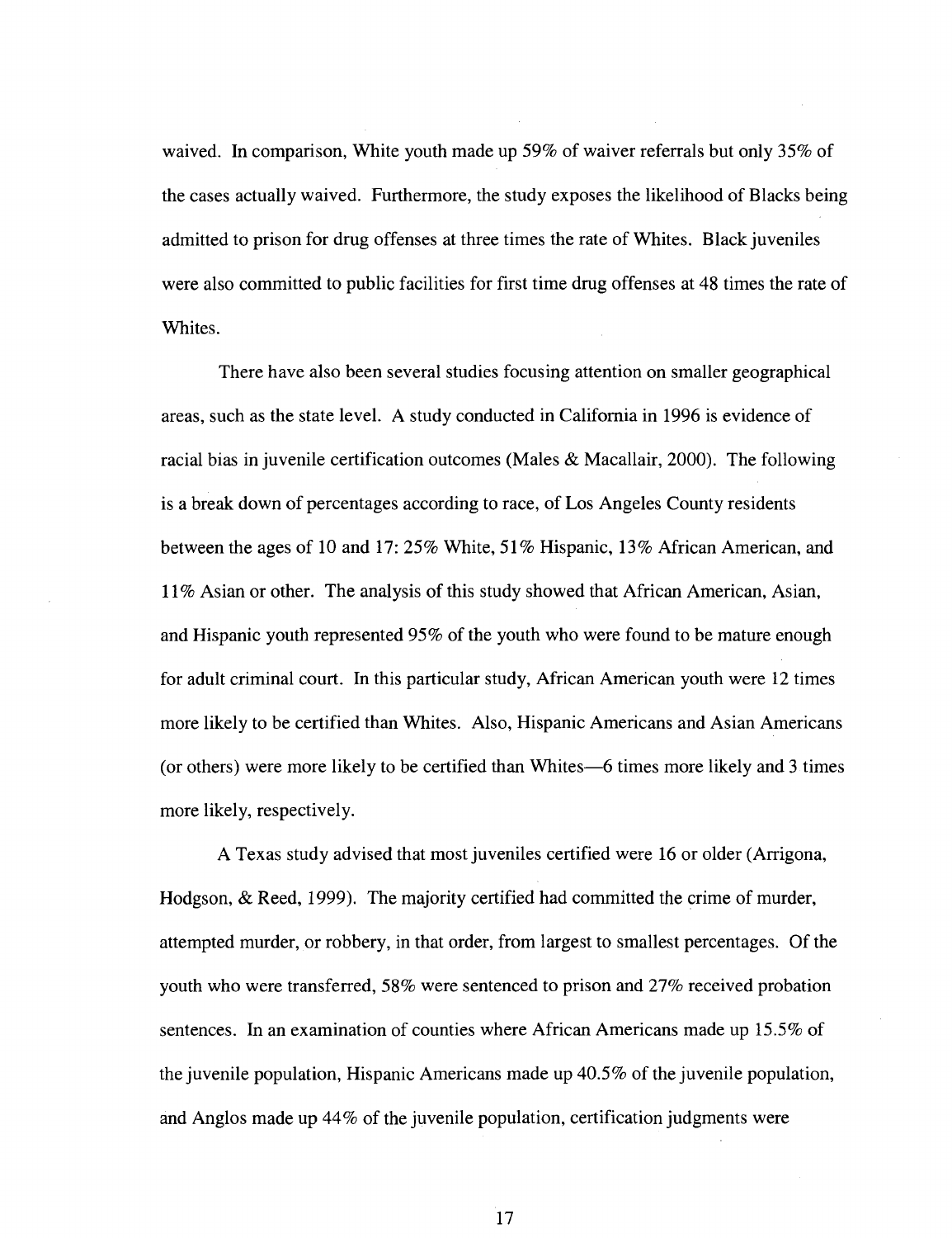disproportionate. African Americans accumulated 31% of certifications; Hispanic Americans characterized 43%, and Anglos (although representative of the largest juvenile population according to racial makeup) received only 26% of decisions that resulted in transfer.

Upon consideration that African Americans and Hispanics were responsible for the majority of violent offenses and had also built up the majority of prior adjudication records, the argument for disparity in Texas loses some of its credibility (Arrigona, Hodgson, & Reed, 1999). Taking back the argument for disparity, the article reports that African Americans and Hispanic Americans were more likely to be certified even if they had similar prior adjudication backgrounds, were the same age, and had committed the same offense as White offenders.

Florida reports tend to tell the same story. The Florida Department of Justice discovered that Black youth were 2.2 times more likely than White youth to be certified to criminal court when they conducted their study throughout the state of Florida (Florida Department of Juvenile Justice, 1996).

South Carolina deals with the same disparity issues as other states, according to one study conducted from 1985-1994 (Snyder et al., 2000). A majority (95%) of waiver appeal cases involved males. A majority of cases involved Blacks (80%). A majority of waiver appeal cases also involved juveniles who were 16 years old or older. The percentages of waiver requests that were actually approved had the same characteristics.

Disparities in decisions to certify were also examined in Pennsylvania (Snyder et al., 2000). While Whites represented 38% of youth who were sent to adult court in 1986, Blacks represented 50%, and Hispanics 12%. Eight years later in 1994, although the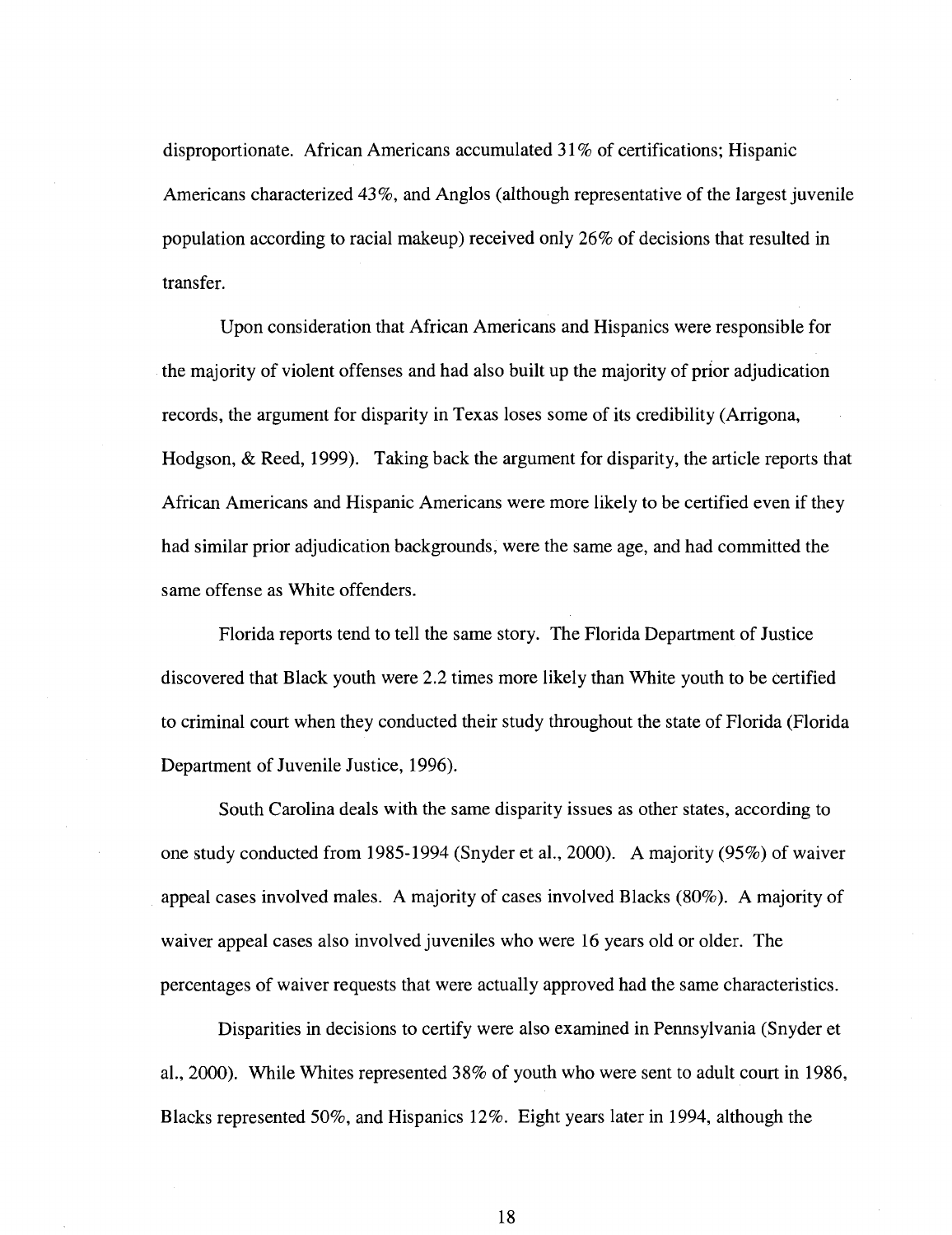population of transferred juveniles had doubled, there was a 10% decline in the proportion of White youth who were certified. The exact percentages in 1994 were as follows: Whites comprised 28%, Blacks comprised 60%, and Hispanics comprised 10%.

A study performed in Utah produced findings that contradict those of the previously mentioned studies (Snyder et al., 2000). The cases examined in this sample were recommended for waiver by the prosecuting attorney. Not surprisingly, the study found that the majority of waived juveniles were male (96%) and age 17 or older (70%). What is different in this study is that the bulk of juveniles transferred were non-Hispanic Whites (57%). Nonetheless, the uniqueness of the finding in Utah can be explained by the small population of Blacks residing in Utah (U.S. Census Bureau, 2009). Blacks account for only 1.2% of Utah's population while Whites account for 93.2% of the population.

#### *Target Population*

As well as devoting attention to disparities in certification, the current study is also concerned with whether the courts are reaching intended goals of certification, one of which is transferring youth who meet the target population criteria. One report described the relevant factors associated with waiver (Nimick, Szymanski, & Snyder, 1986). Data were collected on 2,335 cases from 552 courts including Arizona, California, Hawaii, Iowa, Kansas, Mississippi, Pennsylvania, Tennessee, and Virginia. The data were gathered from court records and found that 2% of all petitioned cases involving delinquency were transferred to adult court. The majority of transferred cases in this study involved a property offense and only 33% involved more serious violent offenses. The likelihood of waiver did increase in relationship to offense seriousness.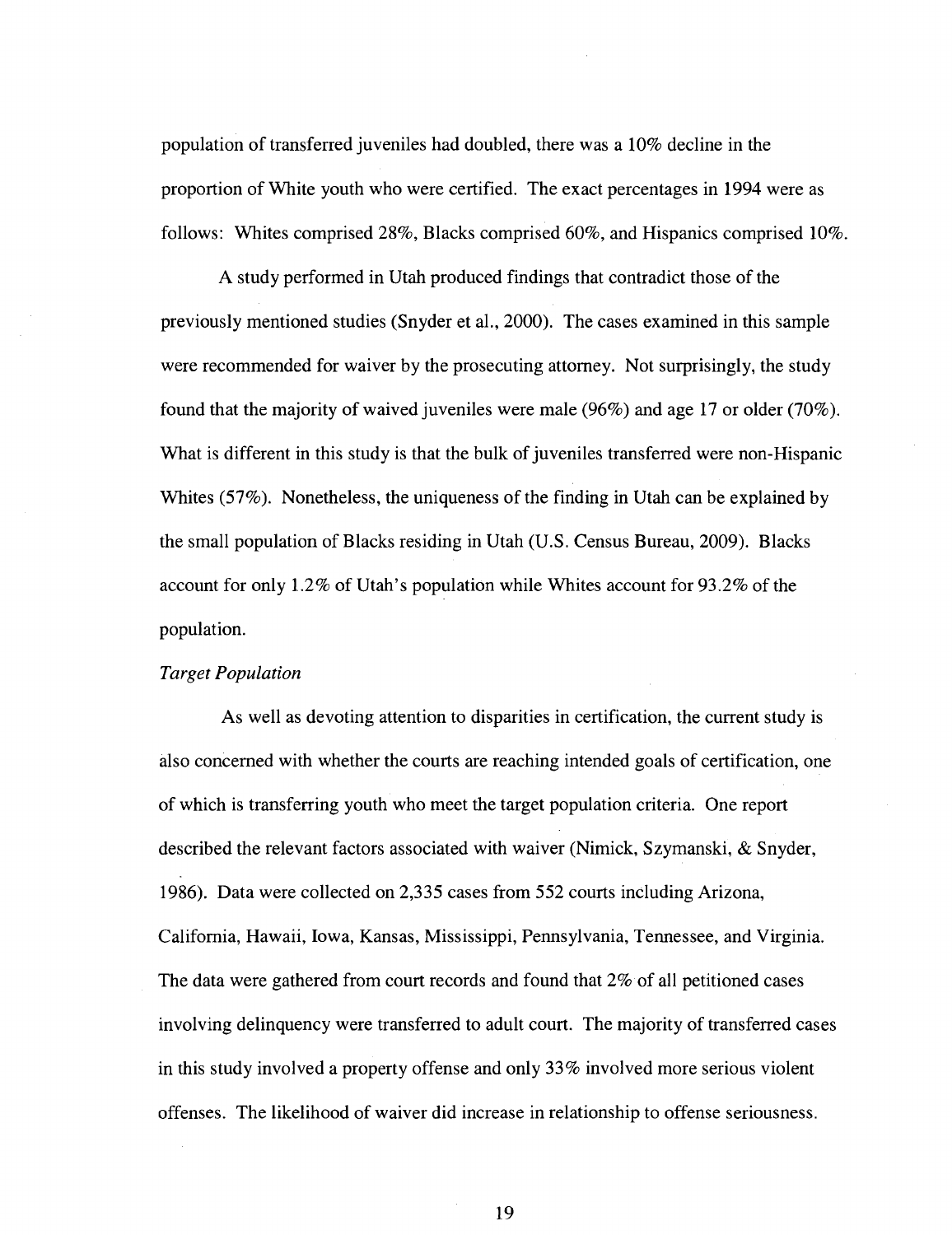Also, juvenile court history and age at the time of petition influenced the decision to waive in the multi-state study.

Support for individual juvenile court history as a predictor of decision-making outcome is found in a 1984 study by Joppich. It revealed that the court seems to be more concerned with the actor than the act.

Another study in Florida by Bishop, Frazier & Henretta (1989) surprisingly determined that the juveniles being waived had not committed the most violent offenses. If society views those youth who perpetrate violent felonies as those who are dangerous, only 29% who were transferred to adult court using the prosecutorial waiver method were considered dangerous. One might expect this percentage to be much larger. The study further explained that the youth who were transferred had not even proved that they were non-amenable. Only 35% of the youth examined in the study had ever received prior treatment at a residential facility. What is more concerning is that 23% of waiver cases entailed youth who were being seen for their first offense. If youth are waived on their first offense, it is difficult to know if they will be receptive to treatment under juvenile court jurisdiction because they have not received any. In this study and other literature examined thus far, waiver decisions have not reflected intended goals, but the goal of deterrence must still be examined.

#### *Deterrence*

"Perhaps one of the true measures of the effectiveness of a law is its success in deterring crime" (Olson, 2005, 16). One study examining deterrent effects established that automatic transfer laws do not deter juvenile crime in the short period, which is defined as up to 6 years after the laws were passed (Jensen & Metsger, 1994). The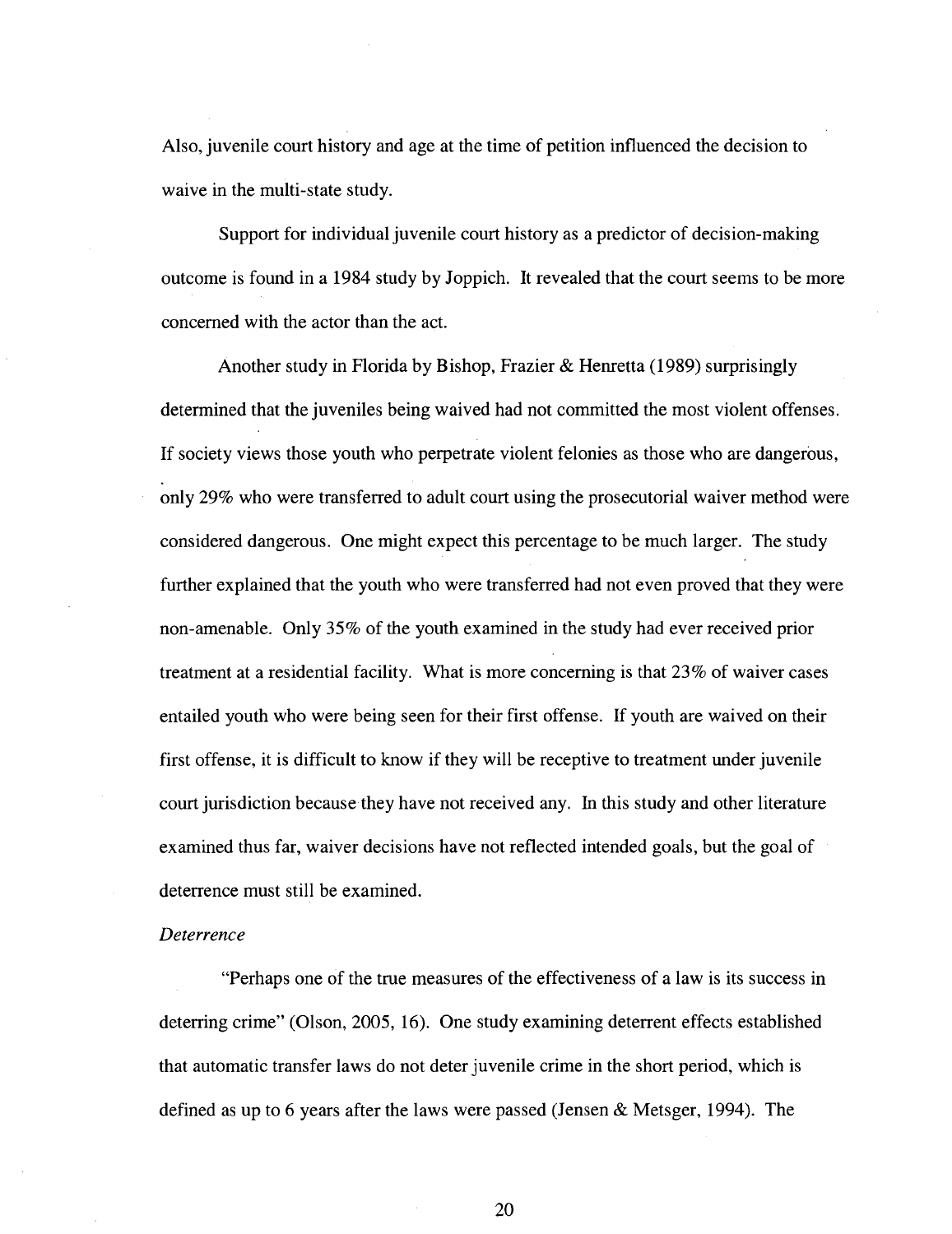authors measured juvenile crime before and after a law was implemented in Idaho that required offenders charged with murder, attempted murder, robbery, forcible rape, and aggravated assault between the ages of 14 and 18, to be automatically transferred to adult court. The rates in Idaho were compared with rates for the same offenses in Montana and Wyoming. The results showed that the offense rates actually increased in Idaho after the implementation of the law, while they decreased in the other two states. The differences were significant. In summary, deterrence is not working either.

Another study conducted in Florida examined recidivism rates among a sample of youth who were transferred as well as a comparison group of juveniles who remained in the juvenile justice system (Bishop, Frazier, Lanza-Kaduce, & Winner, 1996). Recidivism was measured through re-offending. Juveniles who were certified were found to recidivate more often than juveniles who remained under juvenile court jurisdiction. The results of the study can be generalized to say that individual deterrence via certification is not working in Florida.

A study of 14 U.S. states also assessed deterrent effects of juvenile certification laws (Steiner & Wright, 2006). The study utilized monthly arrest rates on offenses from the Violent Crime Index in its examination. In comparing violent crime rates of persons under the age of 18 from the 5 years prior to a direct file law being implemented to the 5 years after the law was implemented, the study found no deterrent effects, except in one state—Michigan. Moreover, the study revealed that none of the states experienced lower arrest rates for homicide or manslaughter.

The American Bar Association (ABA) also reported higher recidivism rates among juveniles in the adult system in their evaluation of studies (Mathis, 2007). If high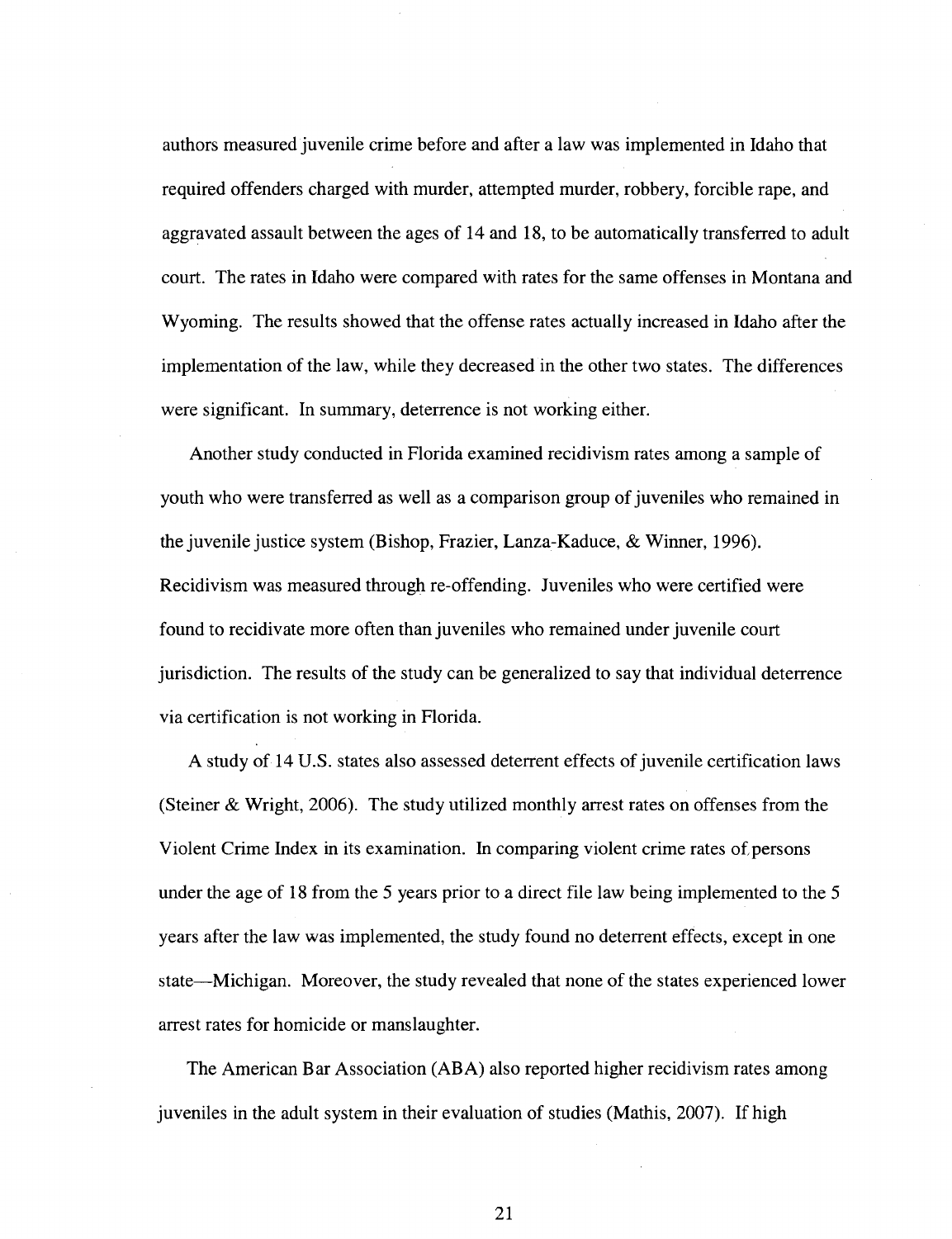recidivism rates reflect a lack of deterrence, a deterrent effect is not present among the studies examined by the ABA either. Beyond assessing the factors that influence waiver, the detrimental consequences of waiver, especially for youth who do not deserve to be waived, is what the current study is attempting to prevent through its dialogue.

#### **Consequences**

A juvenile who is waived to adult court, which results in a felony conviction, could lose the right to vote (Redding, 2003). They could also lose the right to join the military, if convicted of two or more felonies. Usually, after they are convicted in criminal court, they must remain under the criminal court's jurisdiction for all subsequent offenses. If the juvenile has been convicted of a sex related offense, they may have to register as a sex offender. That primary conviction is also likely to be held against them in determining outcomes for subsequent offenses. In addition, the "three strikes law" may also be applied in later offenses. After conviction, a juvenile could receive an adult sentence and then be placed in a facility that houses adult offenders. The young, less mature, and unequipped persons placed in adult prison settings face great risks (Ziedenberg, 2001).

In adult prisons, juveniles are more likely to be physically and sexually assaulted, psychologically harmed, and commit suicide (Mathis, 2007; Schiraldi & Ziedenberg, 1999). In one examination of the ordeal, carried out by Forst, Fagan, and Vivona in 1989, it was found that sexual assault is 5 times more likely to be perpetrated against youth in adult prisons in comparison with youth in juvenile institutions. In comparing juvenile to adult prisons, it was also found that the youth in adult prisons are 50% more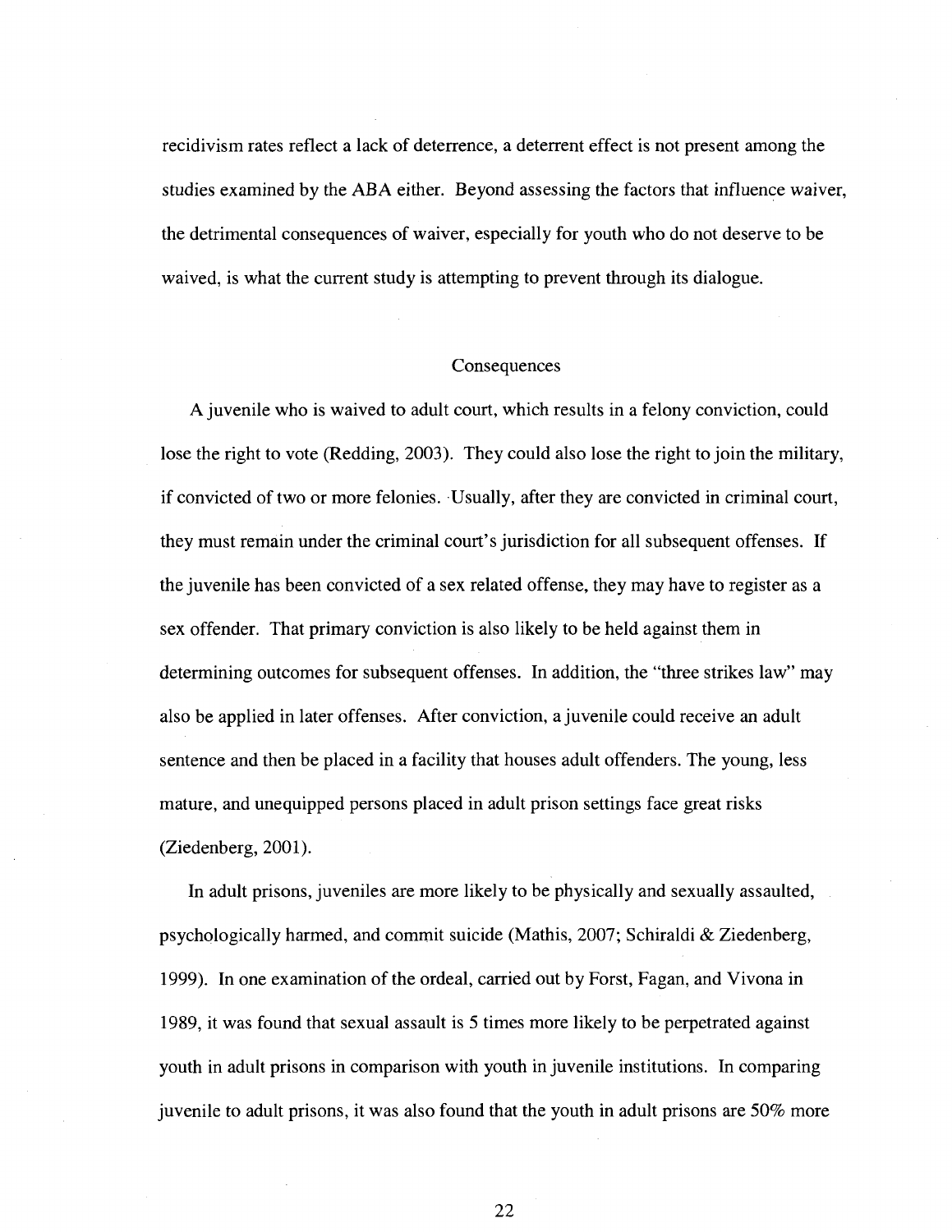likely to be attacked by an assailant with a weapon. The youth in adult prisons are twice as likely to receive beatings from correctional officers as well. Still another disturbing finding was that youth in adult incarceration environments commit suicide at 7.7 times the rate at which youth commit suicide in juvenile facilities (Flaherty, 1980).

Counseling, education, and management services are usually not provided for youth in adult prisons either because most of the staff is not trained to deal with juveniles in those regards (Forst et. al, 1989).

The issues of youth in adult prisons were well relayed by Forst, Fagan & Vivona (1989):

Placing youth in adult facilities removes violent offenders from the community and eliminates immediate risk to public safety. However, it also places juveniles in facilities with specific and widely recognized shortcomings: high recidivism rates, high levels of violence, and isolation from the mediating influences of natural social networks and informal controls in the social context to which the youth will return (p. 3)

Previous literature reveals that certification has failed to meet its intended goals but has instead, met some unintended goals, such as the aforementioned disadvantage of youth in adult prisons, as well as racial disparity in decisions to certify. It is apparent that Black males who are 16 and older are transferred the most often. It is also apparent that the threat of adult court is not deterring youth and that the target youth are not necessarily being captured. Additionally, adolescents are facing severe consequences post-waiver, which should encourage policy makers to look closely at research exploring the unintended effects of waiver. The current study will aid in determining if there are unintended consequences in Clark County, Nevada, which policy holders should examine more closely.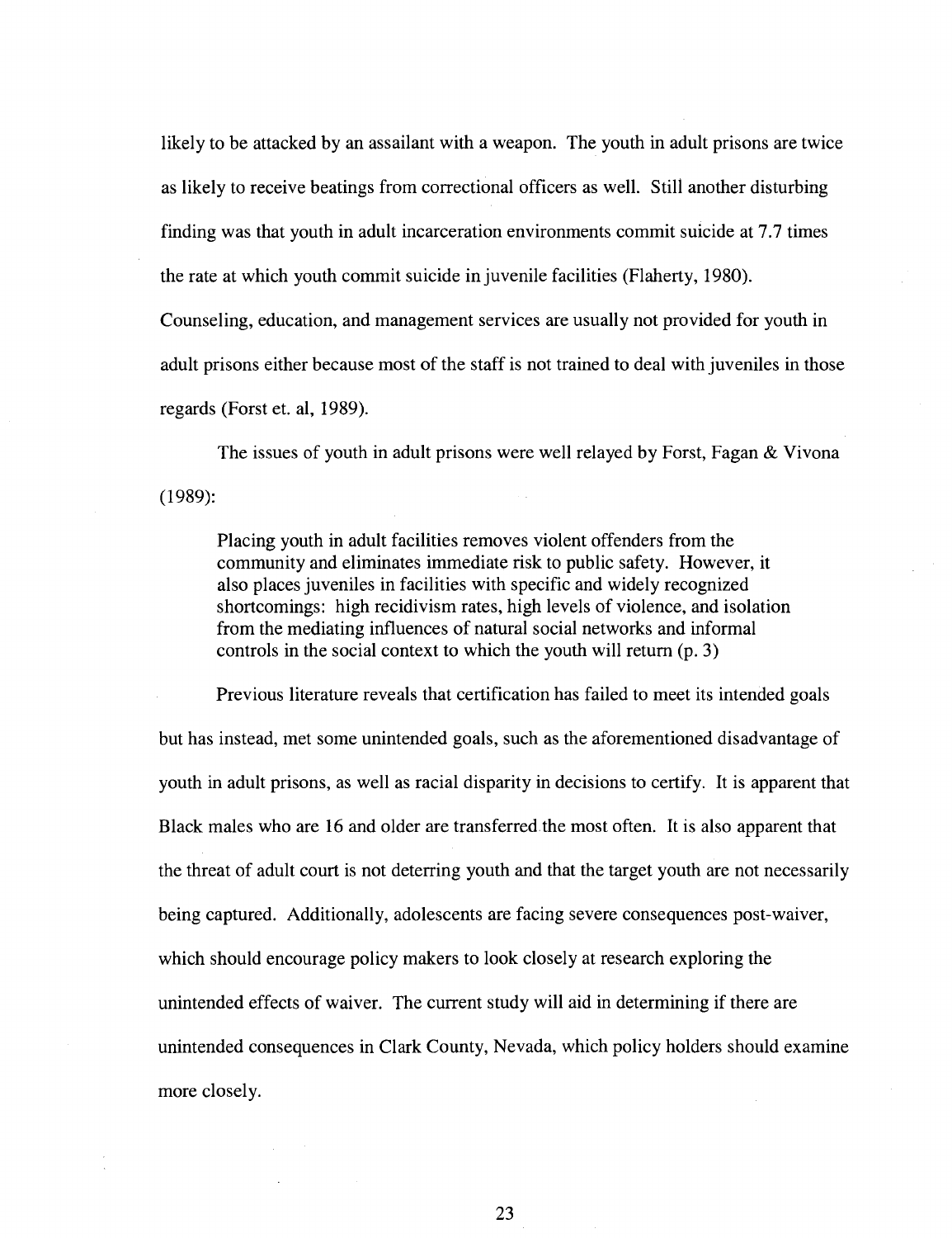#### Nevada Law

According to the Nevada Revised Statutes (NRS 62B.390), there are three ways in which a juvenile can be certified to adult court—discretionary waiver, presumptive, or direct file. A total of 125 youth were certified in Clark County in 2007 (Clark County, Nevada, 2007). The majority of cases (84) were certified by discretionary means, in which the District Attorney files a motion in the juvenile court for certification to adult court (§53:1). Certification outcome is decided by a juvenile court judge. A minor may be waived by means of discretionary certification if:

- 1) The crime the minor is accused of committing is a felony, and
- 2) The minor was older than 13 at the time the offense was accused of being committed.

These discretionary cases are the certification decisions that the current study is concerned with.

Presumptive waiver applies when a person under the age of 18 has committed an offense which the juvenile court does not have jurisdiction to hear. These offenses include: 1) Attempted murder and murder, as well as any offense that arose from the same incident; and 2) Subsequent offenses, if the minor was previously certified and convicted in adult court (§47: 3).

The final type of waiver is direct file. A direct file waiver, in which a prosecutor may file charges directly in the adult system, may occur when particular criterion have been met. A youth must be accused of having committed the following (§47: 3):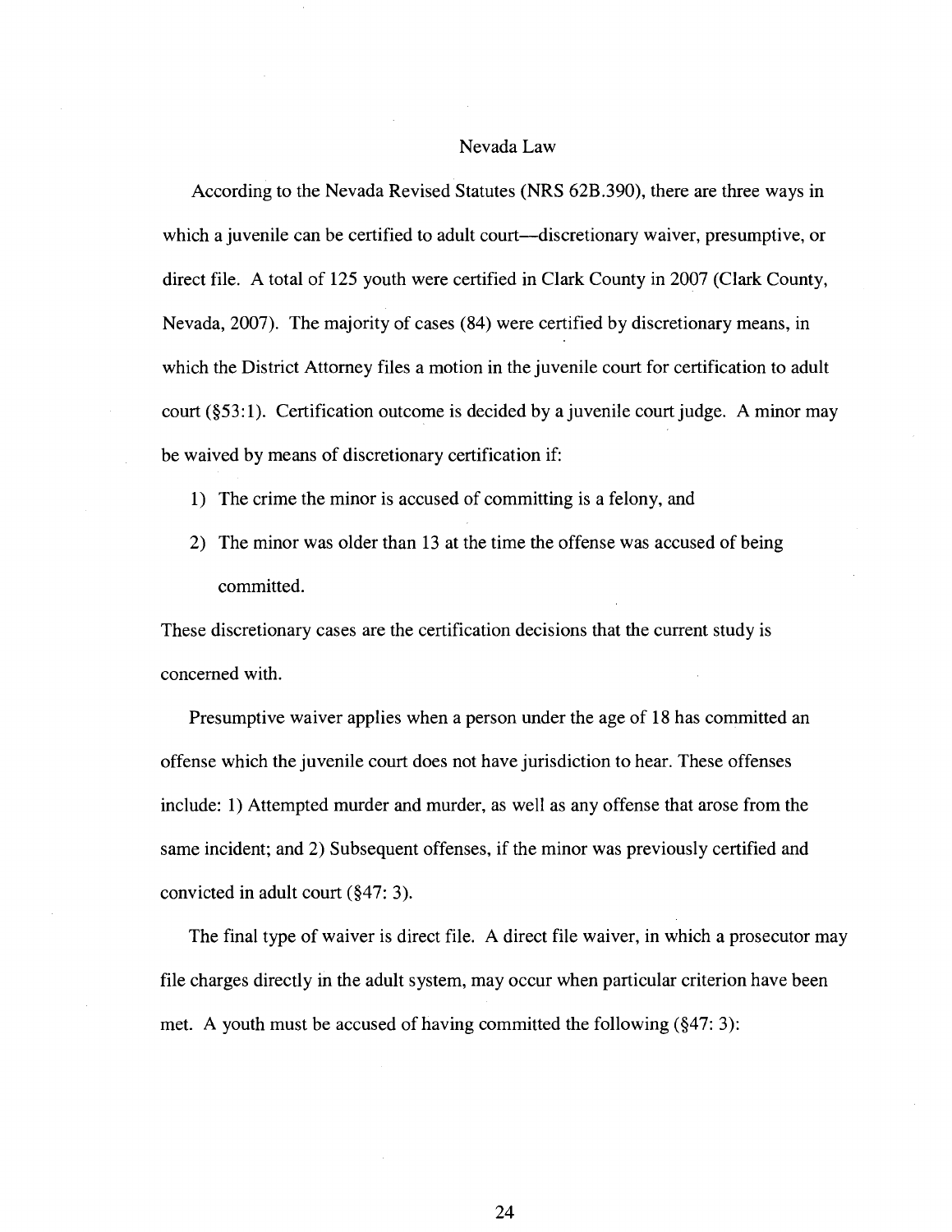- 1) An attempted sexual assault or sexual assault which involved the threatened use or actual use of violence and any other acts that arose from the same set of circumstances, if:
	- a. At the time of the accused commission of the act, the juvenile was older than 15; and
	- b. The juvenile was previously adjudicated delinquent in the juvenile court for a felony act.
- 2) A crime that involved the threatened use or actual use of a firearm and any other offense connected to the same incident, if:
	- a. At the time of the accused commission of the act, the juvenile was older than 15; and
	- b. The juvenile was previously adjudicated delinquent in the juvenile court for a felony act.
- 3) A felony in which the victim suffered substantial bodily harm or death and any other offense connected to the same incident, if:
	- a. The offense occurred on school property when students or staff were present, at a school sponsored activity, or on a school bus while it was on official duty, and
	- b. It was the juvenile's intent to impose substantial bodily harm or a great risk of death by way of a weapon, device, or course of action.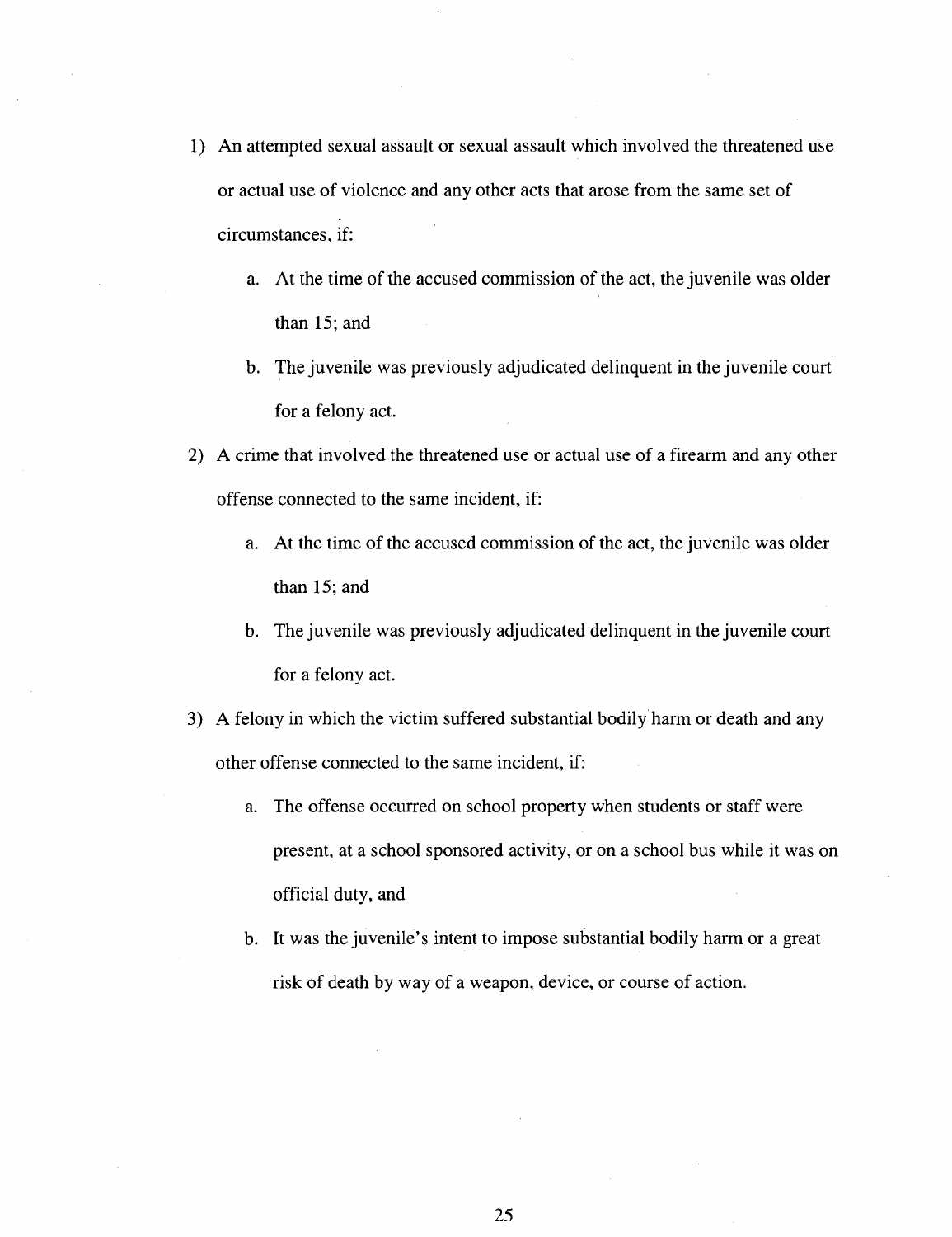#### Theoretical Framework

There is a theoretical framework that may inform prior research findings of disparity. Two theories in particular - Labeling Theory and Critical Race Theory -provide a background to understanding certification decisions.

#### *Labeling Theory*

Labeling theory holds three basic assumptions. They are: 1) behavior is only *defined*  as delinquent and is not *actually* delinquent in and of itself; 2) society does not uniformly agree upon beliefs and values; and 3) multiple factors aid in deciding whether or not a society reacts to a particular action as deviant (Akers & Sellers, 2004).

It is referred to as Labeling Theory because the central focus is on "labels", tags, or brands that a society applies to certain members (Akers & Sellers, 2004). The labeling of delinquent youth can be both an independent and a dependent variable. Labeling can be a dependent variable as it explains that first, certain people (the less powerful) are targeted and their behaviors are then defined or labeled as wrong. Labeling can also be considered an independent variable because it asserts that when children are labeled as delinquent, they internalize their labels, leading to additional delinquency. The important question for labeling theorists is "who applies the labels to whom and what determines when the deviant label will be assigned?" (Akers  $\&$  Sellers, 2004, p.135).

It is the powerful individuals in a society who control labels, which are placed on less powerful minority groups in a society. The criminal justice system is run by powerful members of society. Laws are created against the least powerful members and when they violate them, they are more likely to be arrested and processed in the criminal justice system than if a more powerful individual violated the same law. Whether someone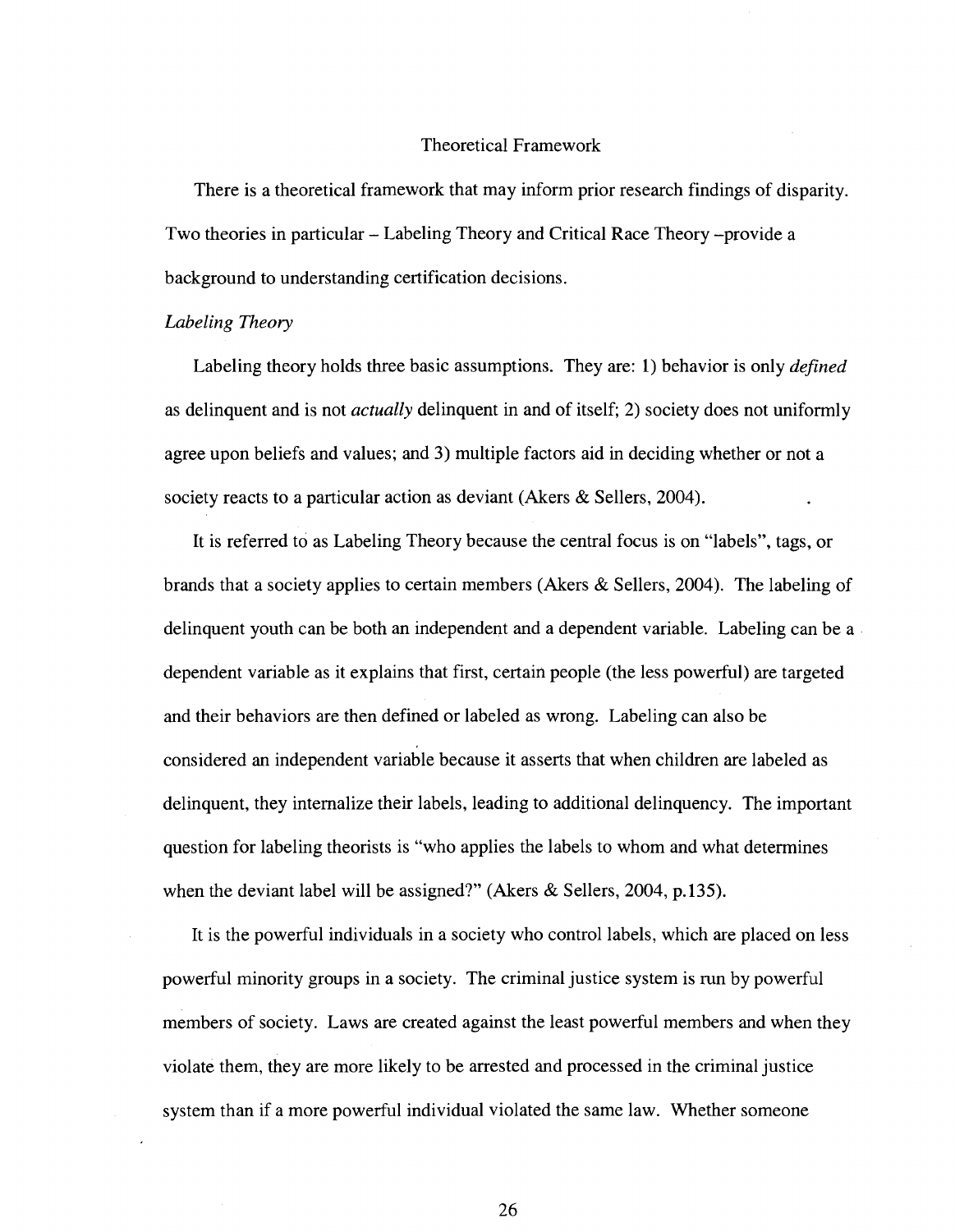faces consequences in the criminal justice system is dependent upon race, class, gender, and other social characteristics that assist in determining a person's status in society (Akers & Sellers, 2004).

Labeling Theory was derived from Symbolic Interactionism Theory of Sociology (Akers & Sellers, 2004). It states that a person's self-concept is based on their interactions with other members of society. Interactions through spoken language and gestures or body language, which are subjective, give meaning to the name "symbolic" (Mead, 1934). A major contributor to this theory was Charles Cooley who identified "the looking glass self" (1902). Cooley asserted that "our own self-concepts are reflections of others' conceptions of us" (Akers  $\&$  Sellers, 2004, p.136).

Relayed by the way people are treated when they interact with others, one can discern how others perceive them (Akers & Sellers, 2004). People internalize the character description projected upon them and begin to act out in ways that are consistent with that description. The character description that is referred to is actually a "label" from society, which is the foundation for Labeling Theory. Through interaction with society, a person is labeled a "hooker," "thief," or "gang banger," these descriptions are internalized, which creates further deviant behavior.

One important proponent of Labeling Theory was Frank Tannebaum, who spoke about the dramatization of evil. He proclaimed that the system dramatizes minor offenses committed by youth, which creates a label that the person becomes and cannot escape from (Tannenbaum, 1938). Edwin Lemert (1967) differentiated between primary and secondary deviance. He described primary deviance as situational in nature and a type of deviance in which ones identity is not organized around. Secondary deviance, he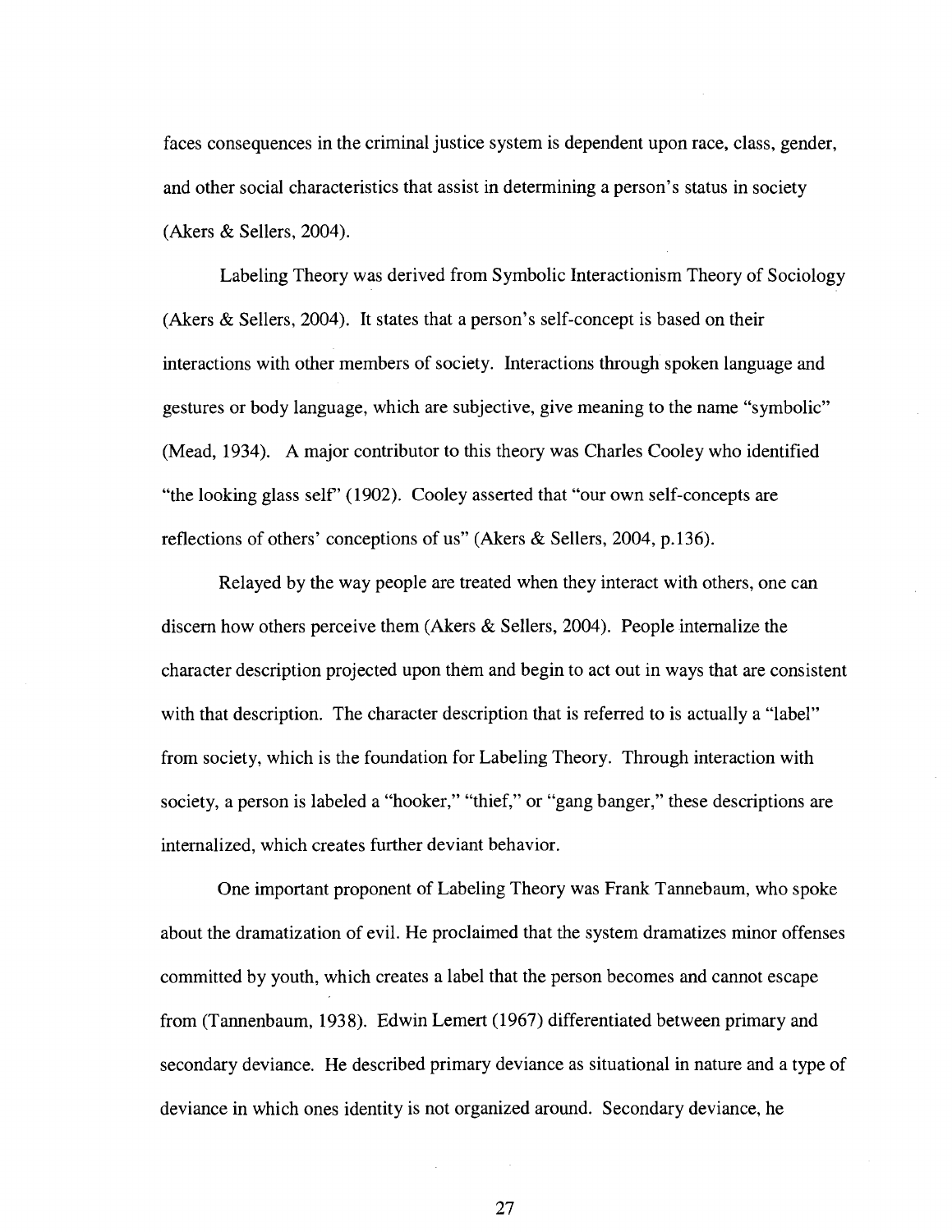asserted, comes after someone is labeled. The person then organizes their identity around the label. Howard Becker was another important author of Labeling Theory. Becker helped to bring Labeling Theory to the forefront of criminological theories with his publication of *Outsiders* (Akers & Sellers, 2004). He explained that an outsider is someone who has accepted their deviant label. He said there is no need to study the deviant act itself because deviance is just a creation from social groups and is not related to the quality of the act. Furthermore, he explained that rules or laws are not the result of agreement, but are just the creation of "moral entrepreneurs" in society. He introduced what is known as a "master status" and made clear that everything else is filtered through that master status. Critical Race Theorists would argue that the master status that Becker refers to has to do with race.

#### *Critical Race Theory*

The basic assumption of Critical Race Theory (CRT) is that racism is ingrained in the American way of life (Brewer and Heitzeg, 2008). Therefore, racism is not the exception, but the rule. It maintains that the law and the legal system are currently organized in a way to enforce White supremacy and have been arranged in this way throughout history. As Bonilla-Silva wrote in 2001, "all domination is, in the last instance, maintained through social control strategies" (p. 103). In other words, White supremacists have used the law for the continued advancement of Whites and the continued oppression of Blacks and other minorities.

CRT further argues:

There has been a corresponding shift from de jure racism codified explicitly into the law and legal systems to a de facto racism where people of color, especially African Americans are subject to unequal protection of the laws, excessive surveillance, extreme segregation, and neo-slave labor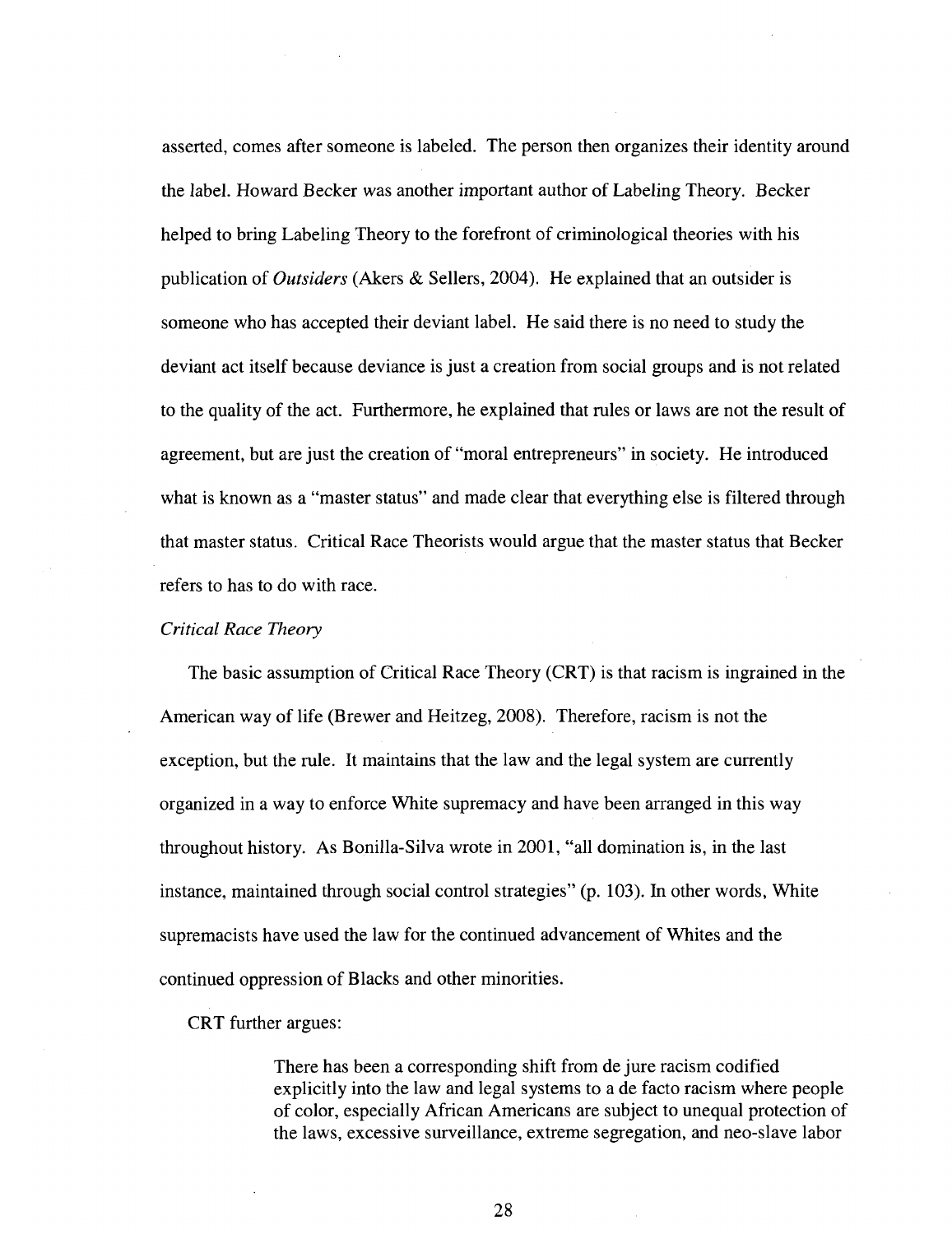via incarceration, all in the name of crime control (Brewer and Heitzeg, 2008, p. 626).

For the most part, systematic racism (i.e. slavery or Jim Crow Laws) is not overtly visual today, but scholars who adhere to CRT believe it still exists in more covert forms. It is a mistake to believe that because undeniable racism is removed from the books, the societal impact is suddenly removed (Brewer and Heitzeg, 2008), they say. Some Critical Race Theorists believe that oppositionists to Affirmative Action fail to recognize the lasting impact of slavery and discrimination on Black communities.

Critical Race Theorists, who might be expected to praise Affirmative Action, also have their issues with it. They argue that the majority of benefits of Affrimative Action, as well as other civil rights legislation, have been received by Whites (Brewer and Heitzeg, 2008). One study found that the majority of hiring policies associated with affirmative action have been to the advantage of White women (Guy-Sheftall, 1993; Brewer and Heitzeg, 2008).

Critical Race Theorists believe that racism is embedded in the American way of life and many of them also believe that racism is here to stay, as Derrick Bell expressed in his work *Faces at the Bottom of the Well* (1992). Therefore, the focus of Critical Race Theorists and others alike, is to expose racism in its various forms and not necessarily to cease its existence. An important aspect of CRT is storytelling, as it aids in the mission to bring racism to light (Ladson-Billings, 1999).

One last important feature of CRT is its criticism of liberalism (Ladson-Billings, 1999). CRT asserts that "racism requires sweeping changes, but liberalism has no mechanism for such change" (Ladson-Billings, 1999, p.213). Liberal legal practice gains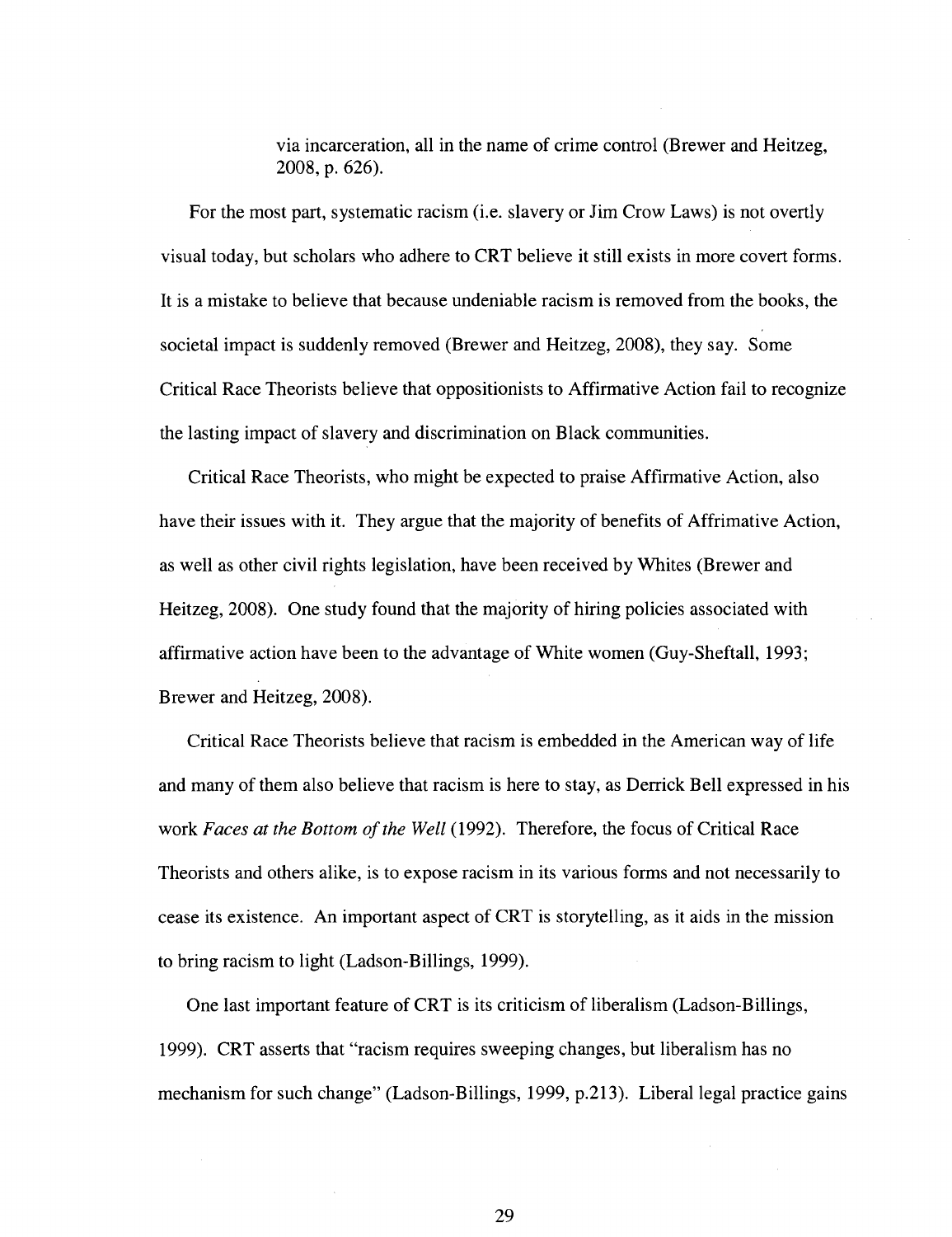rights for minorities through the presentation of legal precedence, which is an extremely slow process.

Alan Freeman and Derrick Bell were among the first Critical Race Theorists, presenting their work in the 1970s (Ladson-Billings, 1999). The slow development of racial reform was their primary interest. They grew weary of the minimal gains associated with marching, pro-testing, filing amicus briefs, and appealing to the morality of decent citizens. They were not alone, as many other legal scholars could relate.

CRT grew from Critical Legal Studies (CLS) the way Labeling Theory grew from Symbolic Interactionism Theory. Historically, legal academia only had doctrinal and policy analysis for their utilization (Gordon, 1990). CLS challenged this type of scholarship and promoted the type of law that would relate to individuals and groups in the framework of culture (Ladson-Billings, 1999). CLS examines legal doctrine in order to bring forth the existing inconsistencies and reveal the ways that "legal ideology has helped create, support, and legitimate America's present class structure" (Crenshaw, 1988, p. 1350).

#### *Labeling and Critical Race Theories Applied to the Current Study*

Labeling Theory and CRT come together within the third assumption of Labeling Theory, which is that multiple factors aid in deciding whether or not a society reacts to a particular action as deviant. CRT says that the important factor is race and society is purposefully structured this way. One's race is a significant independent variable in determining the outcome or punishment for their crime. If the offender is Black, they are more likely to be certified. Furthermore, because Black juveniles are more likely to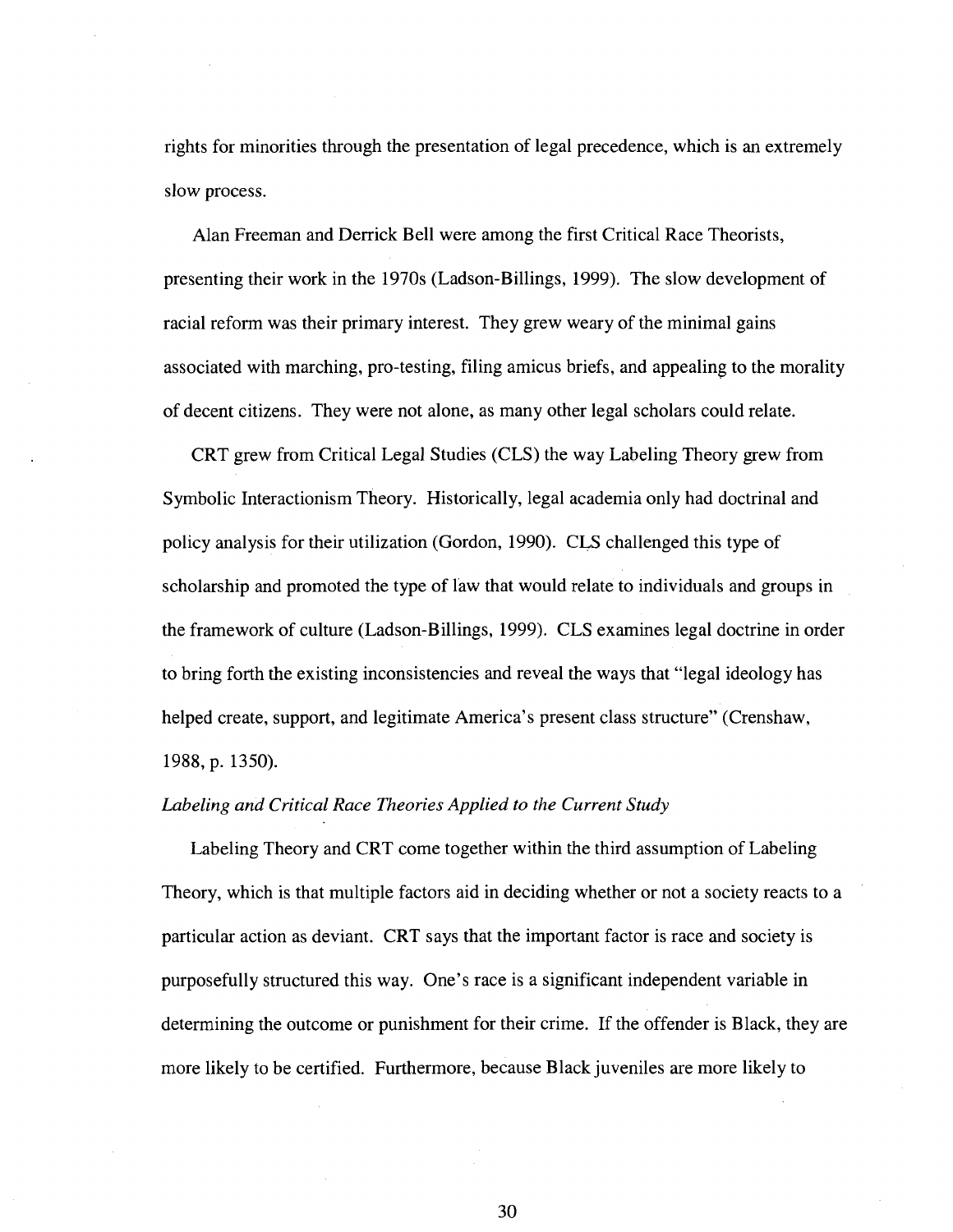receive a label of "serious criminal" after being certified, they will be more likely to recidivate, as a result of identification with the label.

 $\Delta \sim 10^4$ 

 $\mathcal{L}^{\text{max}}$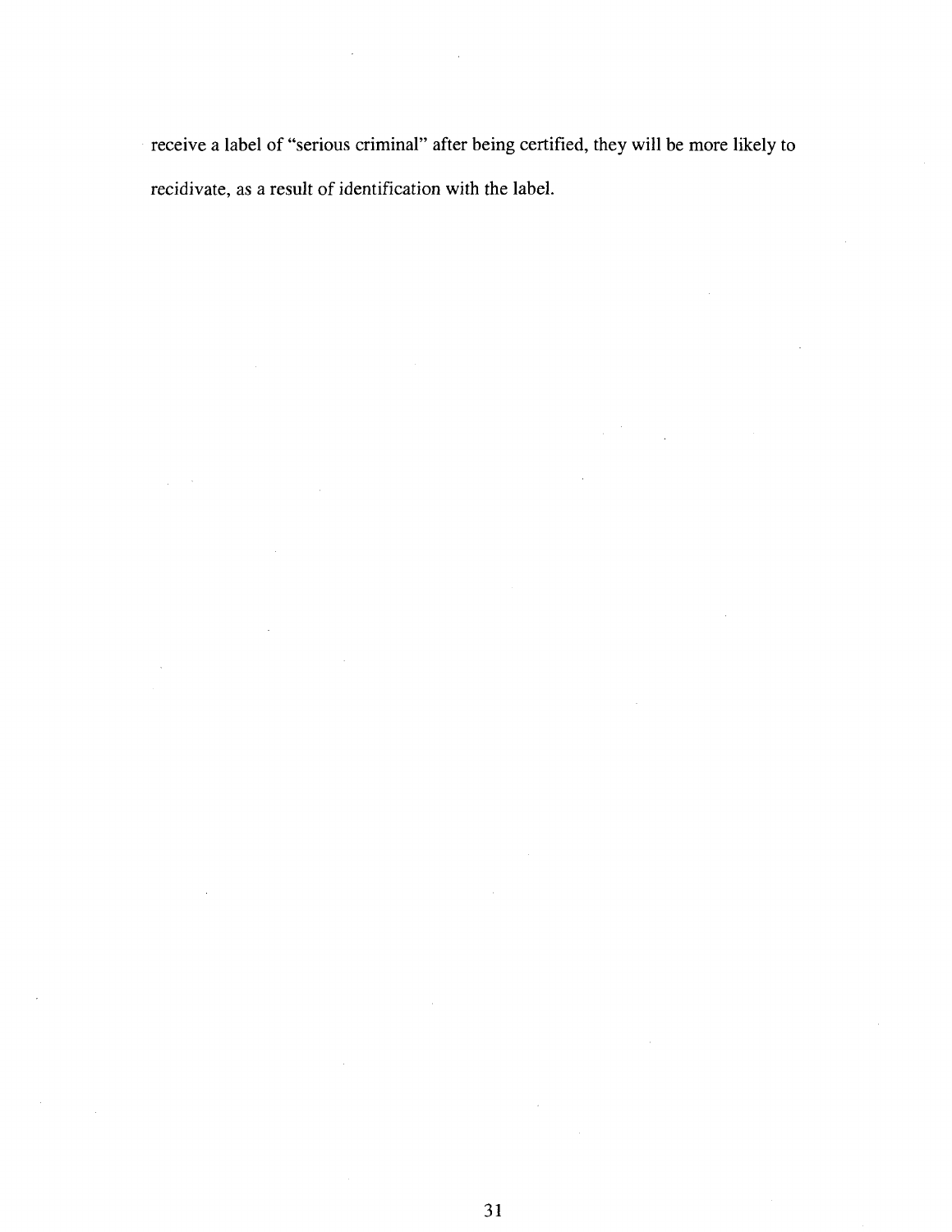## CHAPTER 3

#### METHODOLOGY

#### Collection of Data

This exploratory and descriptive study can be characterized as quasi-experimental because the juveniles of the sample were grouped by their characteristics. To answer the research questions posed, the current study analyzed secondary data retrieved from the court calendar of the Chief Juvenile Justice Judge in the Family Court of Clark County, Nevada. All 146 juvenile cases in Clark County that involved certification hearings in the year of 2007 were included in the study. The Chief Juvenile Justice Judge hears all discretionary certifications in Clark County from initial appearance to outcome. For juvenile cases in which certifications were granted, the cases were followed into the adult criminal court calendar to determine the results. No identifying information was made available in order to maintain the confidentiality of the juveniles. Individual cases were instead represented by case numbers. Data related to petitions, charges, sentencing, probation revocation, age, race, sex, zip code and certification outcome were gathered for analyses.

#### Conceptualization of Terms

For the purposes of this study, amenability is determined by number of prior charges and number of prior petitions. The more prior charges or petitions a youth has, the less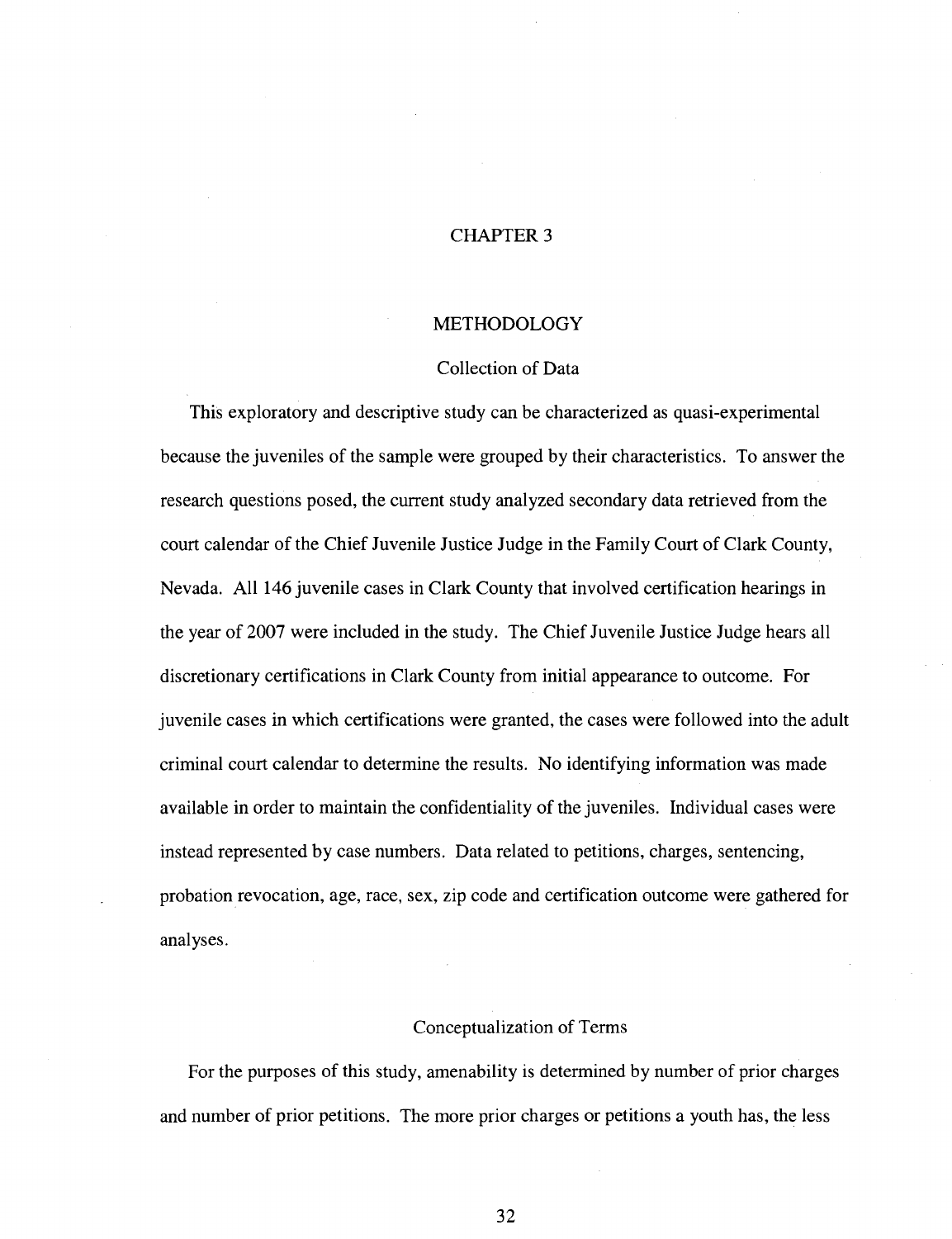likely they are to be amenable. Dangerousness of the youth to the community was determined by the seriousness of criminal history. The most serious charge of each youth was rated according to the Depth of Delinquency Index. Higher ratings on the scale reflected more dangerousness. Maturity was determined by age. Older youth were assumed to be more mature.

#### Sample

#### *Race*

The racial makeup of juveniles included in this study was divided into four categories—White, Black, Hispanic and other. If an individual was reported to be Hispanic as well as another race, they were only included in the Hispanic category for purposes of analyses. Black juvenile were over-represented in the sample, representing 58% of certification hearings. White juveniles represented 23% of the sample. Hispanic juveniles represented 18% of the sample. Juveniles who did not fall into these three categories only accounted for  $1\%$  of the sample. Figure 1 provides a breakdown of race from the sample, which does not correspond to the racial makeup of Clark County. The fact that 58% of the juveniles appearing in certification hearings were Black is a dramatic over-representation considering only 10.89% of the Clark County youth population is Black (Clark County Nevada Juvenile Justice Services, 2007). White youth represent 44.33% of the youth population in Clark County and Hispanics make up 36.89% of the youth population. The percentage of Blacks who had certification hearings is also much higher than rates of arrest for Black youth (26.7%) (Clark County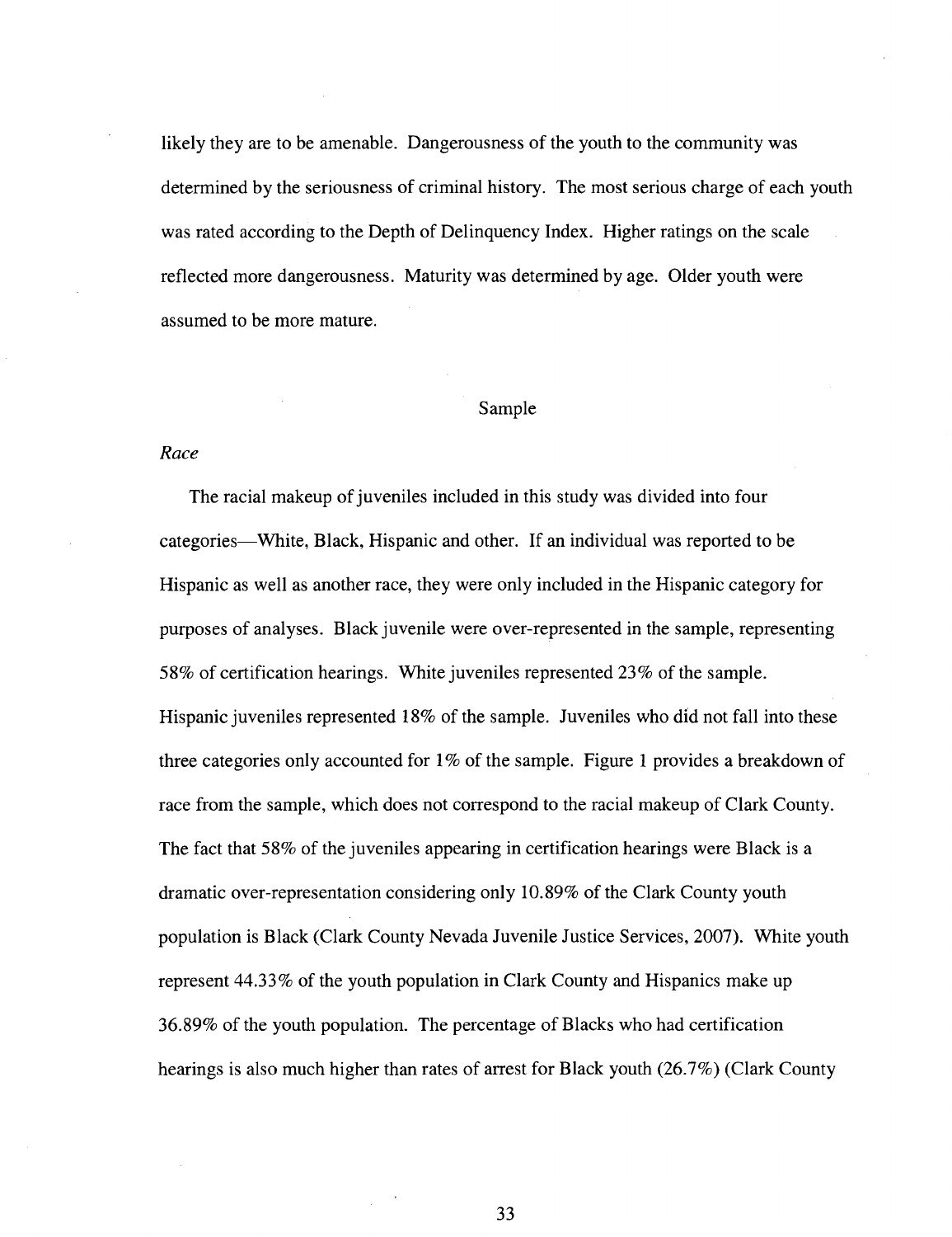Nevada Juvenile Justice Services, 2007). White juveniles represent 30.97% of arrests and Hispanic juveniles represent 37.58% of arrests in Clark County.



*Figure 1.* Race of juveniles.

# *Sex*

Sex was determined by the youth's biological sexual category—male or female and as reported by the Department of Juvenile Justice Services records. No transgender persons were reported in this sample. The gender of the juveniles of this sample was predominately male. Males made up 93.7% of the sample (133 males) while females were representative of only 6.3% of the sample (9 females). The gender was not reported for 4 of the juveniles.

## *Age*

The age of the juveniles in the sample refers to the juvenile's age at the time the certification decision was made. The average age was 16.5. The mode age of the juveniles in the sample was 17 years old, representing over a third of the sample (36.4%).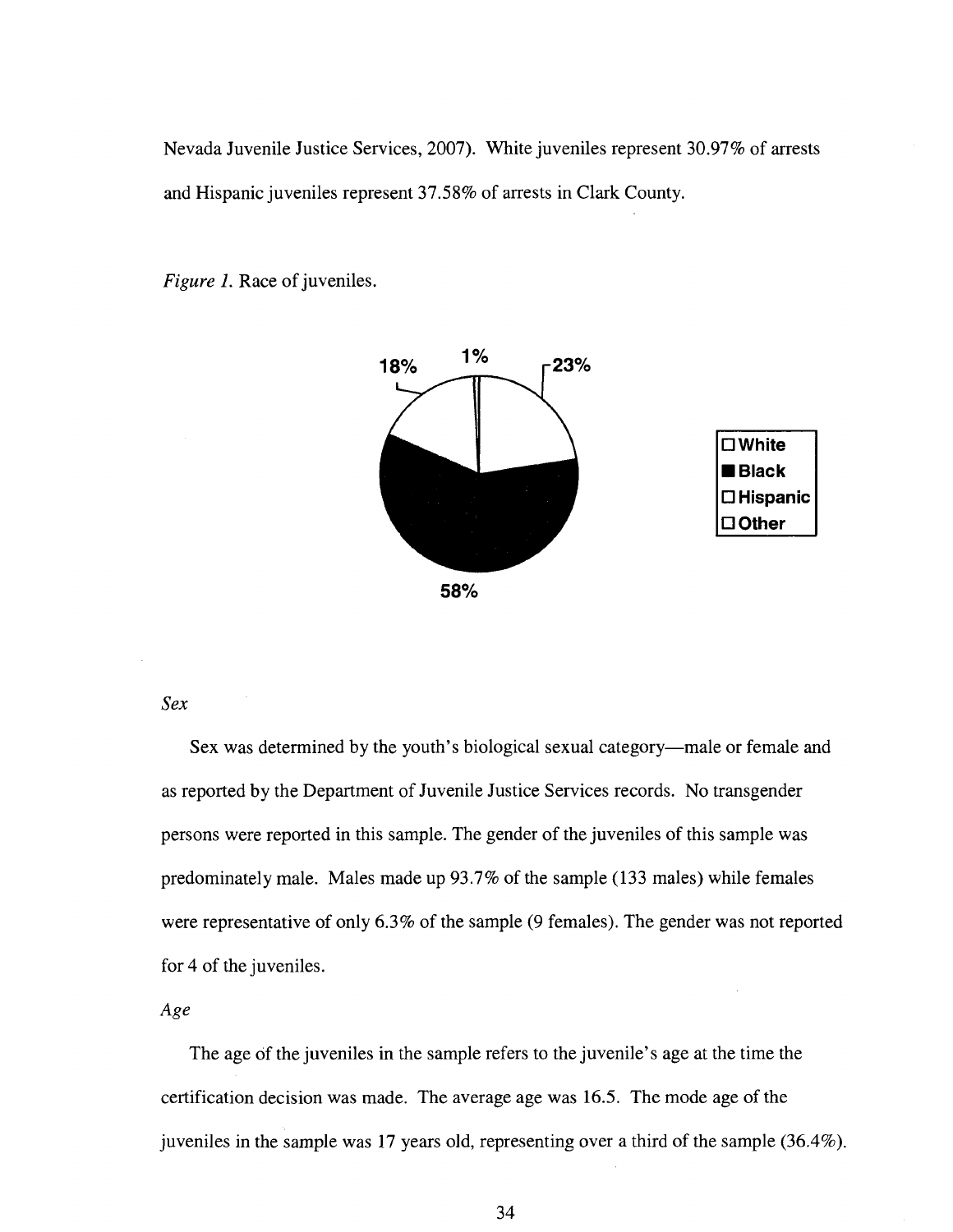Only 3 juveniles were age 14 (2.1% of the sample)—the youngest age in Nevada for which a juvenile can be considered for certification. Youth who were age 15 represented 15.7% of the sample. Youth who were 16 represented 27.1% of the sample. There were 24 juveniles (17.1%) who had reached the age of 18 at the time of their certification hearing and another 2 who were 19 (1.4%) at their hearing. No age was indicated for 6 of the juveniles.





#### *Criminal History*

Criminal history was measured by three factors – number of prior charges, number of previous delinquency petitions, and the level of the most serious prior charge. The number of charges accumulated by the juveniles ranged from 1 to 61. The average number of charges was 16.46. The mode number of charges was 5 and the median number of charges was 13.

Previous delinquency petitions represented the number of times a youth had appeared before a judge and ranged from 0 to 21. The mean number of petitions was 3.92. The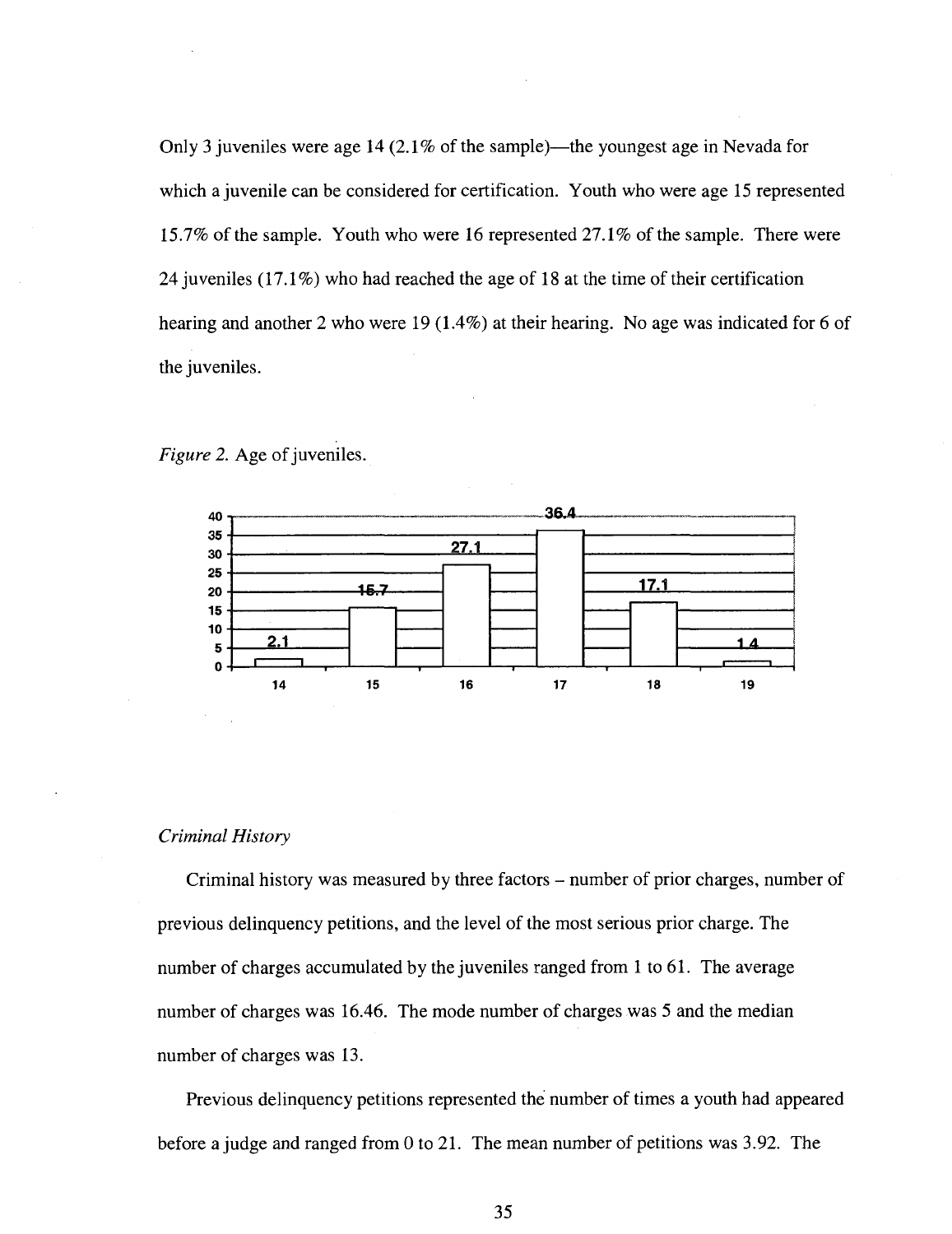most frequent response was zero previous petitions, but only represented 21.5% of the sample. Nearly 80% of the juveniles had been before a delinquency judge at least once prior to the current hearing. The median number of prior petitions was 2.

The most serious offense committed by juveniles was ranked as to seriousness using the Depth of Delinquency Index (DDI) by Deschner, Plain, Terhune, and Williamson (1981). This seriousness scale was developed through multiple studies codifying community evaluations of juvenile crime seriousness. This seriousness index was chosen specifically for its relationship to juvenile offenders, comprehensive nature, ease of utilization, and validity. It has been determined to be suitable for trial use and delinquency related research. In addition, the scale built upon the popular seriousness scale created by Sellin and Wolfgang (1964). The DDI scale ranges from 2 to 99. Lower numbers represent minor offenses such as status offenses whereas higher numbers represent more serious, violent crimes. See Appendix II for the complete Depth of Delinquency Index.

Descriptions of juvenile crimes were coded separately by two criminal justice graduate students to check for consistency in coding. There was high consensus in the ratings between the two raters coding ( $\alpha$  = 0.93). The seriousness of crimes are presented in figure 3.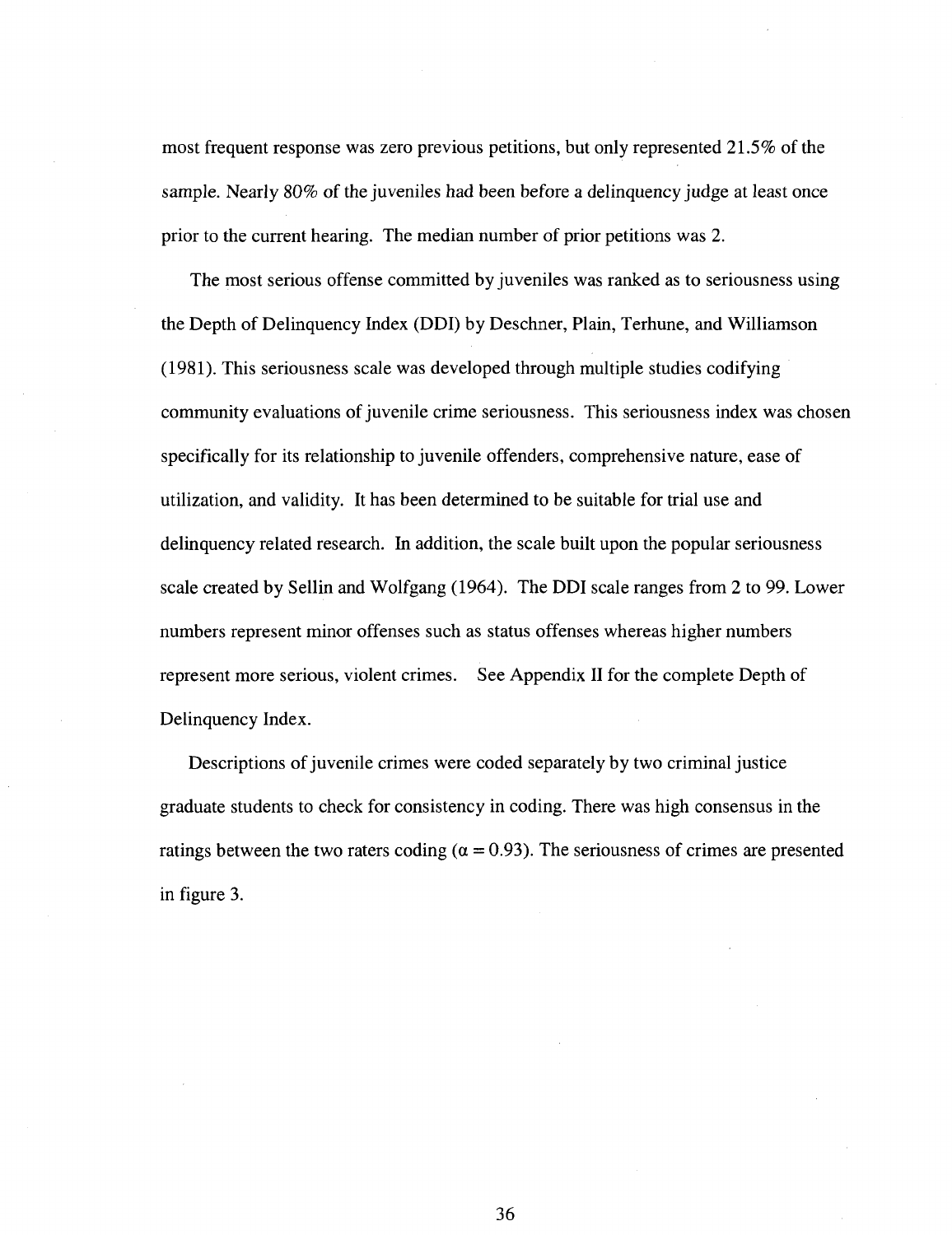



## *Certification Outcomes*

There were four potential outcomes for the discretionary certification hearings. Juveniles' cases could be granted certification to the adult system, negotiated to be kept in juvenile court, denied certification and kept in juvenile court or the case could be dismissed. The majority of the youth were certified to adult court (57.5%). Cases that were negotiated represented 28.1% of the sample. Denial decisions made up 12.3% of the sample. Dismissed cases only represented 2.1 % of cases. See figure 4 for certifications outcomes.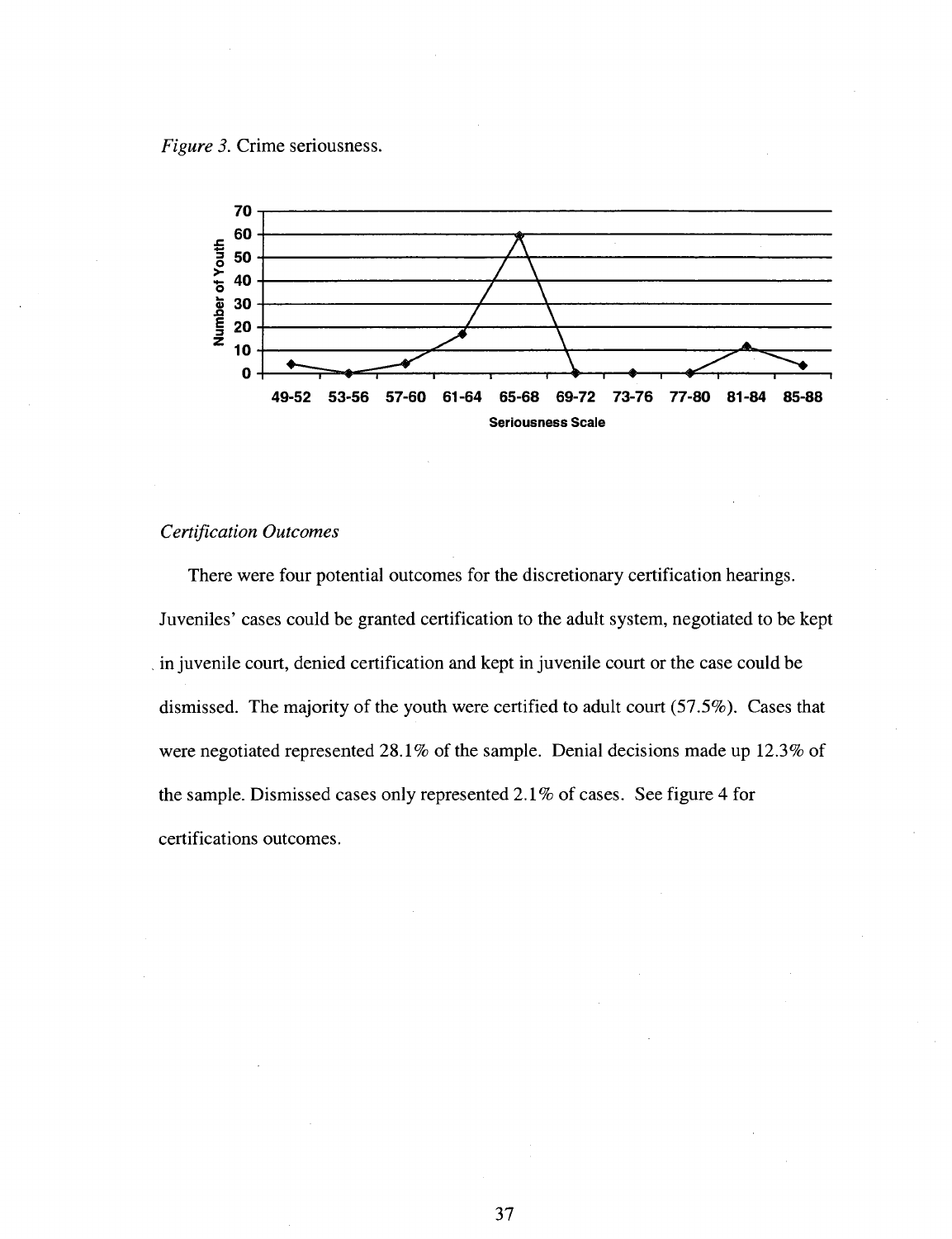*Figure 4.* Certification outcomes.



**O Dismissed • Denied D Negotiated O Granted** 

#### *Sentences*

Sentences were categorized in the following groups: no probation and no jail; informal orders; formal probation; and, jail/prison. Distinctions between jail and prison were not made. In consideration of the sample as a whole (certified and non-certified youth), only 1 juvenile did not receive probation nor a jail sentence. The most common sentencing disposition was formal probation (37%). Formal probation could be a disposition in either juvenile or adult trials. Formal probation in the juvenile system could also include a placement in a state facility as well as probation conditions. Juveniles receiving informal orders represented 19.9% of the sample. Formal probation versus informal orders is a Department of Juvenile Justice Services distinction with informal orders representing a variety of placements (e.g., mental health treatment programs) and conditions (e.g., staying out of trouble for a specified time). Informal orders generally do not have a specified length, with only one informal order having a time length attached. Informal orders could also include incarceration or placing a youth in a state facility (e.g., Caliente or Elko). Youth who received jail or prison time represented 24.7% of the sample. All of these youth had been certified to adult court.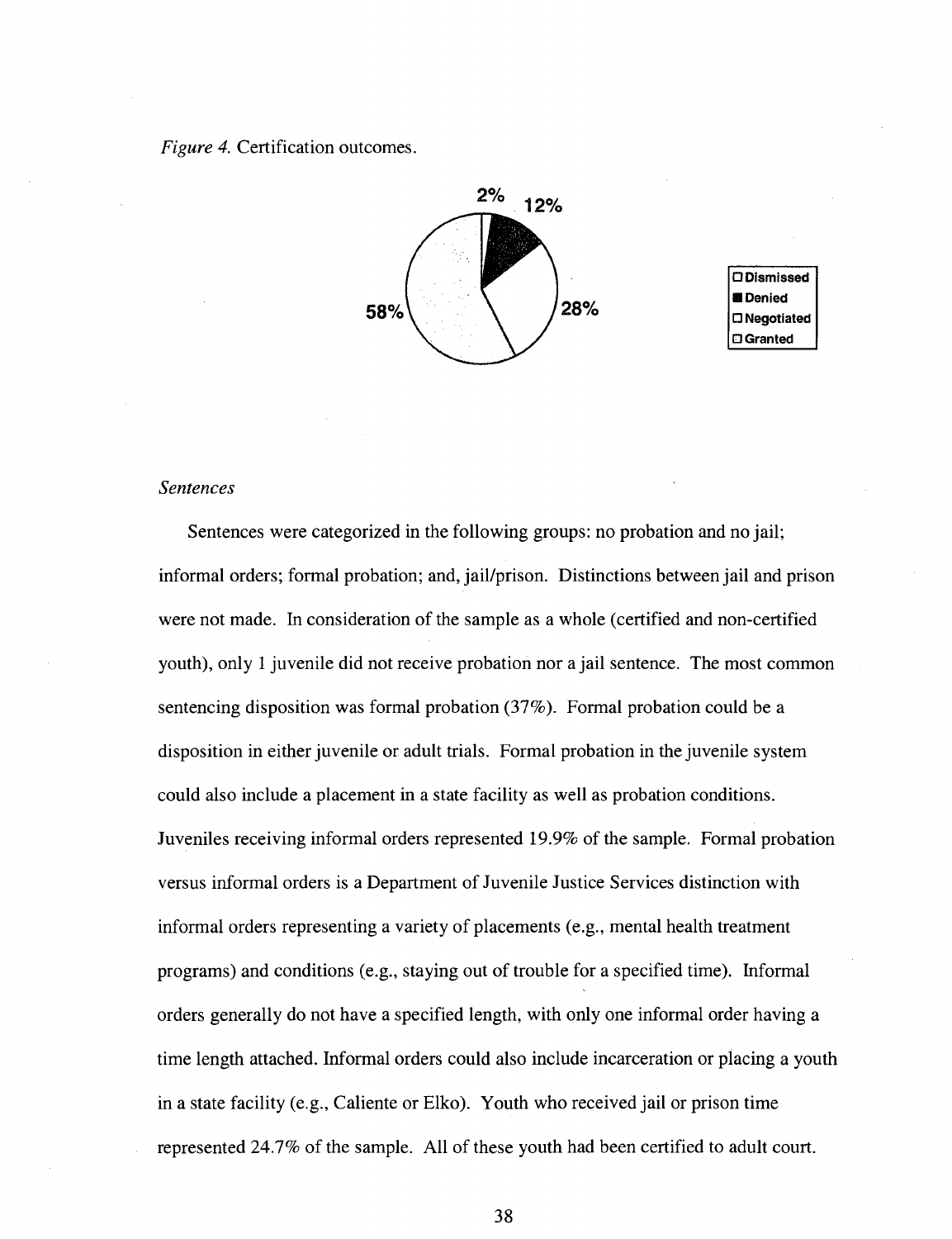Some of the sentencing results could not be categorized, as dispositions for those juveniles were still pending (17.8%). See figure 5 for the sentencing types.

*Figure 5.* Sentencing types.



#### *Probation Sentences*

Two types of probation sentences were given to juveniles – a specified sentence or an unspecified sentence. Just over a quarter of the sample received a specific probation sentence (26%). The specified length ranged from six months to five years. The most common probation sentence was five years. Nearly a third of the sample received an indefinite or unspecified probation sentence. The quarter of the sample who were incarcerated in jail or prison (24.7%) did not have a specified or unspecified probation sentence but for one certified youth who received 5 years of probation on top of a jail sentence. Another 17.8% of the sample had dispositions pending so the information was missing.

In the juvenile system, among the 57 youth receiving dispositions, 49.1% received formal probation orders with the other 50.1% receiving informal orders. In the adult system, among the 61 youth with reported dispositions, 42.6% of the youth received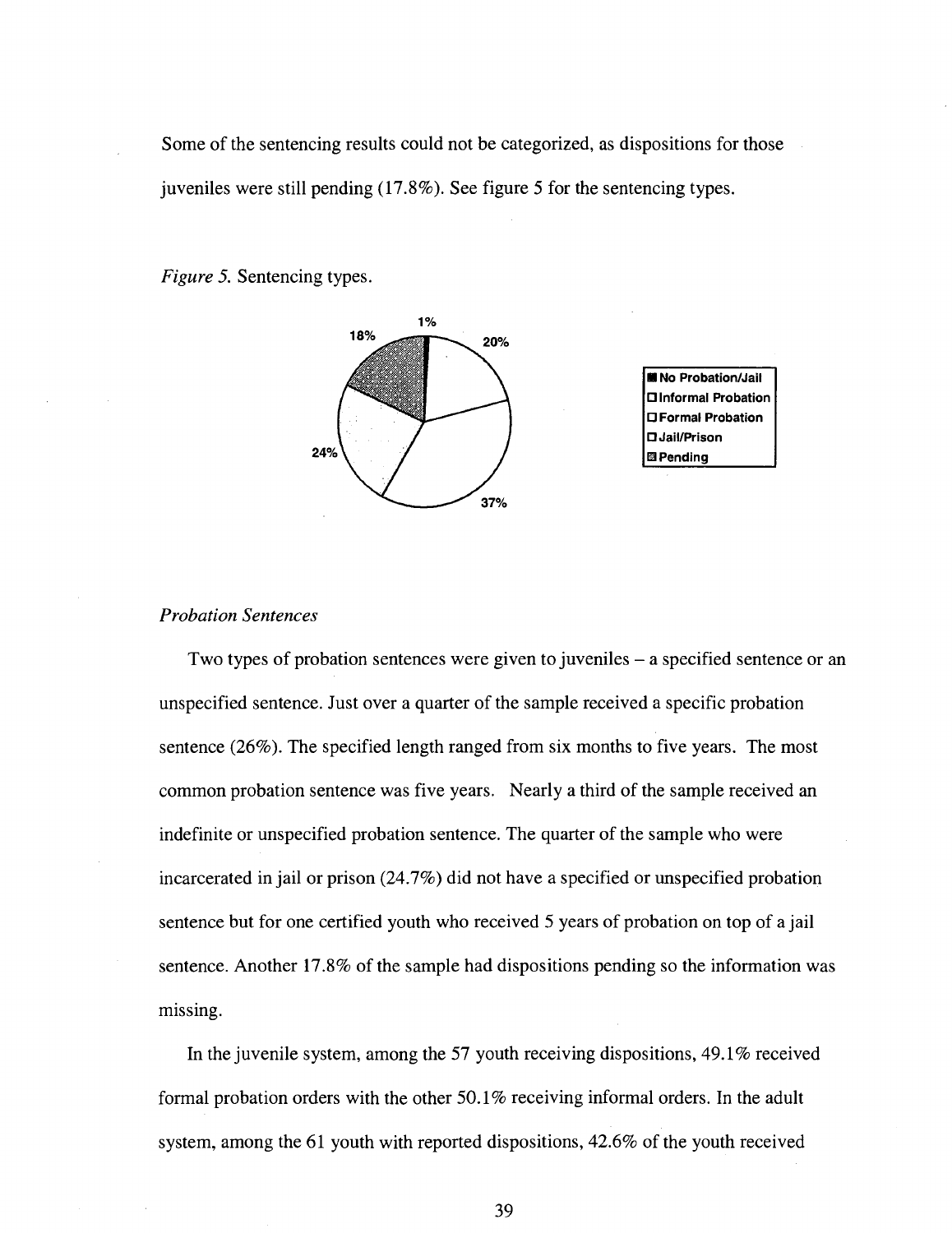probation as the most severe sentence. The other 57.4% were incarcerated in jail or prison.

#### *Jail Sentences*

Jail sentences were not established for non-certified youth. For certified youth who were given jail or prison sentences, the minimum length of time was 1 year and the maximum length of time was 30 years (as 1 youth received consecutive life sentences). The median length of minimum jail sentence was 24 months and the median length of maximum jail sentence was 72. The modal minimum jail sentence was 24 months and the modal maximum was 60 months.

#### *Probation Revocation*

Information was tracked for 117 of the youth to check for revocation of probation. Over a third (32.5%) of this group was incarcerated and thus, had not had an opportunity to have their probation revoked. Only 12 of the youth (10.3%) had their probation revoked. Four of those youth were in the adult system and eight were in the juvenile system in the 8-12 months following the certification hearing. The number of revocations in the youth system may be under-reported as juvenile judges have more discretion on revoking probation upon reoffending. Therefore, this variable includes only those reoffenses that a judge perceived to be serious enough to warrant probation revocation. *Zip Codes* 

Zip codes indicating home addresses were tracked for 141 juveniles in the sample. The youth originated from all over the Clark County area and there was not a specific zip code where a substantial amount of the youth came from. The largest number of youth originating from one zip code was 11 (zip code 89030), which was only 7.8% of the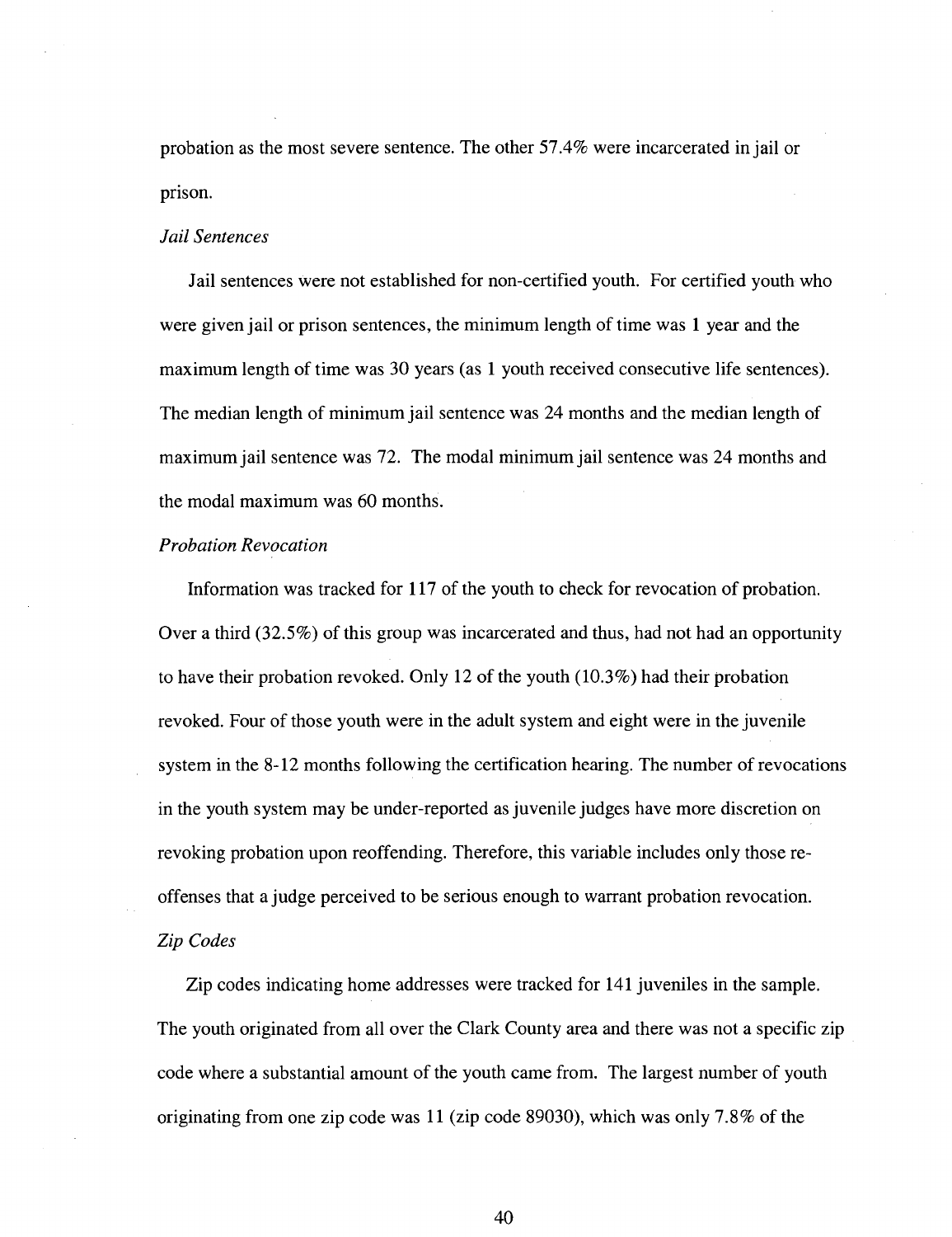sample. The zip code was also recoded into subsections of Clark County—North, North East, South East, Central, South West, North West, and other jurisdictions. Among youth who a zip code was reported for, the largest group (25.5%) came from the North East. Figure 6 provides a break down of the areas of residence as determined by zip codes.



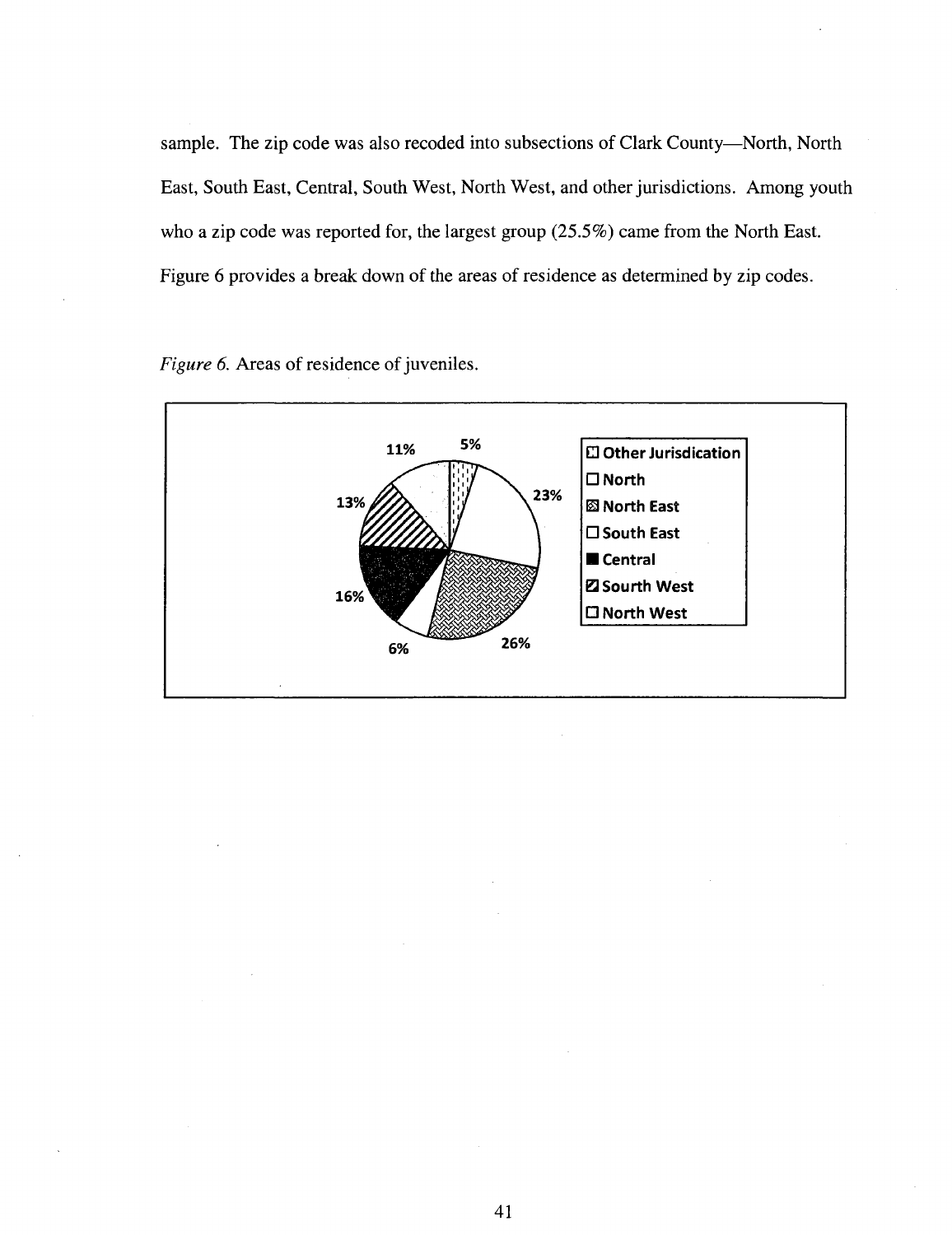## CHAPTER 4

#### FINDINGS OF THE STUDY

#### Demographic Variables

The first analyses considered whether race, sex, and age were related to certification decisions. One-way ANOVAs were conducted to determine if any of these three factors were significantly related with certification decisions. A correlation matrix is presented in table 1 below showing the lack of significant patterns appearing between these variables. None of these factors were significantly correlated with certification outcomes. To further illustrate this, certification decisions are presented by racial group in figure 7. It appears that certification decisions are being made similarly across ethnic groups.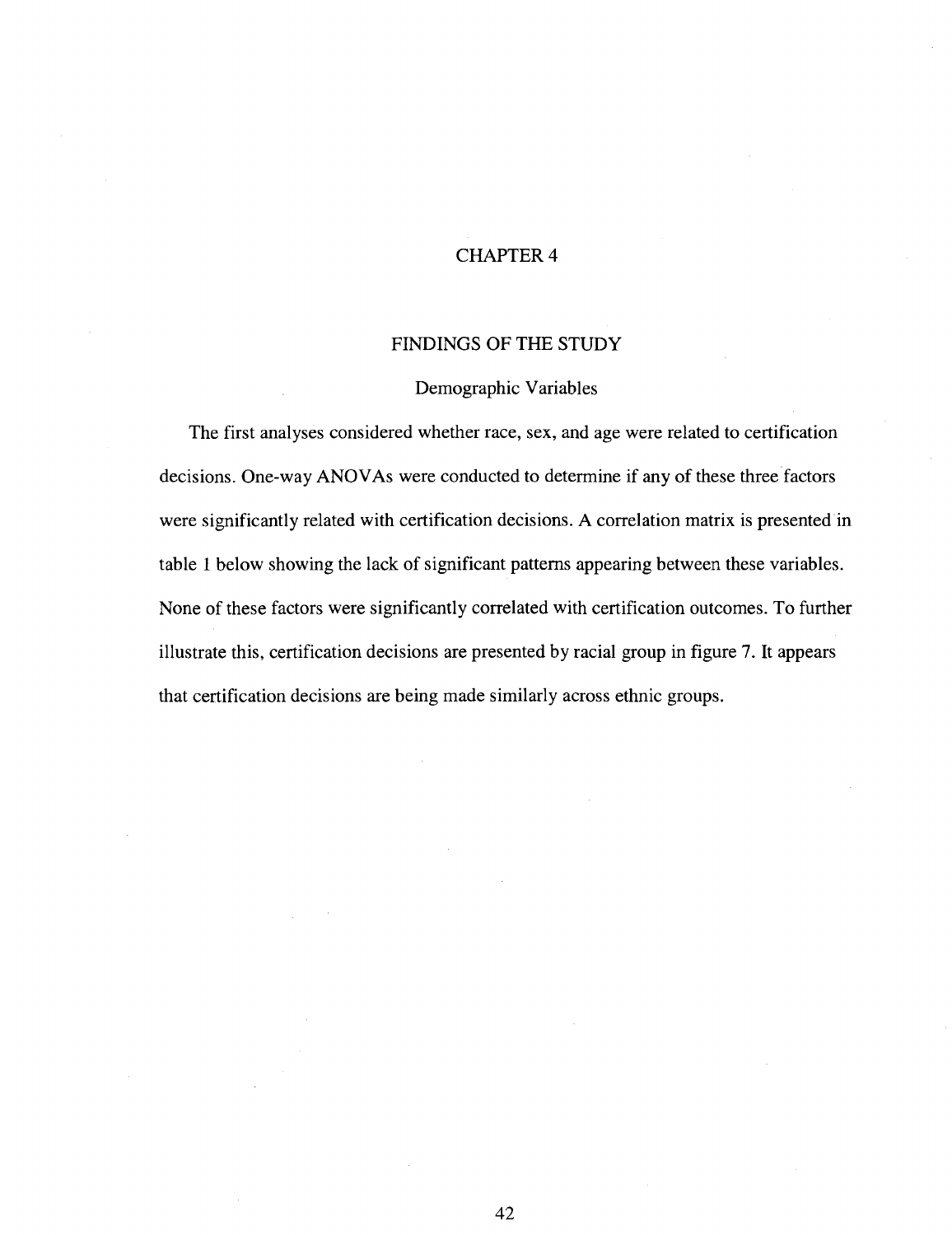## Table 1

|  |  | Correlations with Demographics |
|--|--|--------------------------------|
|--|--|--------------------------------|

|                                    | Certification | Race         | <b>Sex</b>      | Age              |  |
|------------------------------------|---------------|--------------|-----------------|------------------|--|
| Certification<br>$Sig. (2-tailed)$ |               | .000<br>.991 | $-.100$<br>.235 | $-0.016$<br>.849 |  |
| Race<br>$Sig. (2-tailed)$          |               |              | $-122$<br>.162  | .044<br>.614     |  |
| <b>Sex</b><br>$Sig. (2-tailed)$    |               |              | 1               | .029<br>.737     |  |
| Age                                |               |              |                 |                  |  |

\* Correlation is significant at the 0.05 level (2-tailed).

\*\* Correlation is significant at the 0.01 level (2-tailed).

*Figure 7.* Certification decisions by race.



Sex was also not significantly related to certification decisions. The pattern of decisions for males and females are presented in figure 8.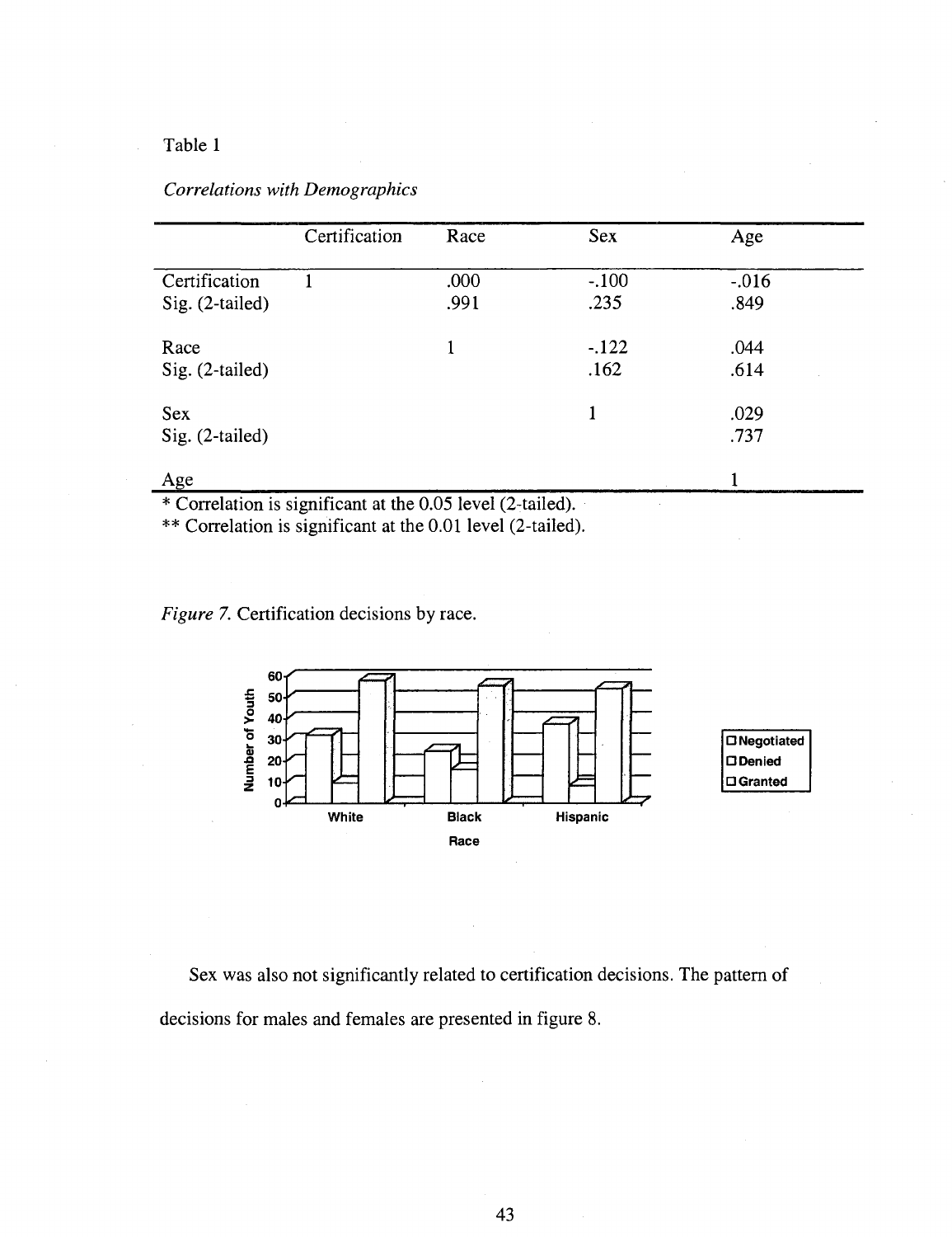*Figure 8.* Certification decisions by sex.



Age was not significantly related to certification outcomes contrary to the expectation that older youth would be certified at a higher rate. Age is usually considered in transfer assessments because younger juvenile defendants are likely to be less mature. It was expected that older youth would be certified at a higher rate, reflecting recognition of greater maturity. That assumption was not supported by this sample. In fact, 15 year olds were certified at the highest level. Rates of certification by age are presented in figure 9.

*Figure 9.* Certification decisions by age.

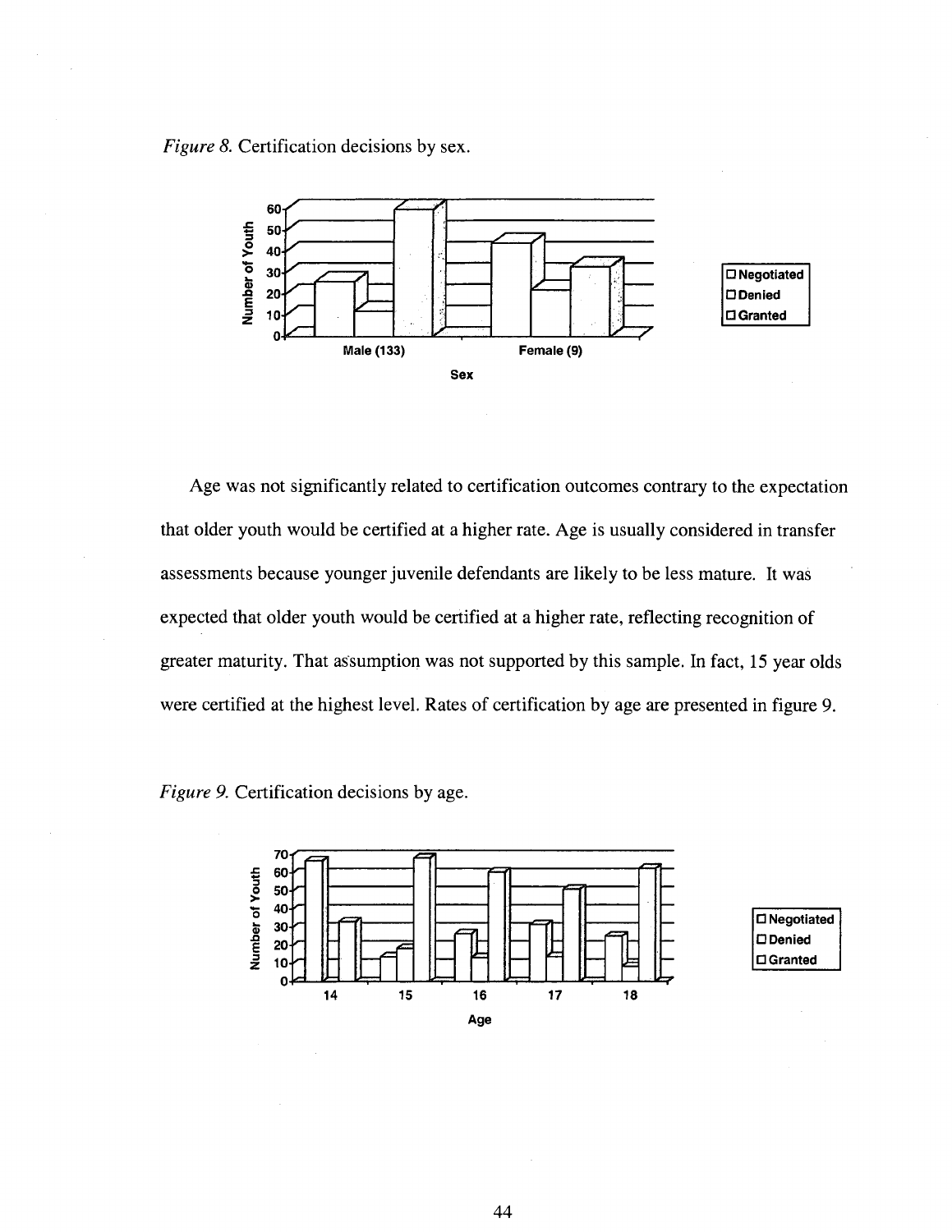#### Non-Demographic Variables

#### *Criminal History*

The number of prior charges was the only one of the three indicators of criminal history, which appeared to be related to certification decisions. The significant relationships between the criminal history factors—number of prior charges, number of previous delinquency petitions, and the level of the most serious prior charge—are presented in table 2.

It was expected that the seriousness of criminal history as evidenced by the severity of the most serious charge would be related to certification decisions. This factor was not a predictor. It is important to note that 76% of the youth fell within the narrow range of 61-68 on the DDI severity scale. This range represents serious offenses like grand larceny, robbery, and possession of weapons. Many of the most serious offenses are waived automatically or through direct file in Nevada, which may have restricted the range for this variable. There was a negative relationship between severity of charge and prior petitions which may reflect that some of the chronic offenders are repeating less serious crimes.

Frequency of appearance in the juvenile delinquency system did not increase the chances that a youth would be certified. The number of petitions was significantly correlated with the number of prior charges.

The number of prior charges did correlate significantly with certification decisions. It appears that the most chronic offenders are more likely to be certified. This finding reflects that chronic offenders, those less likely to be amenable to change, will be moved up into the adult system.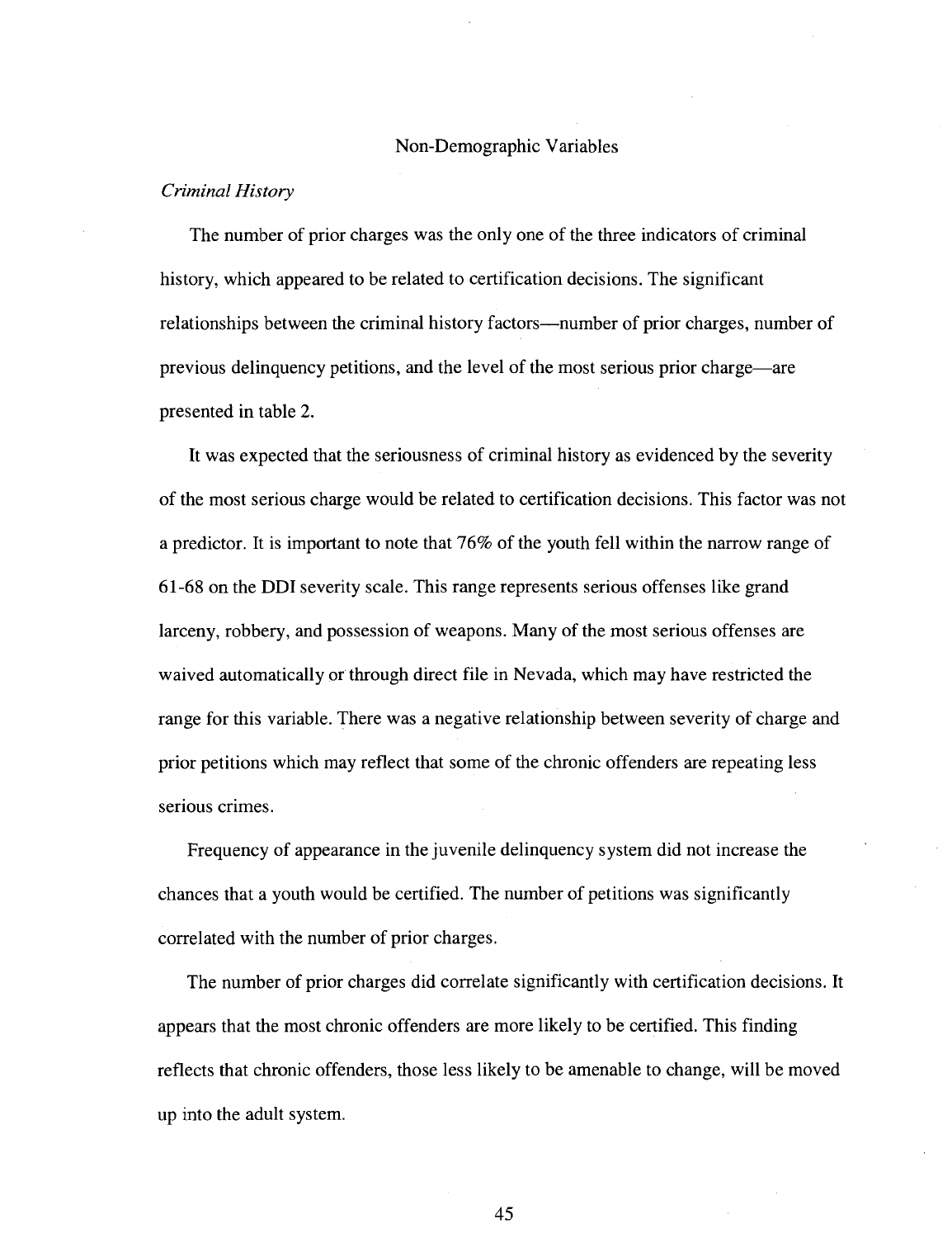## Table 2

|                   | Certification | Prior charges | Previous  | Most serious |
|-------------------|---------------|---------------|-----------|--------------|
|                   |               |               | petitions | charge       |
| Certification     |               | $.193*$       | .077      | .069         |
| $Sig. (2-tailed)$ |               | .020          | .362      | .408         |
| Prior charges     |               |               | $.548**$  | $-.019$      |
| $Sig. (2-tailed)$ |               |               | .001      | .823         |
| Petitions         |               |               |           | $-.295**$    |
| $Sig. (2-tailed)$ |               |               |           | .001         |
| Most serious      |               |               |           |              |

*Significance of Criminal History Factors* 

\* Correlation is significant at the 0.05 level (2-tailed).

\*\* Correlation is significant at the 0.01 level (2-tailed).

#### *Probation*

The results of probation sentence lengths were difficult to compare between youth who remained in juvenile court and those who were transferred to adult court. Juvenile court probation sentences were often unspecified, as judges have more discretion to utilize informal probation as a sanction, such as placement in treatment centers. The judge may stipulate informal probationary sanctions and then reassess the juvenile at a later date. The informal nature of adjudication in the juvenile court is in contrast to sentencing in the adult court, where probation sentences are usually specified in length.

Probation sentence lengths were compared between races in the adult system. Race was not significantly correlated with length of probation ( $r = -0.040$ ,  $p = 0.762$ ), although most Hispanic youth received 60 month probation sentences—the longest probation sentence for any youth. Figure 10 is a representation of probation length comparisons between races.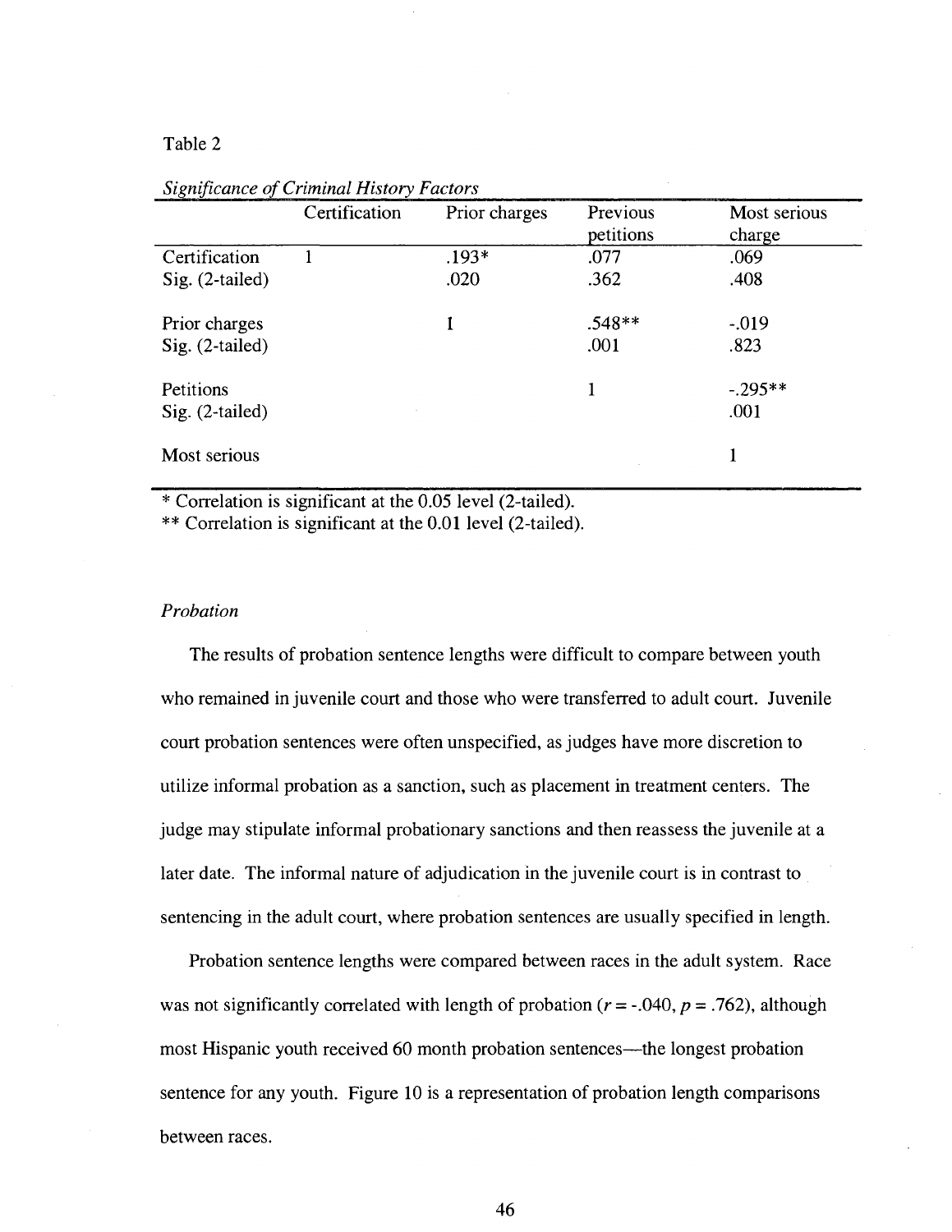*Figure 10.* Probation sentences by race.



#### *Probation Revocation*

Probation revocation was another variable that was difficult to analyze due to the small number of overall revocations (12). Many of the juveniles in the adult system were still incarcerated. If they had probation sentences attached to their jail sentence, there was no time to reoffend. The informal nature of the juvenile system hinders this analysis as well. Although a juvenile may be guilty of violating their probation, it is within the judge's discretion to simply warn the juvenile and not revoke probation. Therefore, actual probation violations may not have been captured in the probation revocation variable. Suggestions for future research will be included in the discussion.

Overall, 7 Black youth and 5 White youth had their probation revoked. Among certified youth, 2 Black youth and 2 White youth had their probation revoked. Probation was revoked more often among Black youth who were not certified (5) than White youth who were not certified  $(3)$ .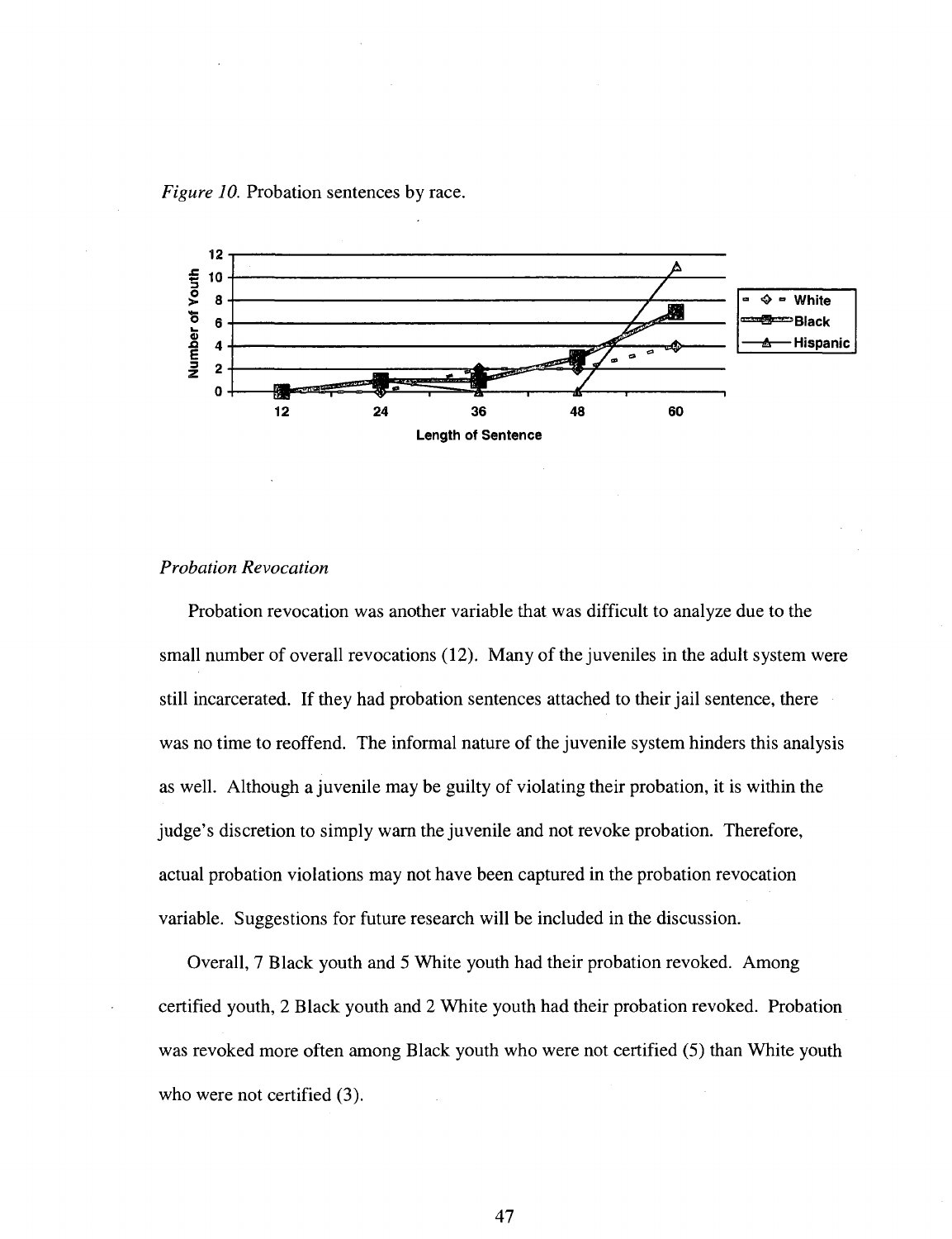For the aforementioned reasons, comparing revocations between non-certified and certified youth to determine deterrence was difficult as well. There were, however, 4 certified youth whose probation was revoked and 8 non-certified youth.

#### *Incarceration*

There were 61 juveniles certified in the sample. Table 3 presents the correlations for decisions to incarcerate these youth with race, age, and the number of prior charges. None of these, variables were significantly correlated.

#### Table 3

*Significance of Factors on Incarceration vs. Probation in Adult Dispositions* (N=61)

|                      | Incarcerated | Race      | Age      | <b>Prior Charges</b> |
|----------------------|--------------|-----------|----------|----------------------|
| Incarcerate          |              | .014      | $-0.069$ | $-.017$              |
| $Sig. (2-tailed)$    |              | .915      | .601     | .896                 |
| Race                 |              | $\cdot$ 1 | $-.107$  | $-.059$              |
| $Sig. (2-tailed)$    |              |           | .423     | .657                 |
| Age                  |              |           |          | .183                 |
| Sig. (2-tailed)      |              |           |          | .166                 |
| <b>Prior Charges</b> |              |           |          |                      |

\* Correlation is significant at the 0.05 level (2-tailed).

\*\* Correlation is significant at the 0.01 level (2-tailed).

#### Conjunctive Analysis of Case Configurations

To further understand the profiles of the juveniles being certified<sup>1</sup>, the data was

analyzed using conjunctive analyses. "Conjunctive analysis and other multivariate

comparative methods have been increasingly used to explore the prevalence of distinct

<sup>&</sup>lt;sup>1</sup> Multivariate analyses were originally conducted but were not significant other than for the main effect of prior charges on certification.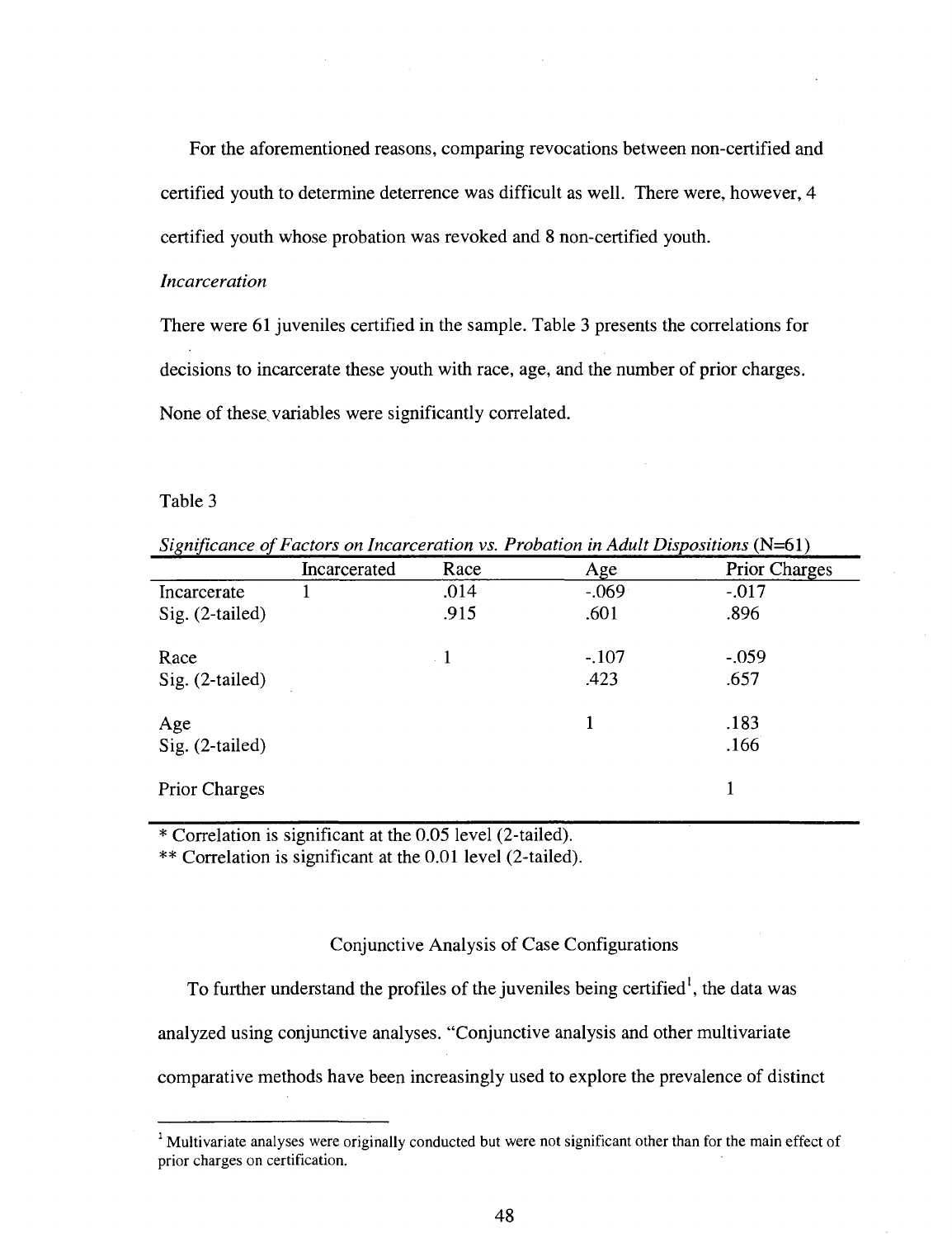profiles of crime situations and the relative importance of particular factors within them" (Miethe & Sousa, 2009, p. 9). Conjunctive analysis is derived from the method of qualitative comparative analysis (QCA), which is utilized when categorical data is available. (Miethe, Hart, & Regoezci, 2008).

Within the current study, the combined impact of race, age, number of charges and whether the crime was a robbery on the likelihood of certification and incarceration is examined. These factors—legal and extralegal—are the factors which have been identified in prior research to effect certification. There are a total of 16 possible combinations of factors for each table. The data matrices, which represent the combined impact of these factors on certification and jail, can be found in tables 4-7.

Table 4 presents the likelihood of certification according to the described factors. High, medium, and low risk levels are determined by a 10% differential of the average rate of certifications (57.5%). Those cases that fall within 10% of 57.5% are considered medium risk. Cases exceeding the 57.5% risk level are considered high risk and those that fall below the risk level by more than 10% are considered low risk. For example, in configuration 3, the risk level is 79%. This risk level exceeds 57.5% by more than 10 percentage points and juveniles with this pattern of characteristics are at a higher than average risk of being certified.

Case profiles number 1 and number 2 showed the highest risk of certification, as all cases involving these combinations of factors were certified. Configuration number 1 included juveniles who were Black, under 15, had a high number of charges, and did not commit robberies. There were only 2 cases involving this combination of variables. Configuration number 2 included juveniles who were not Black, 15 or younger, had a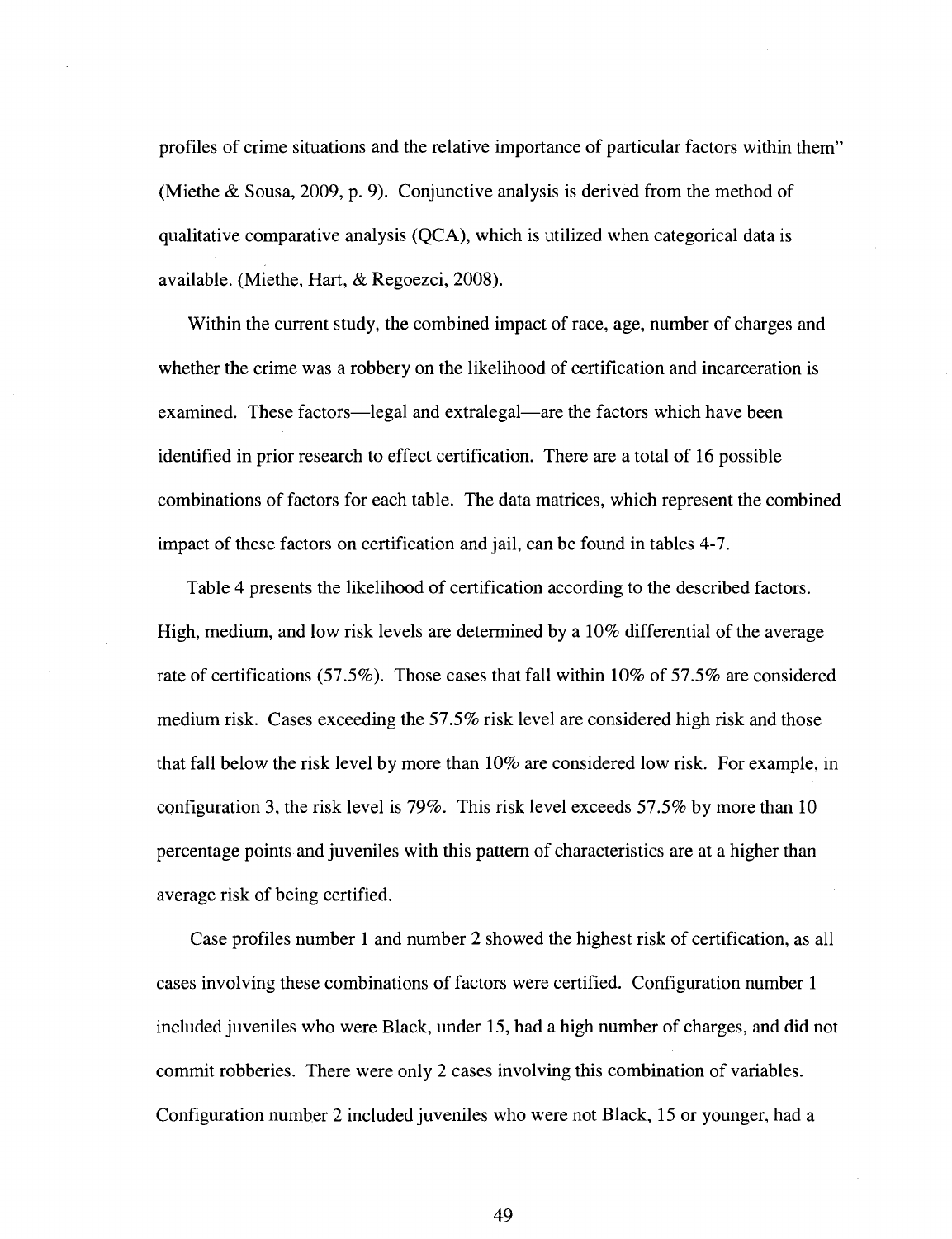high number of charges, and had not committed a robbery. In configuration number 16, there were 4 juveniles who were not Black, not over 15, did not have a high number of charges, and did not commit a robbery. These individuals were least likely to be certified.

Table 4 also illustrates that the likelihood of certification varies greatly across case factors as evidenced by the range differences of profile number 16 (where there is a 25% chance for certification) and profile number 1 (where there is 100% likelihood for certification). The impact of the majority of case factors is highly contextual, but one factor—high number of charges—is fairly stable across contexts. This determination is found when looking at high numbers of charges and risk level for certification. A high number of prior charges when considered with other variables almost always results in a higher than average risk of being certified. As demonstrated in the correlations presented in table 2, a high number of charges is significantly related to being transferred to adult court.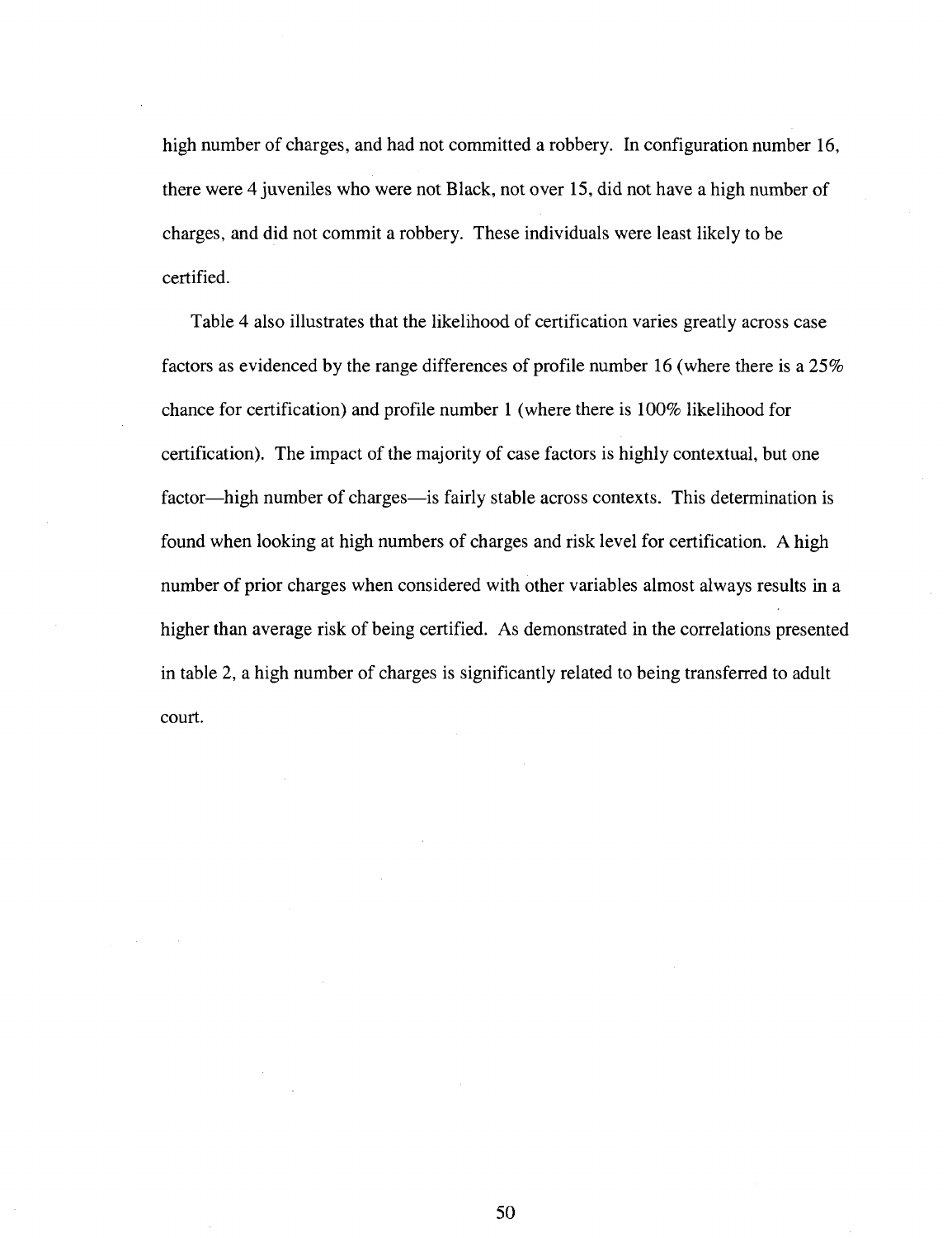# Table 4

| Config#                 | <b>Black</b>   | Over 15        | Hi             | Robbery        | N_Cases                 | Certified | Risk   |
|-------------------------|----------------|----------------|----------------|----------------|-------------------------|-----------|--------|
|                         |                |                | charges        |                |                         |           | Level  |
| $\mathbf{1}$            | Yes            | No             | Yes            | N <sub>o</sub> | $\overline{2}$          | 1.00      | High   |
| $\overline{2}$          | No             | No             | Yes            | No             | $\mathbf{1}$            | 1.00      | High   |
| 3                       | No             | Yes            | Yes            | Yes            | 14                      | .79       | High   |
| $\overline{\mathbf{4}}$ | Yes            | N <sub>o</sub> | Yes            | Yes            | $\boldsymbol{7}$        | .71       | High   |
| 5                       | N <sub>o</sub> | No             | Yes            | Yes            | $\overline{\mathbf{3}}$ | .67       | High   |
| 6                       | No             | Yes            | Yes            | No             | 15                      | .67       | High   |
| $\boldsymbol{7}$        | Yes            | Yes            | Yes            | Yes            | 17                      | .59       | Medium |
| $\bf 8$                 | Yes            | Yes            | No             | No             | 12                      | .58       | Medium |
| 9                       | Yes            | No             | No             | No             | $\overline{7}$          | .57       | Medium |
| 10                      | No             | Yes            | N <sub>o</sub> | Yes            | 15                      | .53       | Medium |
| 11                      | No             | No             | No             | Yes            | $\overline{4}$          | .50       | Medium |
| 12                      | Yes            | Yes            | Yes            | No             | 10                      | .50       | Medium |
| 13                      | Yes            | Yes            | No             | Yes            | 23                      | .48       | Medium |
| 14                      | No             | Yes            | No             | No             | 9                       | .44       | Low    |
| 15                      | Yes            | No             | N <sub>o</sub> | Yes            | 3                       | .33       | Low    |
| 16                      | No             | No             | $\rm No$       | N <sub>o</sub> | $\overline{\mathbf{4}}$ | .25       | Low    |

*Case Configurations Among Youth Ranked by Their Relative Risks of Certification* 

Ŷ,

 $\sim$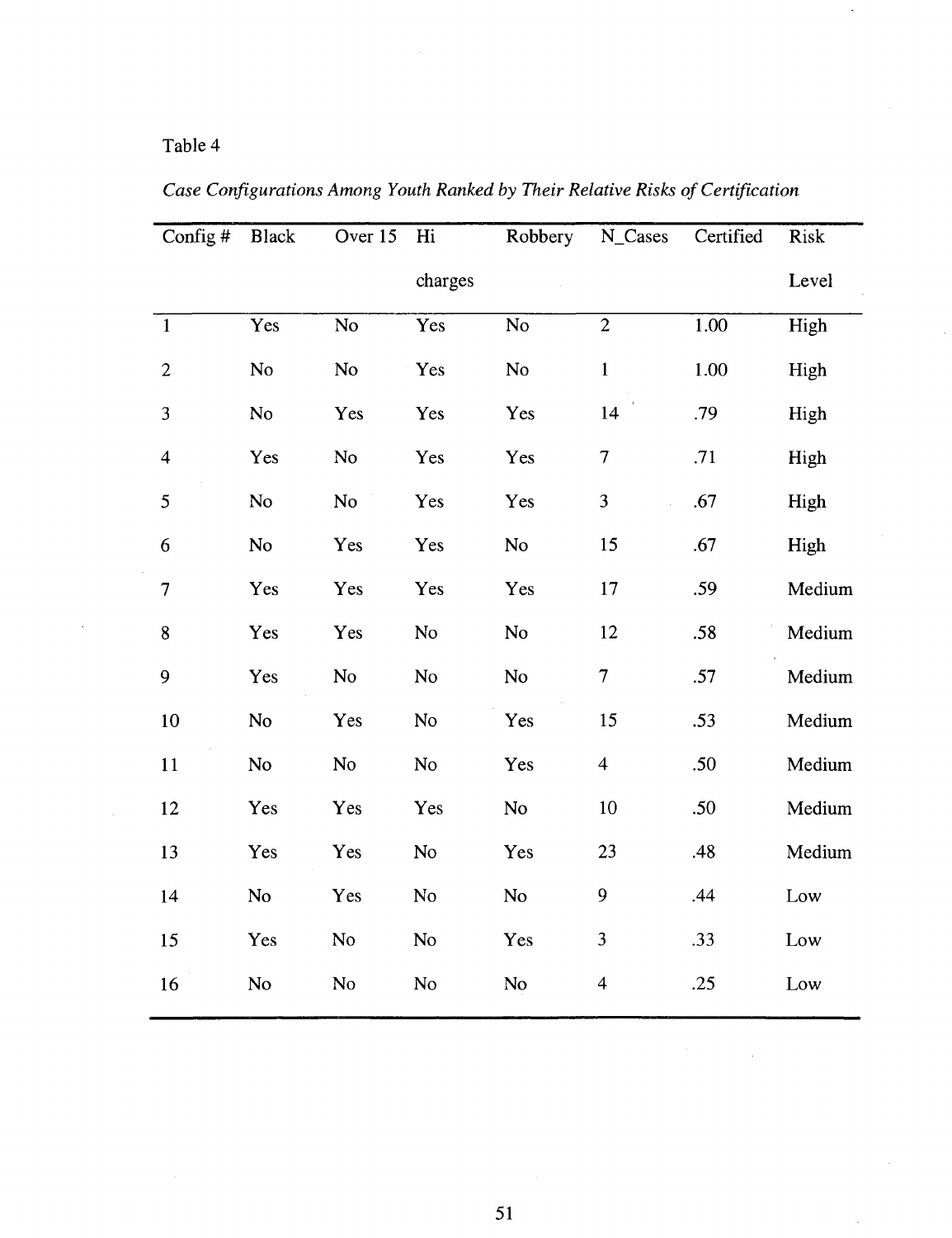Table 5 presents the data matrix for the impact of select factors on certification decisions as well. However, in table 5, the variables are paired by variable likeness across case profiles, so that each pair of variables shares the same profile, except for one variable. In this instance, that variable is race. If race has a strong main effect on certification decisions, Blacks should exhibit a much greater imprisonment risk than their configuration pair, which is identical in characteristics, except race. Pairs are successively numbered so that 1 and 2 are a pair, 3 and 4 are a pair, and so on.

Racial differences appear to be context specific. For cases involving juveniles 15 and younger, who had a high number of charges, and did not commit a robbery, Blacks and Whites were equally likely to be certified (100%). In a comparison of configurations 3 and 4, which includes juveniles who were 15 and younger with a high number of charges and who had committed a robbery, Blacks were only slightly more likely (71%) to be certified than Whites (67%). In examining profiles 5 and 6—youth over 15 with a high number of charges and had committed a robbery—White youth are even more likely to be certified (79%) than Black youth (59%). It also appears that Black youth usually have a medium risk level of certification, without considering other contextual factors. The risk level of White youth tends to depend more on contextual factors, as there is greater variability in risk (some high, some low) for them.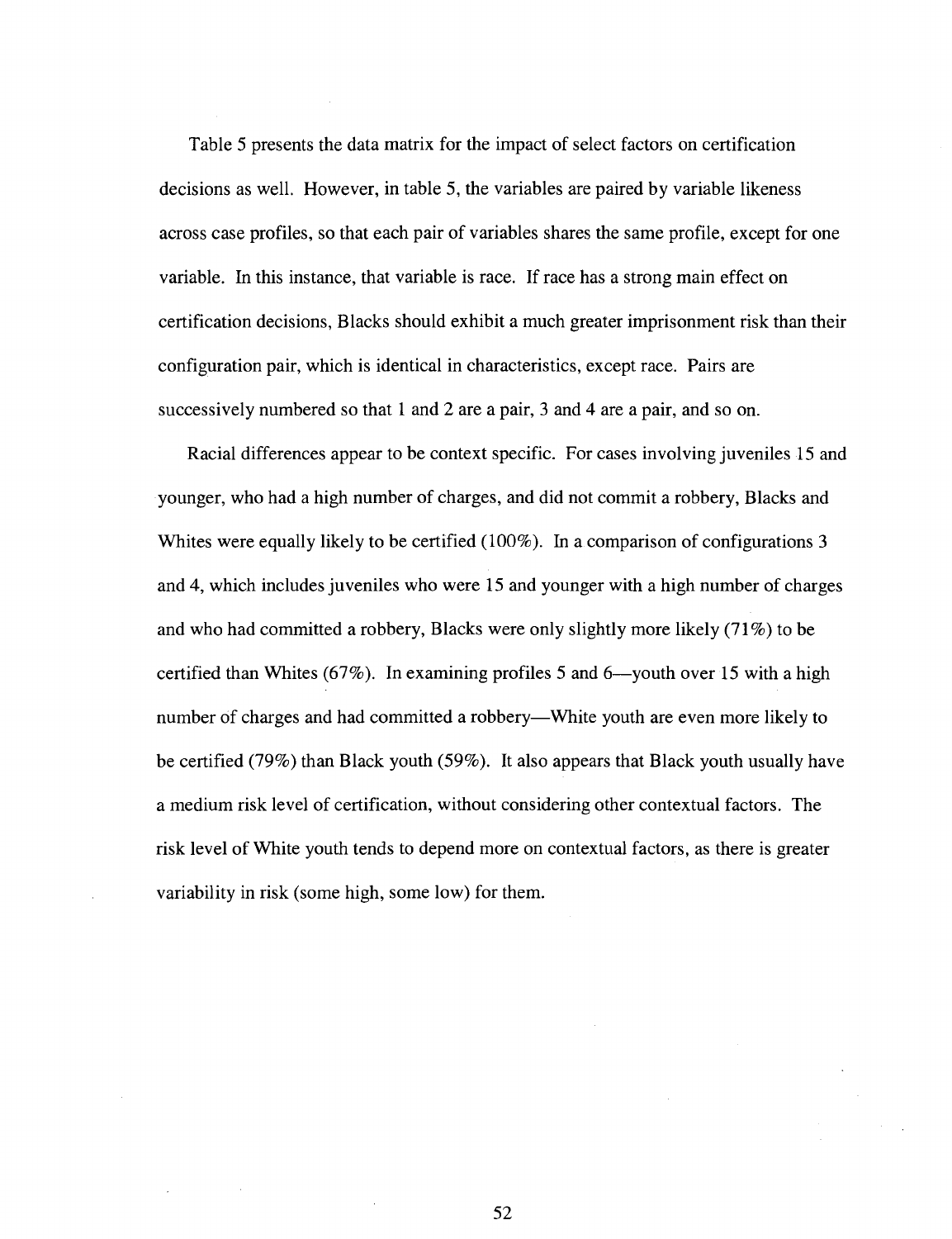# Table 5

# *Structure of Conjunctive Matrix for Main-Effects and Interaction-Effects of Race on*

| Config $#$       | <b>Black</b>   | Over 15         | Hi             | Robbery         | N_Cases        | Certified | Risk   |
|------------------|----------------|-----------------|----------------|-----------------|----------------|-----------|--------|
|                  |                |                 | charges        |                 |                |           | Level  |
| $\mathbf{1}$     | Yes            | $\overline{No}$ | Yes            | $\overline{No}$ | $\overline{2}$ | 1.00      | High   |
| $\boldsymbol{2}$ | No             | No              | Yes            | No              | $\mathbf{1}$   | 1.00      | High   |
| 3                | Yes            | N <sub>o</sub>  | Yes            | Yes             | $\overline{7}$ | .71       | High   |
| $\overline{4}$   | N <sub>o</sub> | No              | Yes            | Yes             | 3              | .67       | High   |
| 5                | Yes            | Yes             | Yes            | Yes             | 17             | .59       | Medium |
| 6                | No             | Yes             | Yes            | Yes             | 14             | .79       | High   |
| $\overline{7}$   | Yes            | Yes             | Yes            | No              | 10             | .50       | Medium |
| 8                | N <sub>o</sub> | Yes             | Yes            | No              | 15             | .67       | High   |
| 9 <sub>1</sub>   | Yes            | Yes             | N <sub>o</sub> | No              | 12             | .58       | Medium |
| 10               | No             | Yes             | N <sub>o</sub> | N <sub>o</sub>  | 9              | .44       | Low    |
| 11               | Yes            | No              | No             | N <sub>o</sub>  | 7              | .57       | Medium |
| 12               | N <sub>o</sub> | N <sub>o</sub>  | N <sub>o</sub> | N <sub>o</sub>  | $\overline{4}$ | .25       | Low    |
| 13               | Yes            |                 | No             | Yes             | 3              | .33       | Low    |
| 14               | No             | No              | No             | Yes.            | $\overline{4}$ | .50       | Medium |
| 15               | Yes            | Yes             | N <sub>o</sub> | Yes             | 23             | .48       | Medium |
| 16               | No             | Yes             | No             | Yes             | 15             | .53       | Medium |

*Certification Decisions*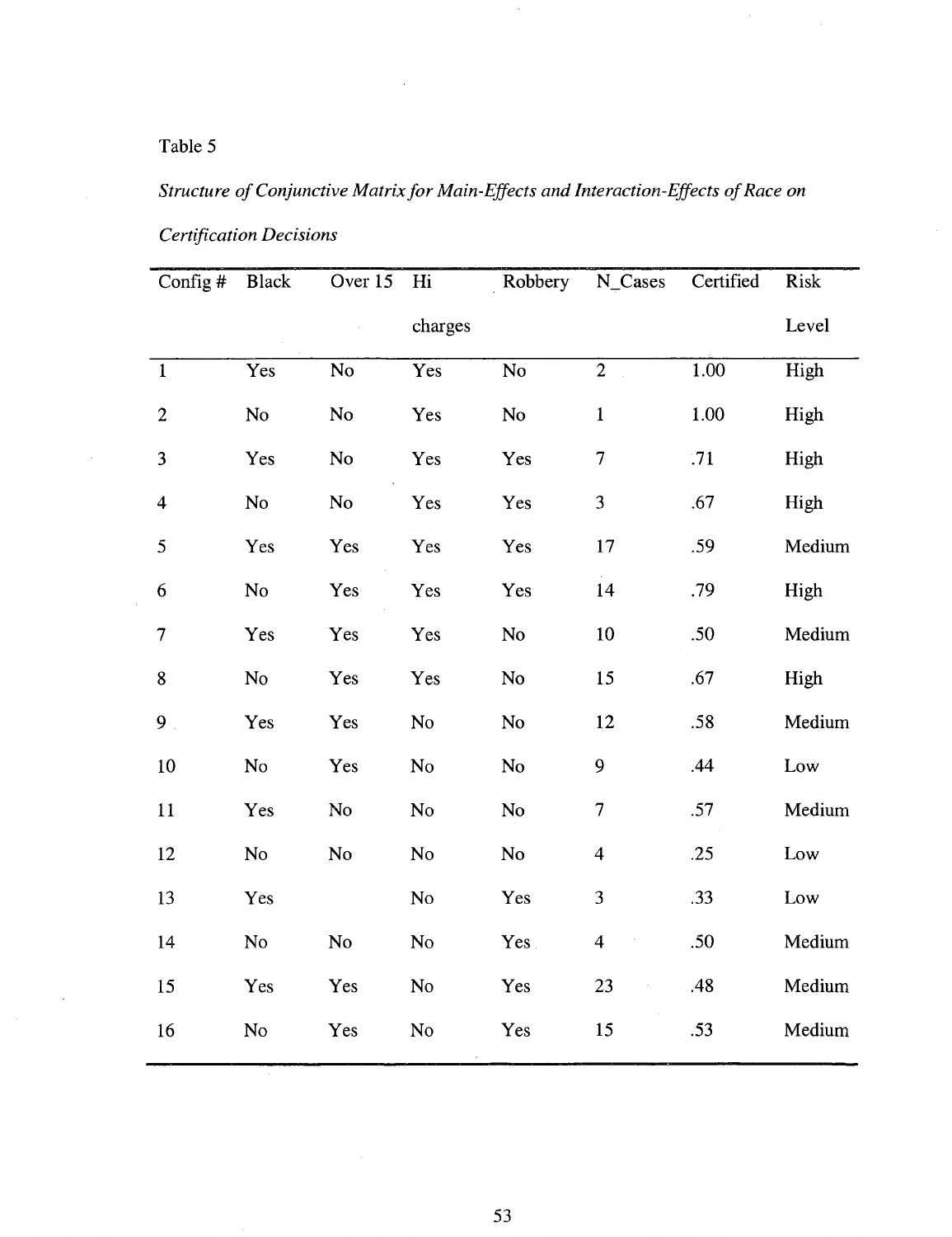Table 6 presents the configuration matrix for the specified factors and their impact on likelihood of being incarcerated in the adult system. The average risk for incarceration was 57.4%. The youth with the highest level of risk for incarceration were White but varied in other contextual factors. Youth with the lowest level of risk were most commonly Black, 15 or younger, did not have a high number of charges and did not commit a robbery. The impact of these factors on incarceration risk seems to be highly contextual with no main effect.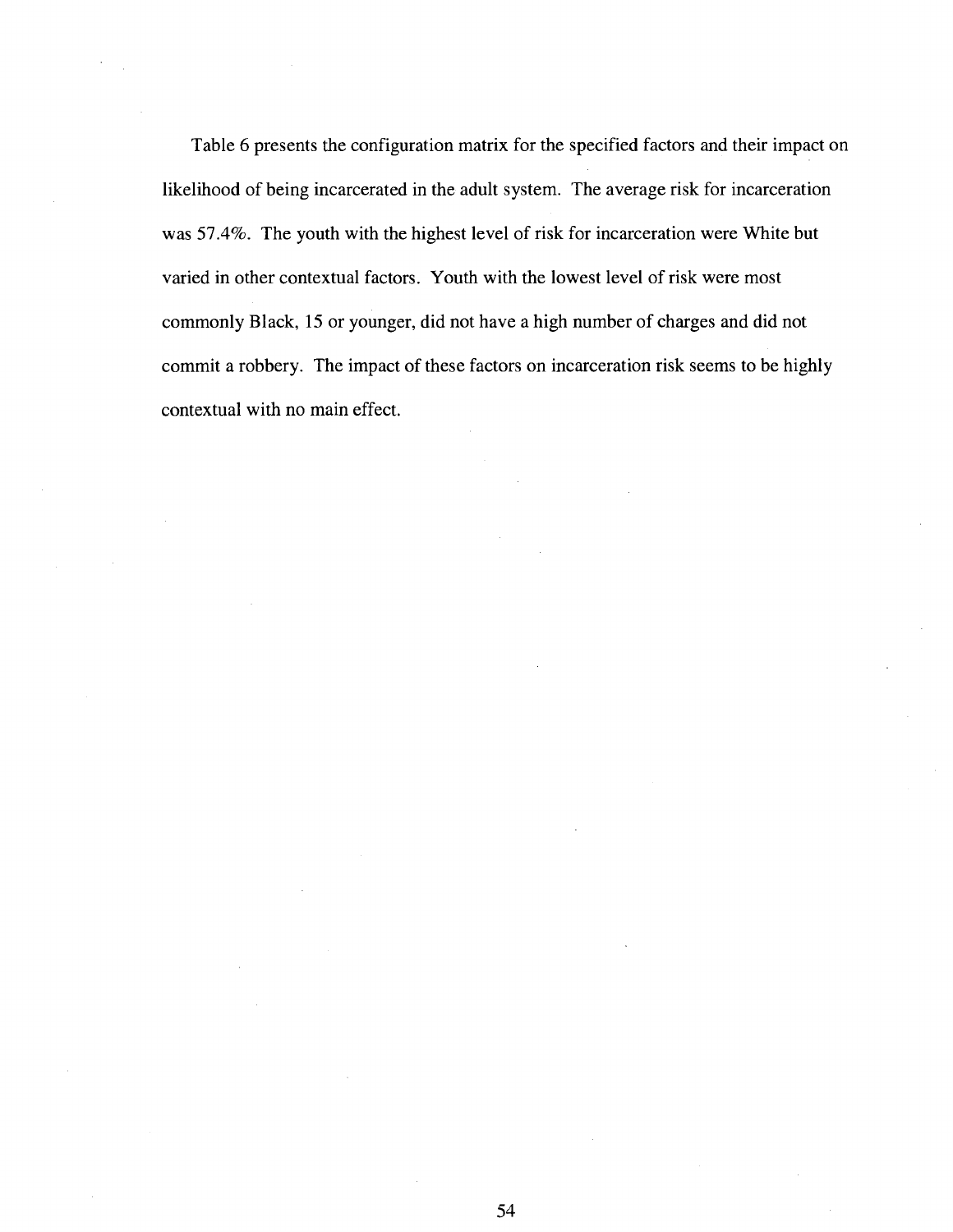# Table 6

| Config#                 | Black          | Over 15  | Hi             | Robbery        | N_Cases                  | Jail | Risk   |
|-------------------------|----------------|----------|----------------|----------------|--------------------------|------|--------|
|                         |                |          | charges        |                |                          | Time | Level  |
| $\mathbf{1}$            | N <sub>o</sub> | No.      | Yes            | Yes            | $\overline{2}$           | 1.00 | High   |
| $\overline{c}$          | No             | $\rm No$ | No             | Yes            | $\overline{c}$           | 1.00 | High   |
| $\mathfrak{Z}$          | No             | Yes      | <b>No</b>      | No.            | $\overline{\mathbf{4}}$  | 1.00 | High   |
| $\overline{\mathbf{4}}$ | Yes            | Yes      | No             | Yes            | 6                        | .83  | High   |
| 5                       | Yes            | Yes      | Yes            | Yes            | $\overline{\mathcal{I}}$ | .71  | High   |
| $6\phantom{.}6$         | Yes            | No       | Yes            | Yes            | 3                        | .67  | Medium |
| $\overline{7}$          | Yes            | Yes      | No             | No             | 6                        | .67  | Medium |
| 8                       | No             | Yes      | Yes            | Yes            | 8                        | .50  | Medium |
| 9                       | No             | Yes      | No             | Yes            | 5                        | .40  | Low    |
| 10                      | N <sub>o</sub> | Yes      | Yes            | N <sub>o</sub> | $\overline{\mathbf{4}}$  | .25  | Low    |
| 11                      | Yes            | Yes      | Yes            | No             | $\overline{\mathbf{4}}$  | .25  | Low    |
| 12                      | Yes            | No       | N <sub>o</sub> | Yes            | $\mathbf{1}$             | .00  | Low    |
| 13                      | N <sub>o</sub> | No.      | Yes            | No             | $\mathbf{1}$             | .00  | Low    |
| 14                      | No             | No       | No             | No             | $\mathbf{1}$             | .00  | Low    |
| 15                      | Yes            | No       | N <sub>o</sub> | No             | $\overline{3}$           | .00  | Low    |
| 16                      | Yes            | No       | Yes            | No             | $\boldsymbol{0}$         |      |        |

*Characteristics of Juveniles Certified to Adult Court Incarceration Decisions*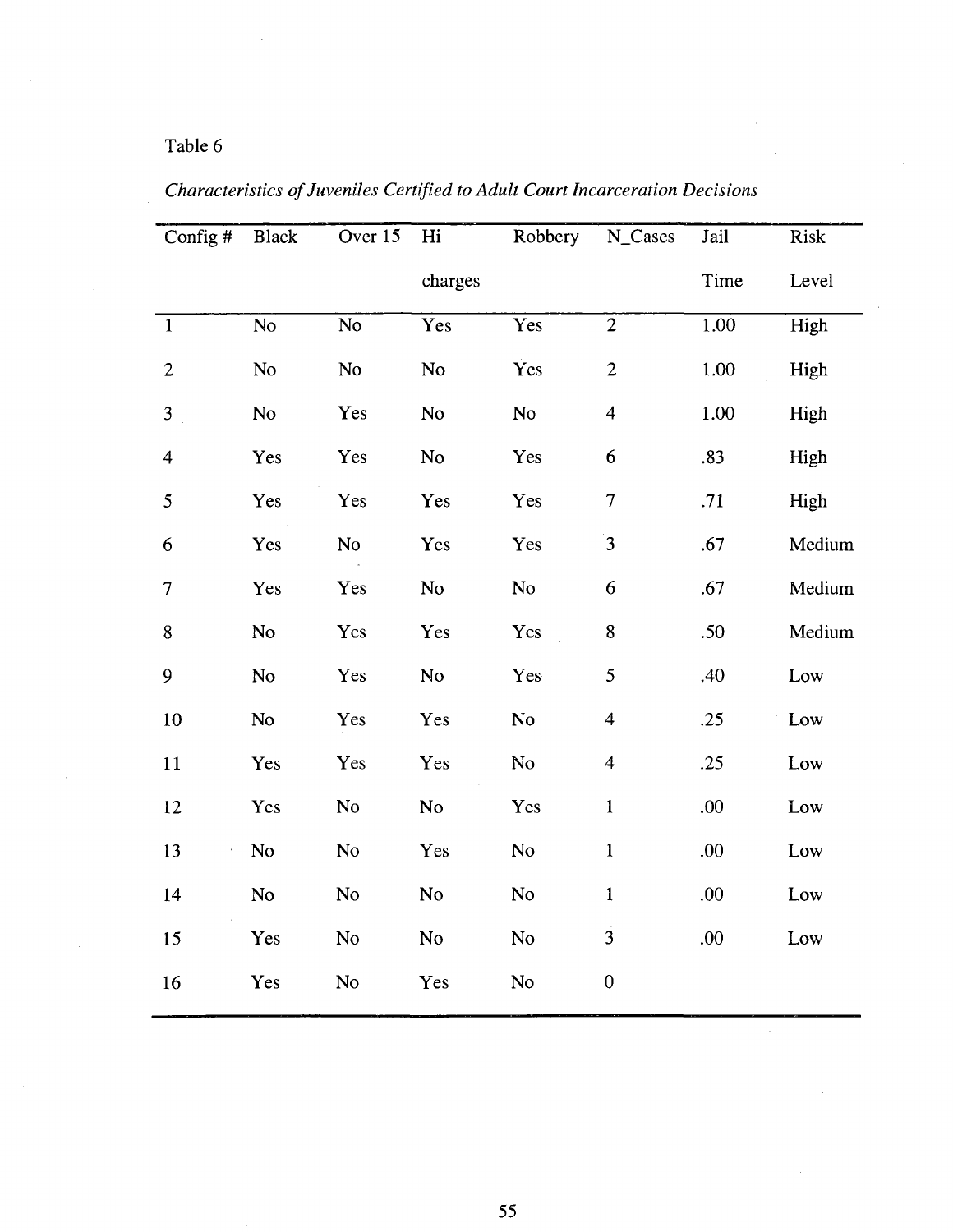Table 7 arranges the specified variables in pairs. They are matched on each variable with the exception of race. It allows for an examination of racial differences in incarceration. Once again, race does not have a strong main-effect. Blacks and Whites who are 15 and younger, who have a high number of charges, and who did not commit robberies, both have a low risk of incarceration (25%). The largest racial differences are apparent among juveniles who are 15 and under, who do not have a high number of charges, and who committed a robbery. Blacks are low risk (0%) and Whites are high risk (100%) but there is only 1 Black youth and 2 White youth who represent those profiles.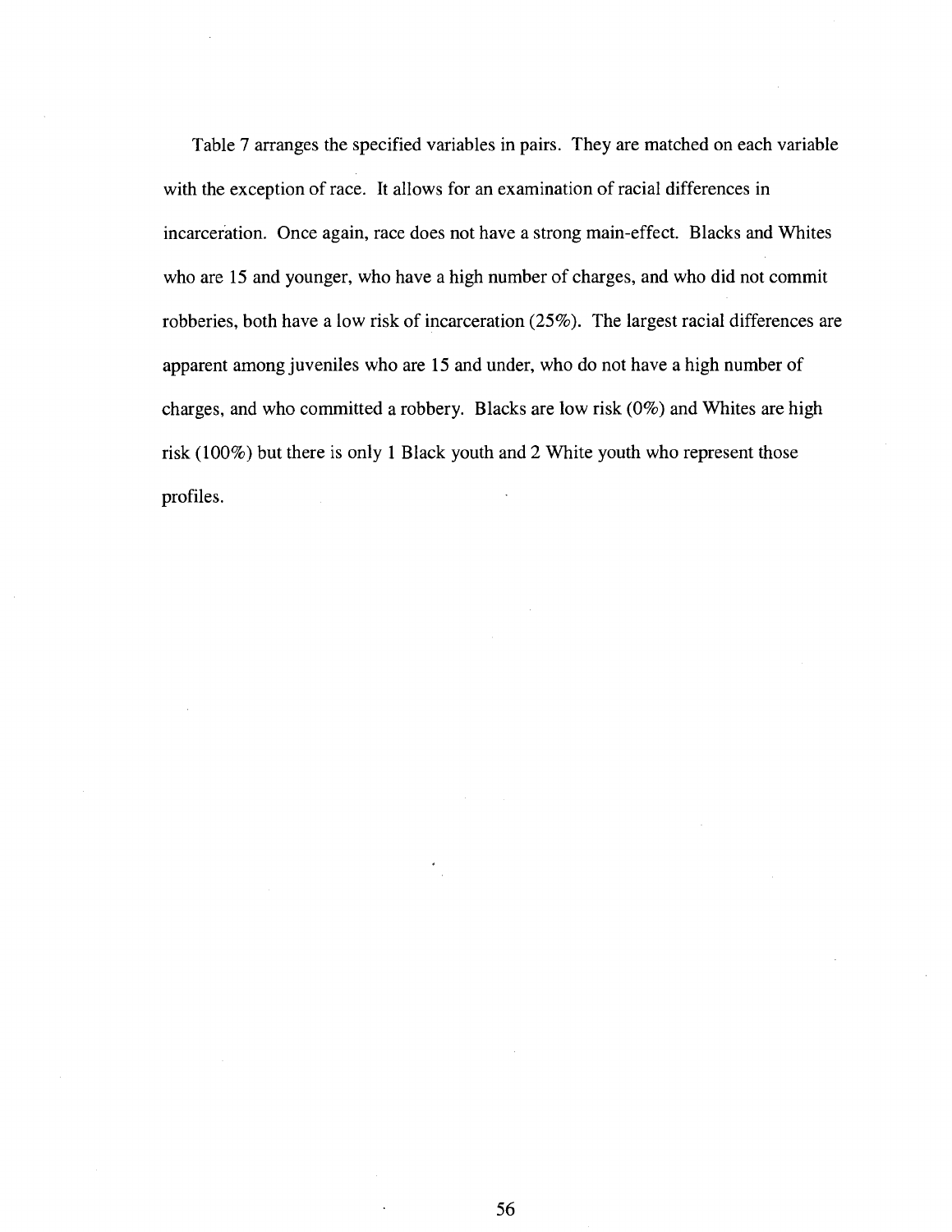# Table 7

# *Structure of Conjunctive Matrix for Main-Effects and Interaction-Effects of Race on*

| Config $#$              | <b>Black</b>   | Over 15                | Hi              | Robbery        | N_Cases                 | Jail | <b>Risk</b> |
|-------------------------|----------------|------------------------|-----------------|----------------|-------------------------|------|-------------|
|                         |                |                        | charges         |                |                         | Time | Level       |
| $\mathbf{1}$            | Yes            | $\overline{\text{No}}$ | Yes <sup></sup> | Yes            | $\overline{3}$          | .67  | Medium      |
| $\boldsymbol{2}$        | No             | <b>No</b>              | Yes             | Yes            | $\overline{c}$          | 1.00 | High        |
| 3                       | Yes            | N <sub>o</sub>         | No              | Yes            | $\mathbf 1$             | .00  | Low         |
| $\overline{\mathbf{4}}$ | No             | No.                    | No              | Yes            | $\boldsymbol{2}$        | 1.00 | High        |
| 5                       | Yes            | Yes                    | No              | N <sub>o</sub> | 6                       | .67  | Medium      |
| 6                       | No             | Yes                    | <b>No</b>       | No             | $\overline{\mathbf{4}}$ | 1.00 | High        |
| $\overline{7}$          | Yes            | Yes                    | N <sub>o</sub>  | Yes            | 6                       | .83  | High        |
| 8                       | N <sub>o</sub> | Yes                    | No              | Yes            | 5                       | .40  | Low         |
| 9                       | Yes            | Yes                    | Yes             | Yes            | 7                       | .71  | High        |
| 10                      | No             | Yes                    | Yes             | Yes            | 8                       | .50  | Medium      |
| 11                      | Yes            | Yes                    | Yes             | No             | $\overline{4}$          | .25  | Low         |
| 12                      | No             | Yes                    | Yes             | $No$ .         | $\overline{\mathbf{4}}$ | .25  | Low         |
| 13                      | Yes            | No                     | <b>No</b>       | <b>No</b>      | $\mathfrak{Z}$          | .00  | Low         |
| 14                      | N <sub>o</sub> | <b>No</b>              | N <sub>o</sub>  | No             | $\mathbf{1}$            | .00. | Low         |
| 15                      | Yes            | No                     | Yes             | No             | $\boldsymbol{0}$        |      |             |
| 16                      | No.            | No                     | Yes             | No             | $\mathbf{1}$            | .00  | Low         |
|                         |                |                        |                 |                |                         |      |             |

*Incarceration Decisions* 

**57** 

 $\bar{z}$ 

 $\sim$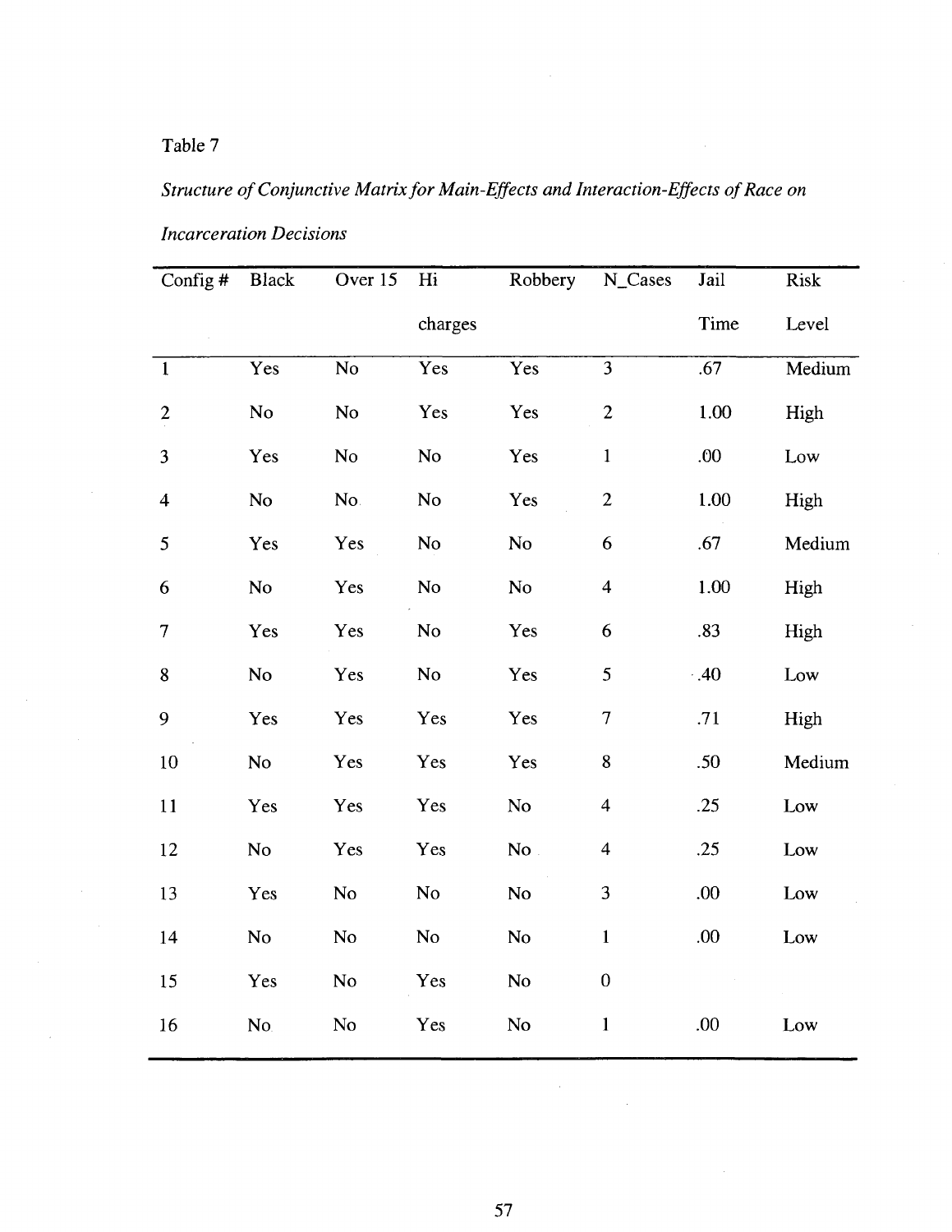## CHAPTER 5

#### DISCUSSION AND CONCLUSIONS

In contrast to reports in the literature review, this study revealed that race, sex, and maturity as determined by age, had little influence on certification outcomes in Clark County, Nevada. In contrast with one study and in concurrence to another, crime seriousness did not have an effect on certification decisions. Also in agreement, the current study found a significant relationship between criminal history and transfer decisions.

#### Extralegal Factors in Certification Decisions

#### *Race*

The Chief Juvenile Justice Judge in Clark County appears to be racially unbiased. Certification decisions, as determined by the current study, are handed down equivalently across racial divides. While this is an important finding, it is important to recognize that the majority of juveniles who faced certification hearings were Black (58%). There is only a 10.89% Black juvenile population in Clark County (Clark County Nevada Juvenile Justice Services, 2007). These facts suggest that there may be racial discrimination at earlier stages in the criminal justice system, such as at arrest. The percent of juveniles who were arrested in Clark County is 26% (Clark County Nevada Juvenile Justice Services, 2007). From arrest to certification, there is a 32% increase in the concentration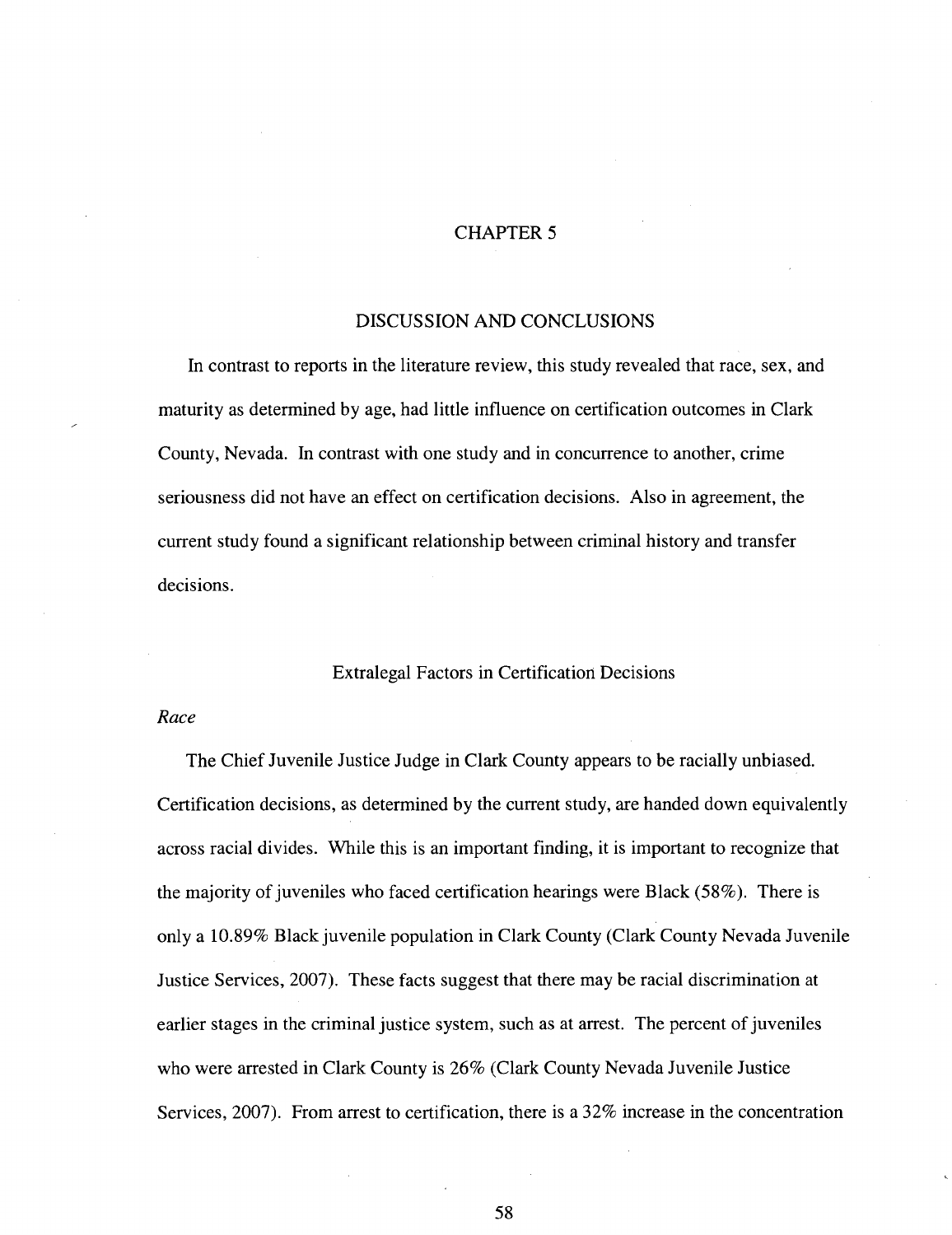of Black youth. This statistic supports the proclamation that there is an accumulation of disparity in the final stages of the justice system (Olson, 2005; Zatz, 1987). While discrimination by race is not apparent in the courtroom, perhaps discrimination is occurring in the police department, the District Attorney's office, or even in the Public Defender's office. Further research could examine this possibility more closely. *Sex* 

The judge is also not discriminating according to sex. Males and females appeared to be treated equivalently in certification decisions although the number of females in this sample was small (9). A small sample of females in juvenile certification studies is normal, as males tend to commit the majority of crime. In examining a larger sample of females who receive certification hearings, biasness may be revealed. Judges may be more reluctant to punish females harshly for serious crimes.

#### Legal Factors in Certification Decisions

#### *Criminal History*

The influence of criminal history—determined by prior charges, prior petitions, and prior seriousness of offenses—showed mixed findings. The lack of a significant correlation between seriousness of offenses and certification shows that there are not particular offenses that guarantee certification. For example, although robberies were frequent, they did not have a main effect on being certified. According to the Depth of Delinquency Index, robbery is a crime that the community perceives to be relatively serious (besides the crime that falls under presumptive waiver, i.e. murder). If seriousness of offense reveals dangerousness to the community and community safety is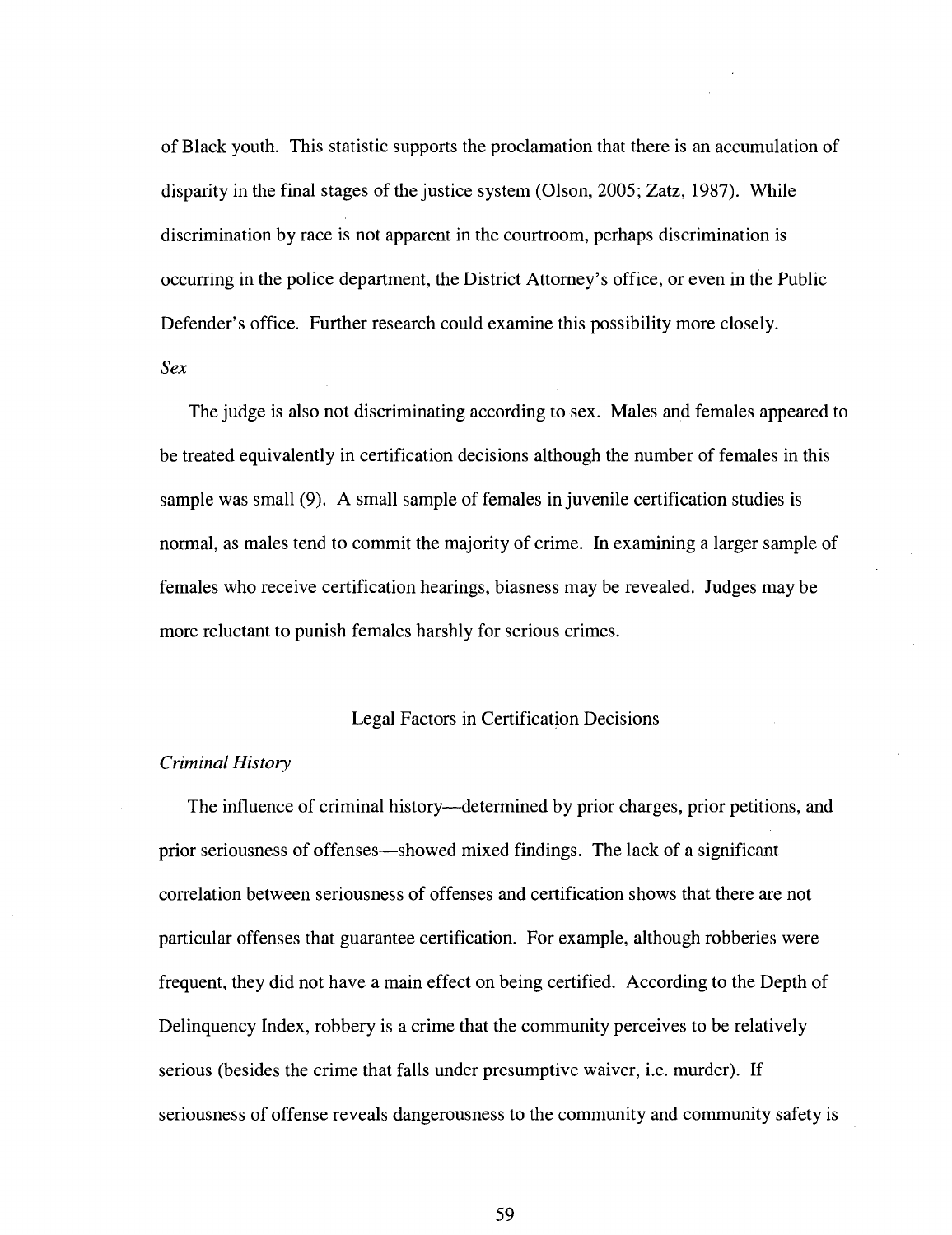a primary goal of certification, robberies should have a main effect on certification to reflect a low tolerance for dangerous crimes such as this one. Community safety is further discussed below.

The number of prior charges was influential in certification outcomes, while prior petitions and seriousness of charges were not. This finding likely indicates that the court is more concerned with the offender, rather than the offense itself. A long record of criminal history in the juvenile court system reveals that particular youth are resistant to change. It is likely the judge believed that options for particular youth (those ultimately certified) in the juvenile court system had been exhausted and they were reasoned to be non-amenable. Originally, rehabilitation was the primary focus of the juvenile justice system. That original focus seems to be kept in mind during certification hearings for juveniles in Clark County, as the amenability factor assesses whether youth are likely to be rehabilitated in the juvenile justice system and was found to be correlated with certification outcome.

Amenability, as represented by prior charges and petitions, was the most influential factor among legal and extralegal factors. The number of prior charges was found to be significantly correlated with certification decisions, while the number of prior petitions was not. Consideration of the larger range for prior charges may help shed light on this paradox. A larger range allows for more variability when assessing significance of correlations. There is a larger range for prior charges than for prior petitions because a juvenile may be charged with several crimes and only be petitioned to appear in front of a judge for those charges on one occasion. The number of charges a juvenile has incurred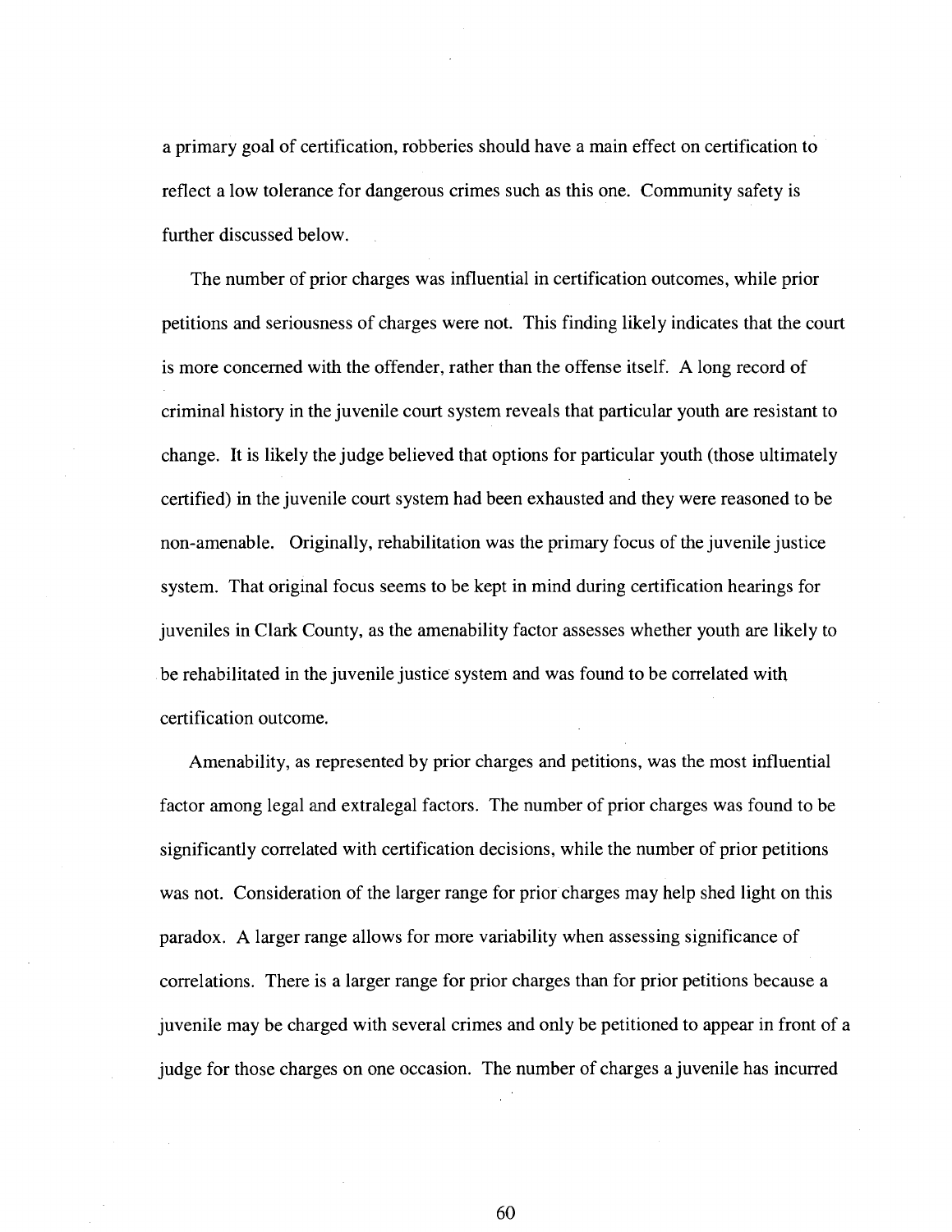is always equal to or more than the number of petitions because he/she must be charged with having committed 1 or more crimes to be petitioned.

#### *Maturity*

Although psychologists are often introduced into the waiver decision process to determine maturity of youth, maturity was conceptualized in this study to mean age, as court records do not provide psychological assessments. As Whiteman and Kosier reported (1964), the capacity to make mature judgments increases with age. Certification should be more likely for older and more mature defendants, as exhibited in previous studies.

However, in the current study, this was not the case. Maturity, determined by age, did not predict outcome. This result is unique because prior research has found a significant positive correlation between age and certification outcome. Other factors seem to have been more relevant to the judge when assessing juveniles for certification.

#### Community Safety

Community safety is a leading rationale for making use of certification, but it may be too hastily taken up as an accomplishment. Community safety was not overwhelmingly achieved through certification. When only examining certified youth, 57% received jail sentences, but 43% received probation sentences. The certification process is supposed to allow for more severity in sentencing, thus, a larger majority of certified youth should have received jail sentences to protect community safety. Instead, many youth were allowed back in the streets, with no treatment, and perhaps to reoffend. What is more, the most common jail sentence length for certified youth was 2 years. Considering all of the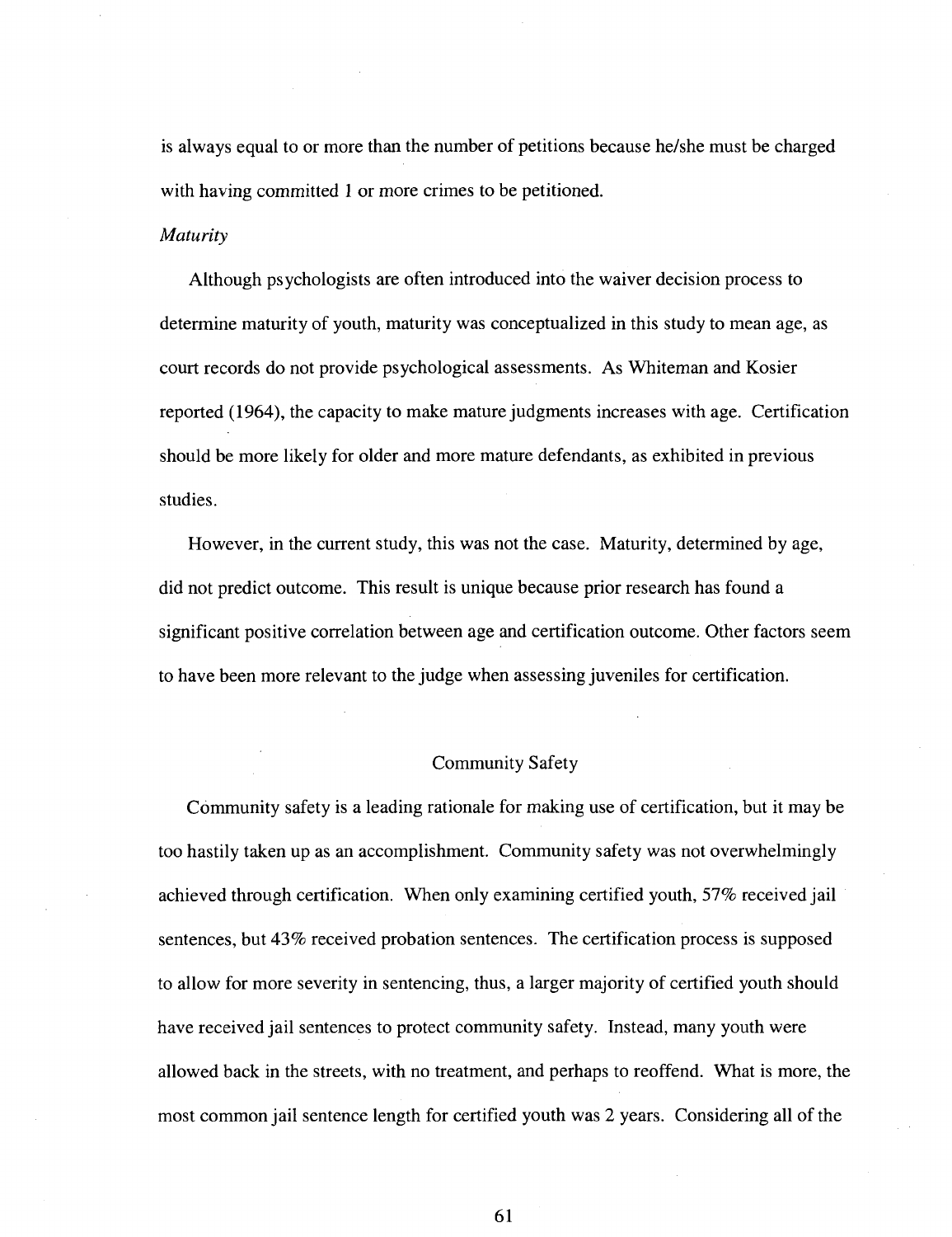possibilities for sentencing that are available to youth who are waived to the adult system, 2 years does not seem to be a particularly severe sentence. With these facts in mind, youth might not be particularly deterred by the threat of certification either. Knowing that they have a good chance of receiving probation or if sentenced to jail, they will likely receive a 2 year sentence, the threat is not clearly apparent for deterrence purposes.

Also, in the multi-state study discussed in the literature review, 2% of all petitioned delinquency cases were certified to adult court (Nimick et al., 1986). Other sources reported that 1.4% of cases were certified (DeFrances & Strom, 1994). In the current study, only .94% of all petitioned delinquency cases (n=8,937) were certified to adult court. It was believed that with the adult-like environment of Clark County and the larger concentration of juveniles, more juveniles might be certified. Instead, the percentage of certifications in Clark County is less than reported in other studies. It is possible that the judge is certifying less youth in comparison to other courts. Although these actions on the judge's behalf may reflect a willingness to rehabilitate in the juvenile justice system, it may not be best for community safety.

On the other hand, sentences for youth who were certified were not able to be adequately compared to juveniles who remained under juvenile court jurisdiction and were placed in residential facilities. It is possible that community safety is better served when youth are certified and incapacitated versus the informal treatment and probationary dispositions imposed in juvenile court.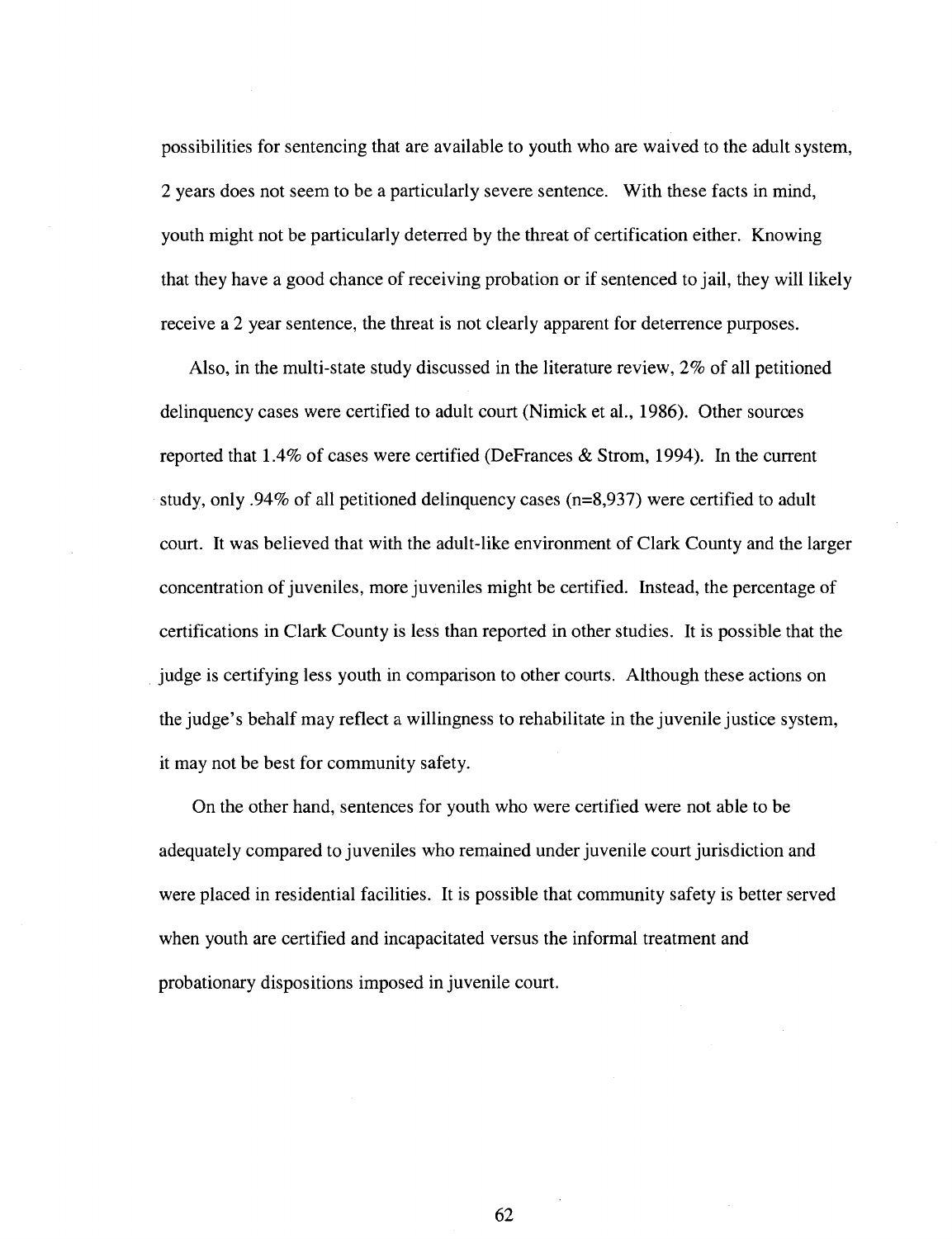## Theory Application

Labeling Theory and Critical Race Theory are relevant to this study in regards to understanding the overrepresentation of Blacks in the juvenile justice system. The difference between the Black juvenile population in Clark County and the Black juveniles represented in the sample suggests that Black youth may be targeted in the way the two theories propose. Although Critical Race Theory may help to explain why many Blacks are brought into the criminal justice system, it may be less important in understanding the outcomes in the certification stage. Discrimination was not apparent in the analyses of certification outcomes.

Labeling Theory suggests that once pulled into the criminal justice system, youth will internalize this negative label, which will be reflected in their behavior. Although White youth can be labeled, Labeling Theory suggests that it is less likely in comparison to minority youth. The current study attempted to demonstrate the effect of Labeling Theory on Black youth by an examination of probation revocation rates among youth who received certification hearings. Due to a lack of probation revocations (12), it was difficult to apply Labeling Theory in this way. Black youth were represented in 7 of the probation revocation cases. White youth represented 5 cases. Although this is a small difference, a larger sample size may have revealed greater differences.

Labeling Theory applies if juveniles internalize the label of "serious criminal" as a result of the certification process, inconsiderate of actual certification decisions. It would follow that because more Blacks received certification hearings (58%), more Blacks were labeled and then re-offended as a result (7) in comparison to White youth (5).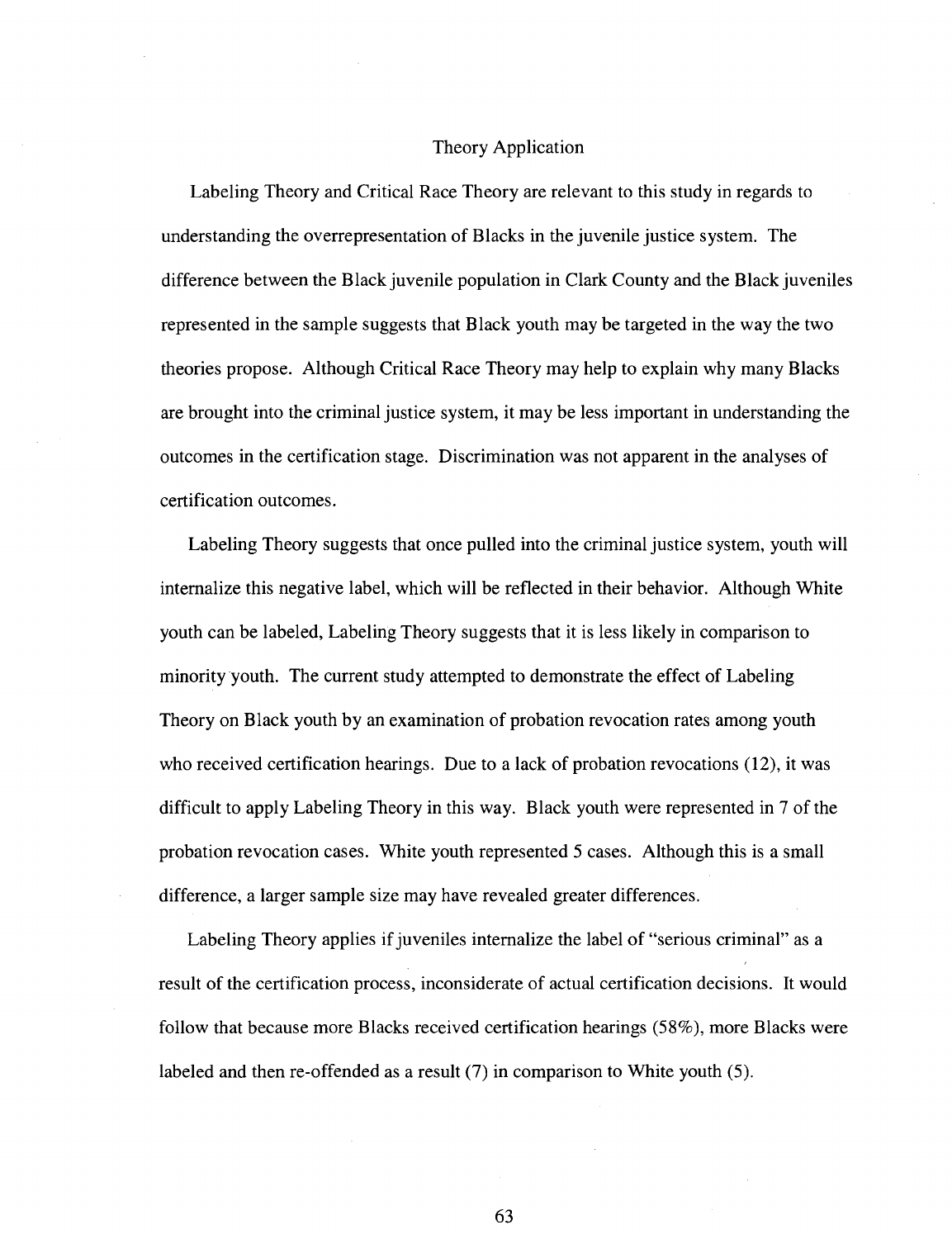Labeled youth may be more likely to repeat lower level offenses, as the negative relationship between seriousness of offense and criminal history indicates. Youth who had a high number of prior charges committed less severe offenses. Although contact with the criminal justice system may have caused labeled youth to re-offend, it may also have kept them from committing more serious offenses. Contact with the juvenile justice system before their criminal career had an opportunity to escalate in seriousness, could have served as a *boundary checkpoint* for adolescents who were testing limits. However, those youth who did not encounter the reality check that the criminal justice system delivers while they were still committing minor offenses, may have escalate their criminal behavior without consequence. They then encountered the criminal justice system when they had committed more serious offenses that were less likely to go unnoticed.

Although these findings may support Labeling and Critical Race Theories, this research was not designed to test these theories. Further research could test them more deliberately.

### Limitations

This research is limited by the relatively small sample size. For example, with only 9 girls appearing for certification hearings, it was difficult to get a comprehensive picture of the effects of sex. There were also only three 14 year olds and two 19 year olds in the sample. Previous research found a correlation between maturity and certification. It is possible that the lack of correlation between age (maturity) and certification found in the current study is a result of the small sample size.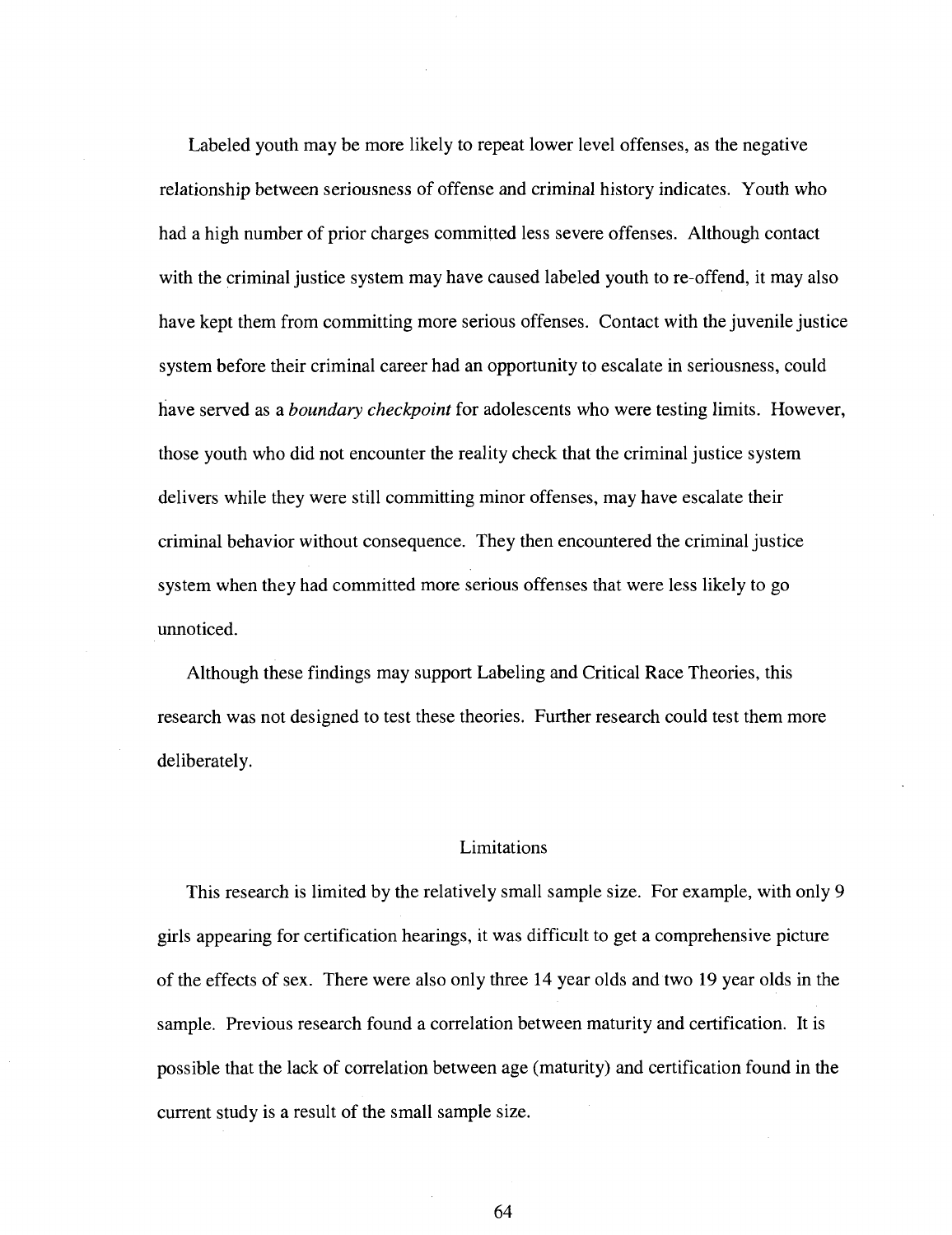This study is also limited by its short follow-up period for re-offending. More juveniles, both those who remained in juvenile court as well as those who were certified to adult court, are likely to have had their probation revoked across a longer follow-up period.

This study was not able to make conclusions about deterrence or Critical Race and Labeling Theories. A lack of probation revocations hinders a comparison of reoffending rates between certified and non-certified youth to assess deterrence. In order to test for Critical Race and Labeling Theories, more specific details of socio-economic factors and an examination of the prior stages in the criminal justice system are needed.

#### Recommendations for Future Research

Future research should assess probation violations at least five years following certification decisions, as five years is a common probation sentence length. This time frame will allow for more time to re-offend as well as allowing for a better assessment of individual deterrence. Reading court reports regarding probation violations instead of using probation revocation as a variable will allow for a better determination of whether probation was actually violated in the juvenile system and the judge simply gave a warning or if the youth was determined not to have violated their probation at all.

In an effort to evaluate probation sentence lengths more aptly, future research should consider following cases for even longer—from certification to close. Since probation sentence length is not always provided in the juvenile court at adjudication, it can be recorded when the judge terminates probation.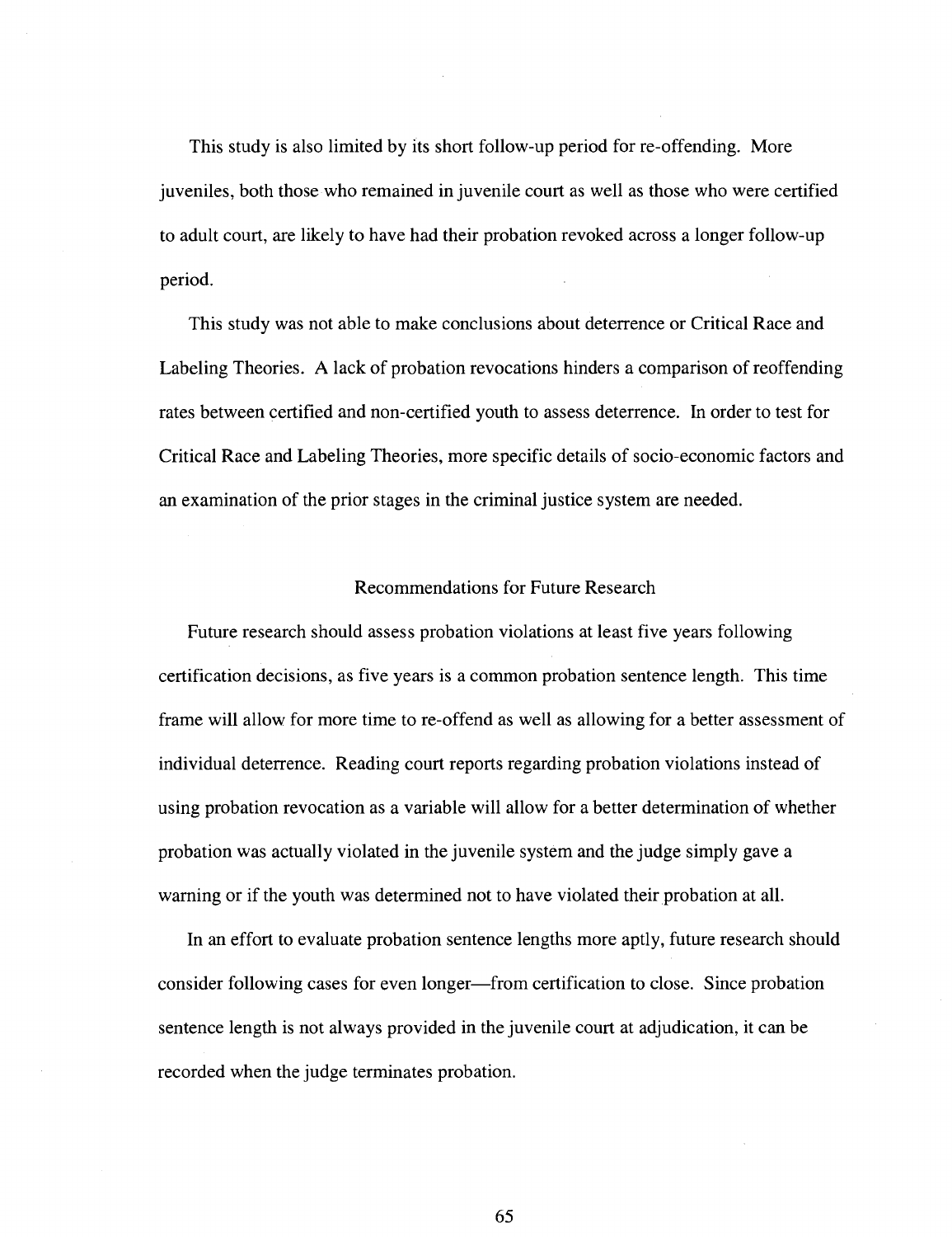Future research should also consider using a sample of cases involving certification hearings from a year prior to 2007 that involved a larger sample of juveniles. A larger overall sample may increase the number of cases within variables, such as sex, where there was a very small population of females (9).

## Conclusions

The measures for deciding certification decisions should be reassessed. In the current study, only one of the factors for assessment seem to have been considered and reflected in the target youth—the amenability factor. Although certified youth demonstrated they are less likely to be amenable due to their extensive criminal histories, they were not necessarily the most mature and dangerous offenders. The amenability factor may be the most important factor, since it was the primary concern of the juvenile court at its inception, it has been significant in past research, and it was significant in the current research. Amenability is consistently a factor, but are their other legal factors more relevant in determining certification outcome besides maturity and dangerousness? Goal consensus should be achieved regarding the ideal profile of youth who should be targeted for certification. Other goals of certification need to be re-evaluated as well. The goal of community safety does not appear to have been wholly achieved through certification in Clark County. Although having a certification hearing may have encouraged juveniles to commit less serious offenses, many certified youth were released into the community on probation. Deterrent effects were not conclusive.

An overall conclusion that may be drawn is that Clark County is not meeting the intended goals of certification. This shortcoming is often reflected in research conducted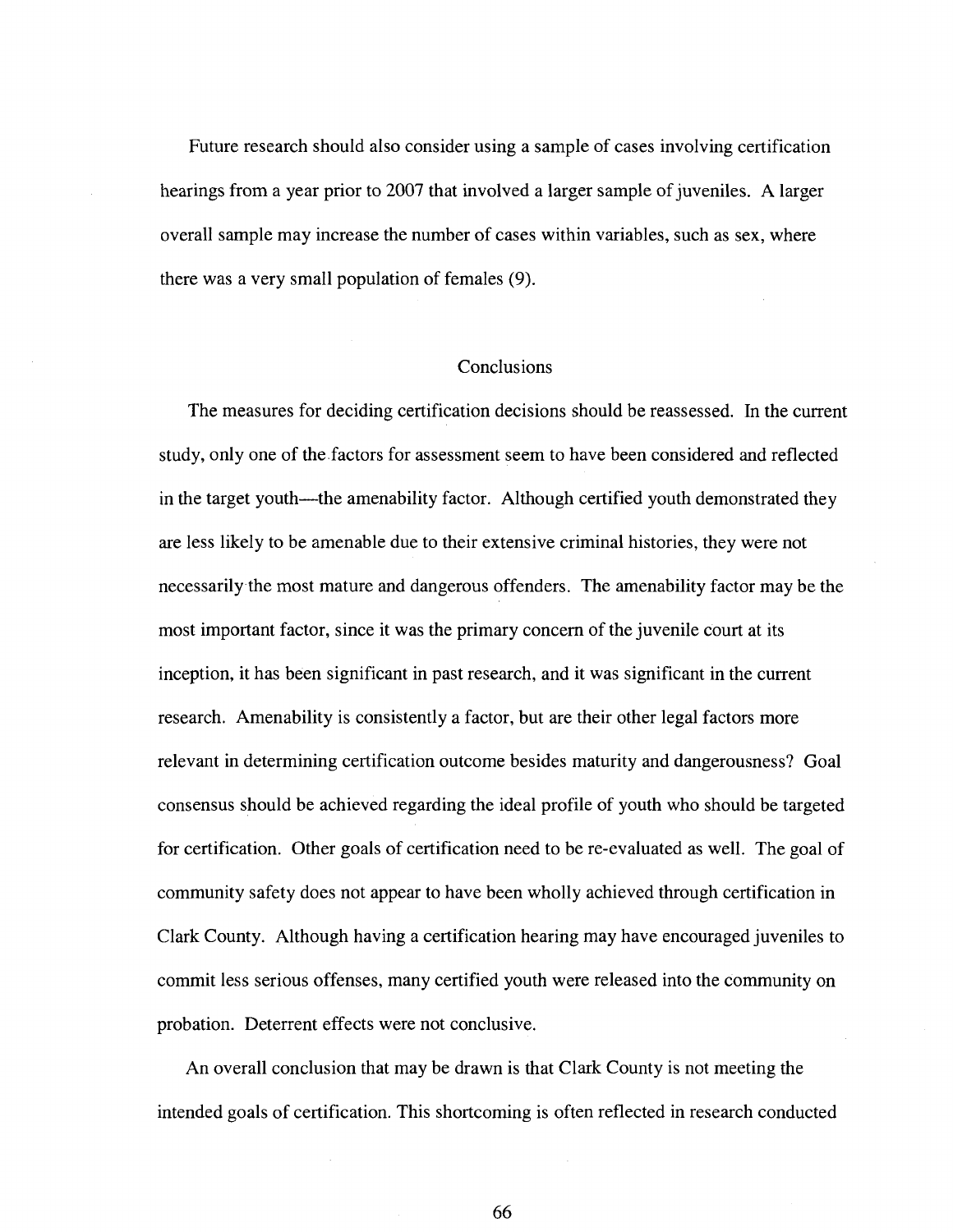in other jurisdictions. However, other studies have also reported unintended consequences of sexual and racial disparity. Clark County has been able to avoid this morally and legally undesirable outcome. Arguably, avoiding unintended consequences is more important than reaching intended goals.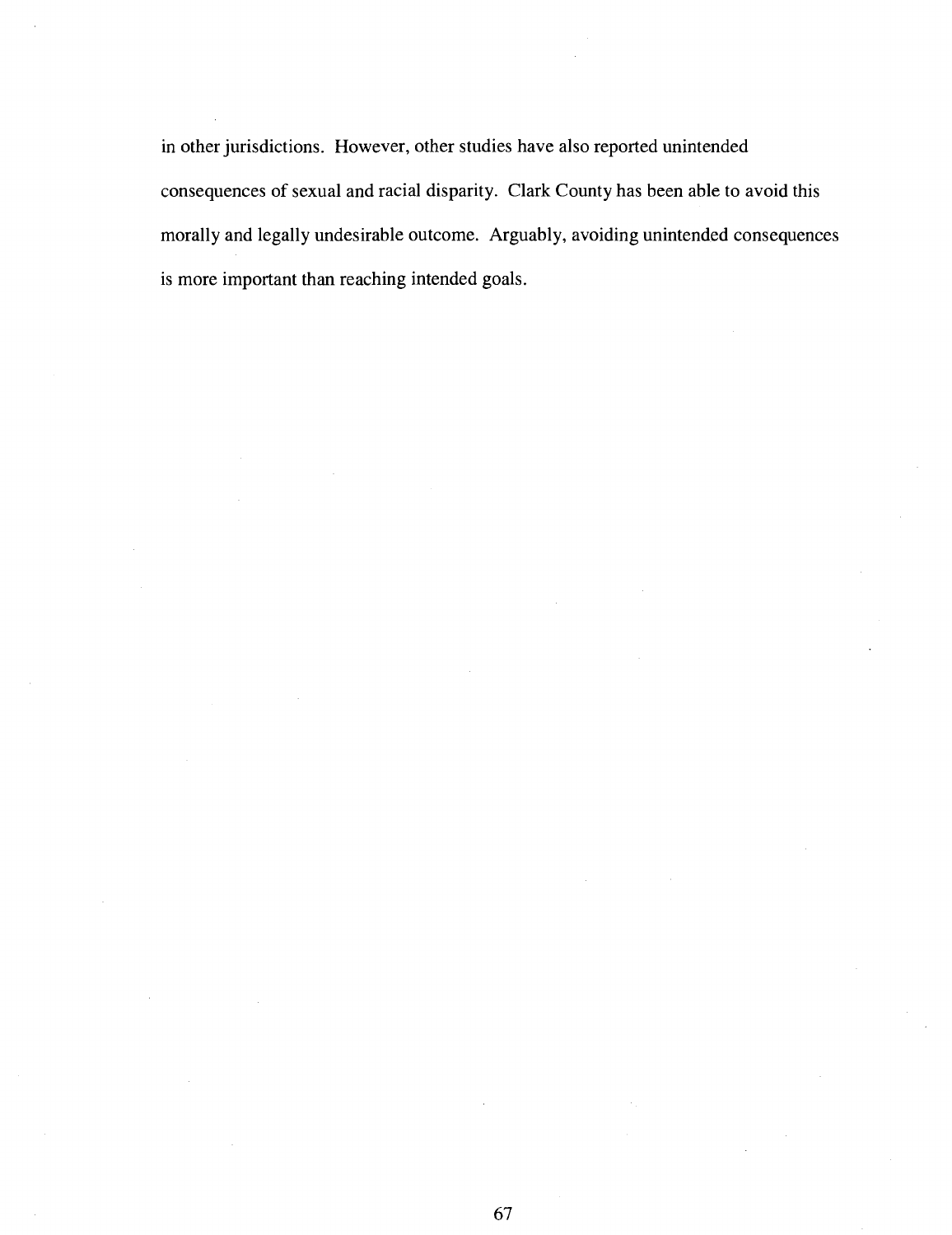# APPENDIX I

# IRB APPROVAL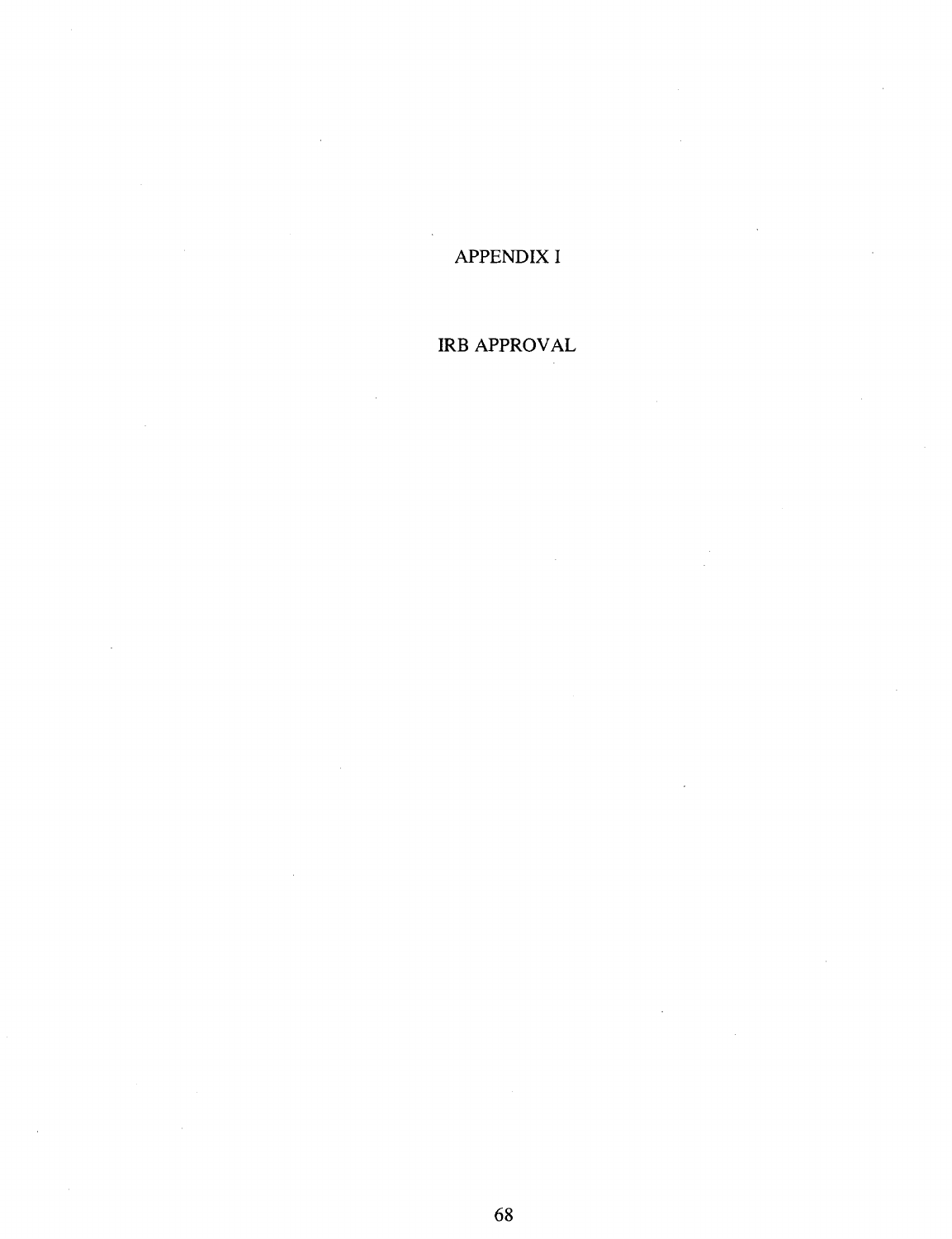



# Social/Behavioral IRB - Exempt Review Approved as Exempt

| DATE:        | January 30, 2009                                                                                                                                 |
|--------------|--------------------------------------------------------------------------------------------------------------------------------------------------|
| TO:          | Dr. Margaret Alexis Kennedy, Criminal Justice                                                                                                    |
| <b>FROM:</b> | Office for the Protection of Research Subjects                                                                                                   |
| RE:          | Notification of IRB Action by Dr. Paul Jones, Co-Chair DJICE<br>Protocol Title: Juvenile Certification in Clark County, Nevada<br>OPRS#0812-2975 |

This memorandum is notification that the project referenced above has been reviewed by the UNLV Social/Behavioral Institutional Review Board (IRB) as indicated in Federal regulatory statutes 45CFR46.

The protocol has been reviewed and deemed exempt from IRB review. It is not in need of further review or approval by the IRB.

*Any* changes to the exempt protocol may cause this project to require a different level of IRB review. Should any changes need to be made, please submit a **Modification Form.** 

If you have questions or require any assistance, please contact the Office for the Protection of Research Subjects at OPRSHumanSubjects@unlv.edu or call 895-2794.

> Office lor the Protection ol' Research Subjects 4505 Vlaryland Parkway • Box 451047 • Las Vegas, Nevada 89154-1047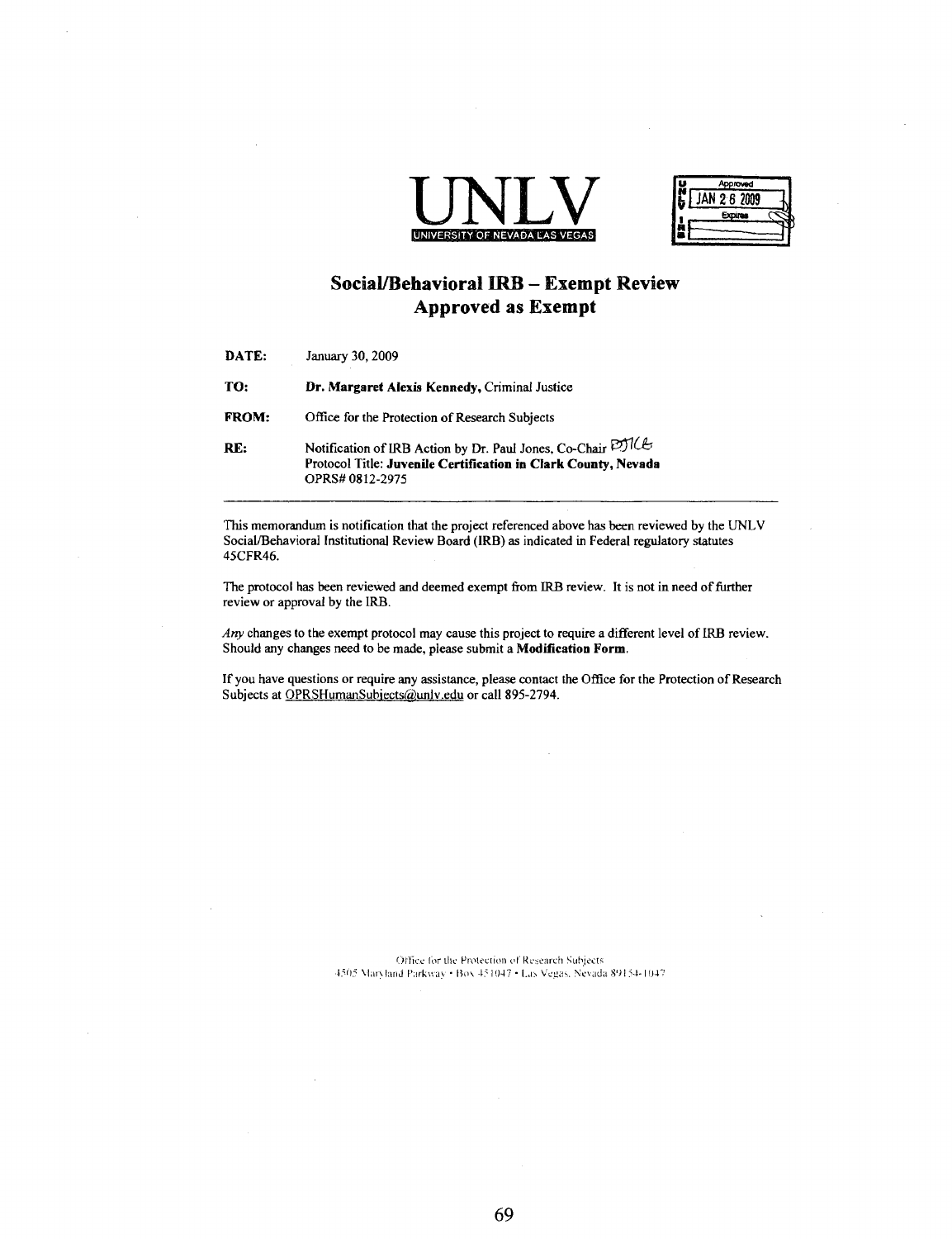# APPENDIX II

# DEPTH OF DELINQUENCY INDEX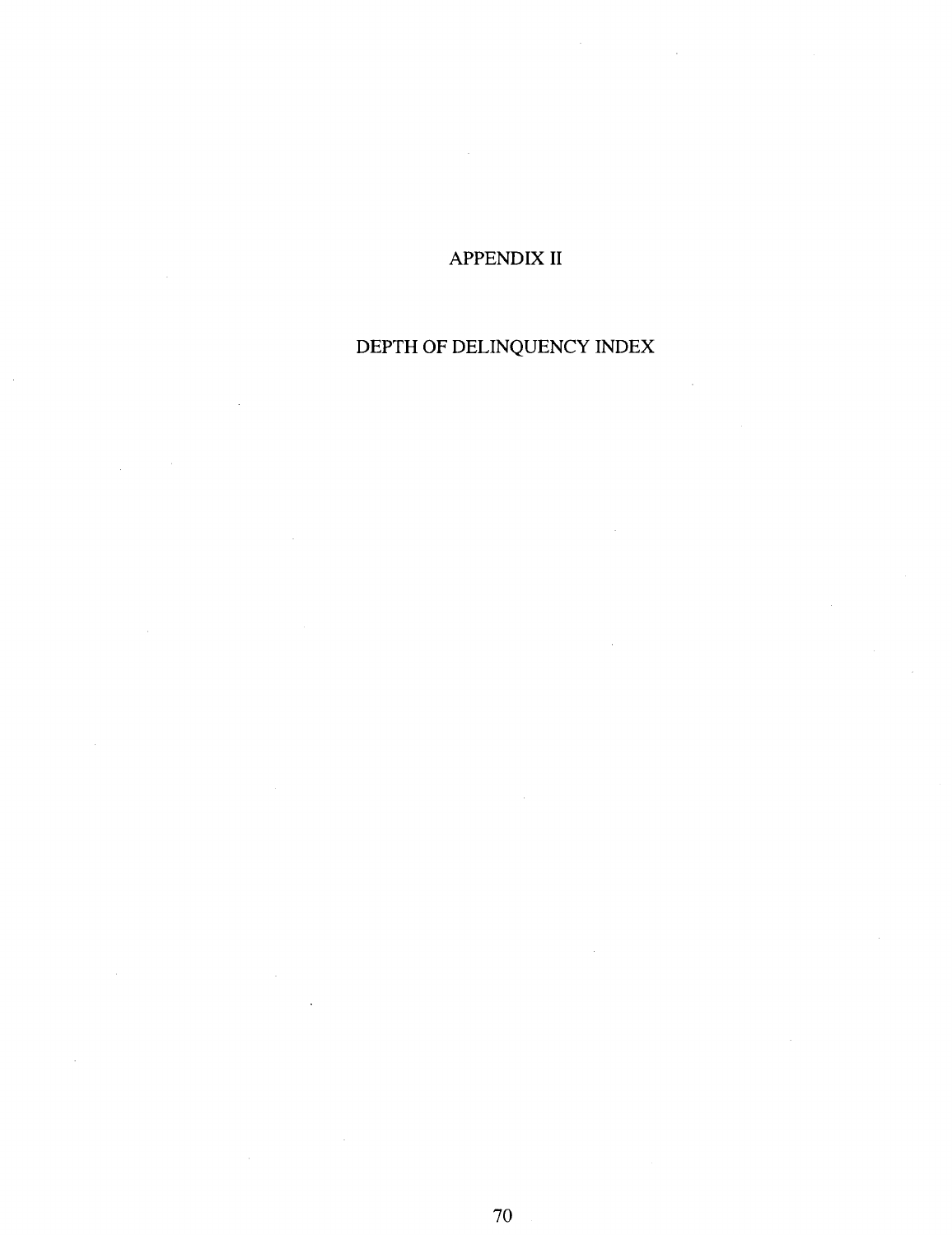# *Depth of Delinquency Index*

 $\bar{\beta}$ 

 $\bar{z}$ 

| <b>Standard Score</b> | <b>Offense Description</b>                                          |
|-----------------------|---------------------------------------------------------------------|
| $\overline{2}$        | Trespasses by walking across a vacant lot                           |
| $\overline{3}$        | Accidently destroys a neighbor's property valued at \$4             |
| 12                    | Disrupts a class at school                                          |
| 13                    | Runs away from home                                                 |
| 14                    | Loiters on school property                                          |
| 14                    | Sneaks into a movie without paying                                  |
| 16                    | Gambles money on a dice game                                        |
| 22                    | Is truant from school                                               |
| 24                    | Steals merchandise worth \$2.95                                     |
| 25                    | Is found to be in possession of liquor                              |
| 25                    | Fails to identify him/herself to a police officer                   |
| 26                    | Attacks another youth without inflicting injury                     |
| 27                    | Causes a disturbance in public                                      |
| 29                    | Has no driver's license and drives a parent's car across town       |
|                       | without permission                                                  |
| 29                    | Is impossible to control, according to parental complaints          |
| 30                    | Is caught smoking marijuana                                         |
| 31                    | Is intoxicated in public                                            |
| 31                    | Throws rocks through windows                                        |
| 32                    | Changes price tags in a store to save \$10                          |
| 32                    | Buys \$100 worth of goods using parent's credit cards without       |
|                       | permission                                                          |
| 32                    | Harasses someone with repeated phone calls                          |
| 33                    | Steals merchandise worth \$20                                       |
| 33                    | Is found to be in the United States illegally                       |
| 34                    | Runs away from a placement to which he/she was committed            |
| 34                    | Hinders police who are attempting to arrest a fiend                 |
| 35                    | Is caught sniffing glue or paint                                    |
| 37                    | Spray paints some words on a monument in a city park                |
| 37                    | Is caught in possession of 5 ounces of marijuana                    |
| 38                    | Destroys public property valued between \$5 and \$50                |
| 39                    | Runs from police to avoid arrest                                    |
| 41                    | Falsely reports a fire                                              |
| 42                    | Breaks into a Coke machine and steal \$25 worth of coins            |
| 43                    | Carries a switchblade knife                                         |
| 47                    | Trespasses in a neighbor's house while they are away                |
| 48                    | Forges a parent's signature on a check for \$60                     |
| 48                    | Is caught driving while intoxicated                                 |
| 48                    | Is found to be in possession of a parent's prescription bottle of   |
|                       | amphetamines                                                        |
| 48                    | Steals mail from the boxes of other residents in his/her apartments |
| 48                    | Tortures and injures a neighbor's cat                               |
|                       |                                                                     |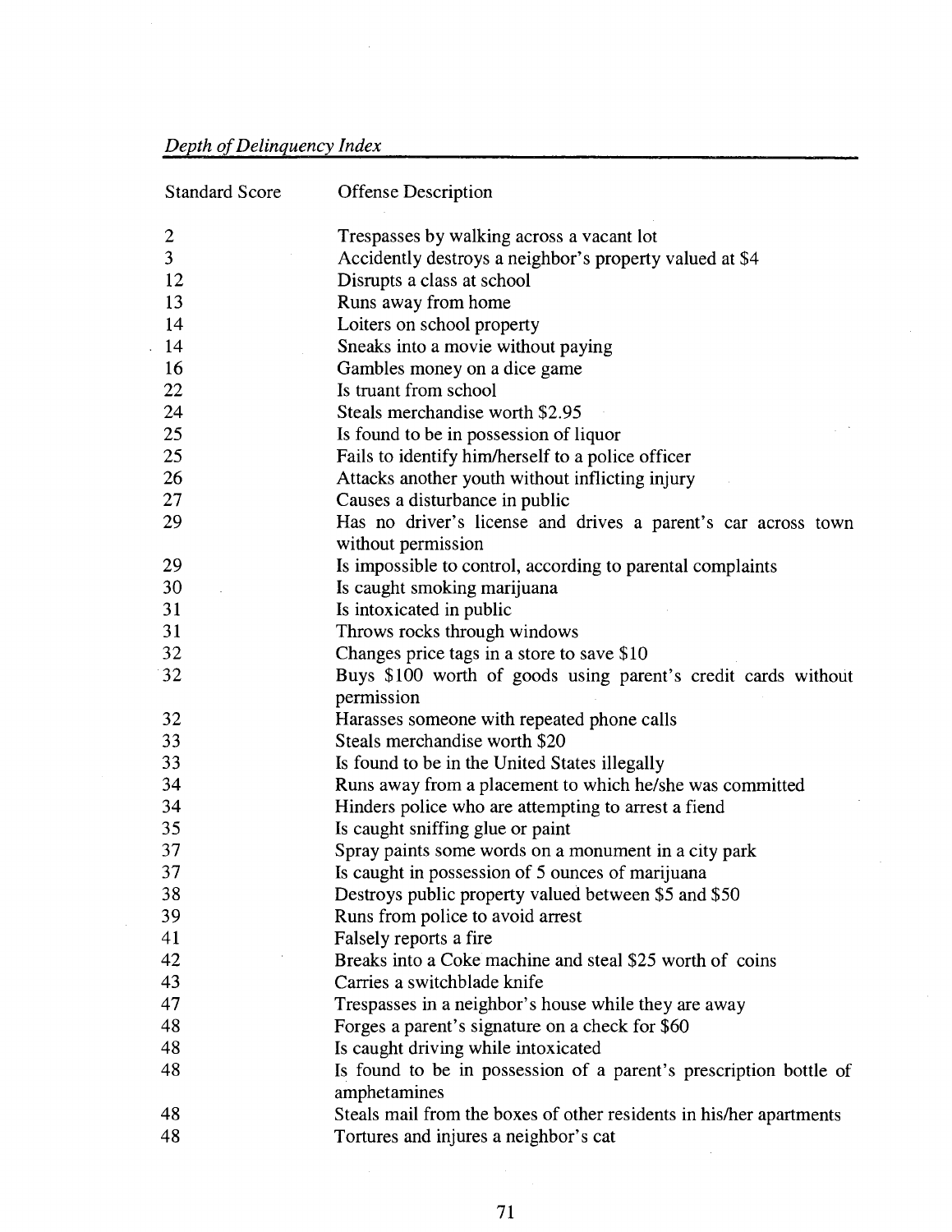| 49 | Has violate the rules of his/her probation                                               |
|----|------------------------------------------------------------------------------------------|
| 51 | Drives his/her car home from a repair shop without settling a \$300<br>repair bill       |
| 51 | Sells marijuana                                                                          |
| 51 | Beats up and injures another youth                                                       |
| 53 | Telephones a bomb threat to a local school                                               |
| 3  | Escapes from the police after being arrested                                             |
| 53 | Steals merchandise values at \$100                                                       |
| 56 | Accidentally kills a playmate during dangerous play with a gun                           |
| 57 | Has an auto accident and drives away without stopping                                    |
| 57 | Engages in prostitution                                                                  |
| 58 | Breaks into a building, stealing a typewriter worth \$250                                |
| 59 | Robs a store and injures the clerk, who goes to the hospital, is<br>treated and released |
| 59 | Breaks out store windows for over \$500 damage                                           |
| 60 | Is found to be in possession of cocaine                                                  |
| 60 | Attempts to commit suicide                                                               |
| 61 | Steals a car                                                                             |
| 63 | Exposes his genitals to a small girl                                                     |
| 64 | Causes another child to be seriously injured                                             |
| 64 | Is found to be carrying a stolen gun                                                     |
| 67 | Robs a person of more than \$500                                                         |
| 70 | Is caught injecting heroin                                                               |
| 71 | Is caught selling narcotics                                                              |
| 77 | Fatally injures another person during a gang fight                                       |
| 79 | Sets fire to a neighbor's house                                                          |
| 82 | Kidnaps another child                                                                    |
| 88 | Forces a child into an act of sex                                                        |
| 96 | Rapes a younger child                                                                    |
| 99 | Kills someone as a result of an argument                                                 |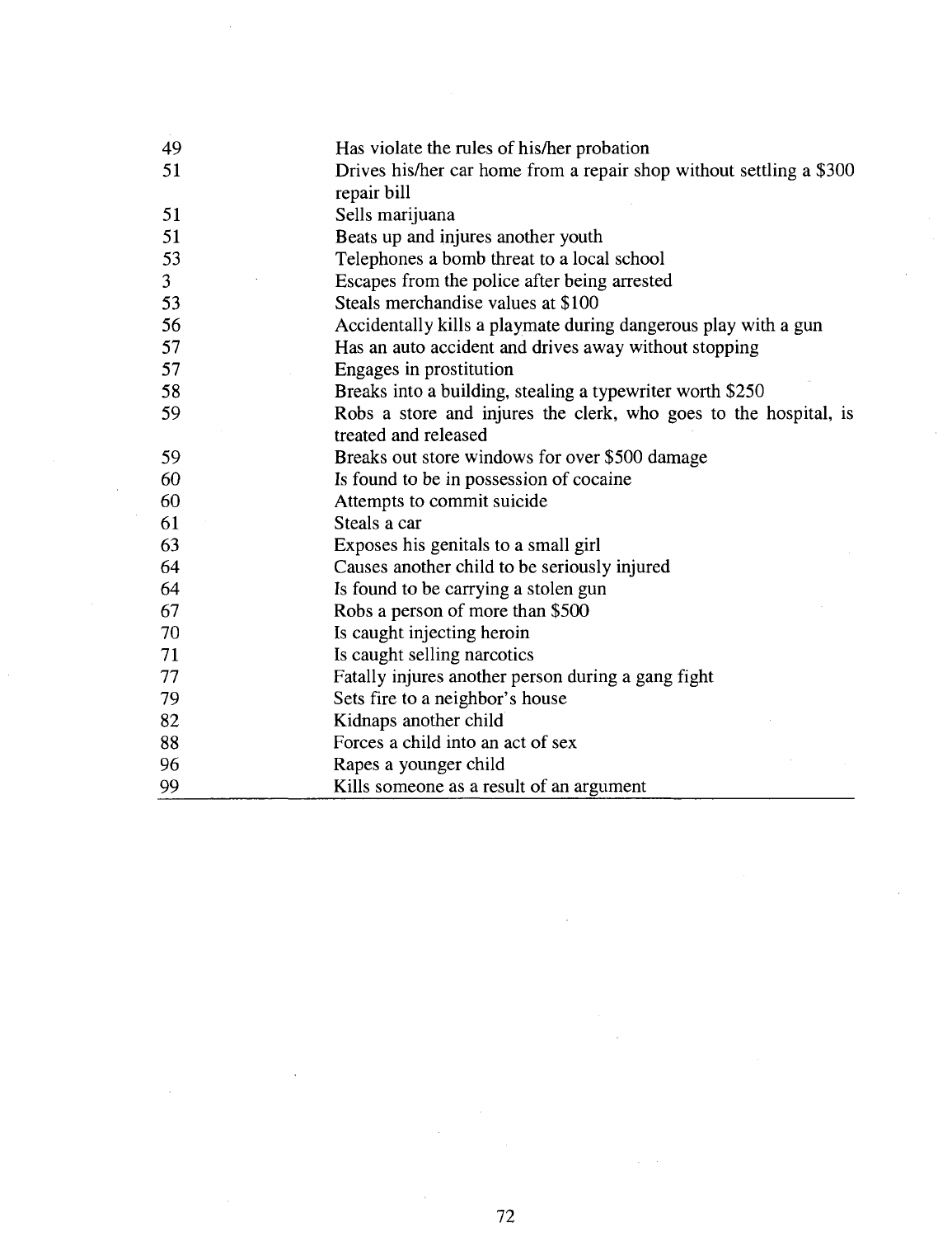### **REFERENCES**

- Akers, R. L. & Sellers, C.S. (2004). *Criminological Theories: Introduction, evaluation,*  and application (4<sup>th</sup> ed.). New York: Oxford University Press.
- Arrigona, N., Hodgson, G., & Reed T. (1999). An overview of juvenile certification in Texas. Criminal Justice Policy Council: Austin, TX.
- Bell, D. (1992). *Faces at the bottom of the well: The permanence of racism.* New York: Basic Books.
- Besharov, D. J. (1974). *Juvenile Justice Advocacy: Practice in a Unique Court.* New York: Practicing Law Institute.
- Bishop, D. M., Frazier, C.E. and Henretta J.C. (1989). Prosecutorial waiver: Case study of a questionable reform. *Crime and Delinquency, 35,* 179-201.
- Bishop, D. M, Frazier, C.E., Lanza-Kaduce, L. & Winner, L. (1996). The transfer of juveniles to criminal court: Does it make a difference? *Crime and Delinquency, 42,* 171-191.
- Brewer, R.M. & Heitzeg, N. A. (2008). The racialization of crime and punishment: Criminal Justice, color-blind racism, and the political economy of the prison industrial complex. *American Behavioral Scientist, 51,* 625-644.
- Center on Juvenile and Criminal Justice. (2008). *Disproportionate Minority Confinement.* Retrieved October 14, 2008 from [http://www.cjcj.org/jiic/race i](http://www.cjcj.org/jiic/race)i.php
- Clark County Nevada Department of Juvenile Justice Services (2007). Disparate treatment based on race and economics 2007 report. Retrieved March 23, 2009 from http://jdaihelpdesk.org/Docs/Documents/ClarkCo.DMCReport2007.doc

Cooley, C.H. (1902). *Human Nature and Social Order.* New York: Scribner.

- Crenshaw, K. (1988). Race, reform, and retrenchment: Transformation and legitimation in anti-discrimination law. *Harvard Law Review, 101,* 1331-1387.
- Dawson, R. O. (1992). An empirical study *of Kent* style juvenile transfers to criminal court. *St. Mary's Law Journal, 23,* 975.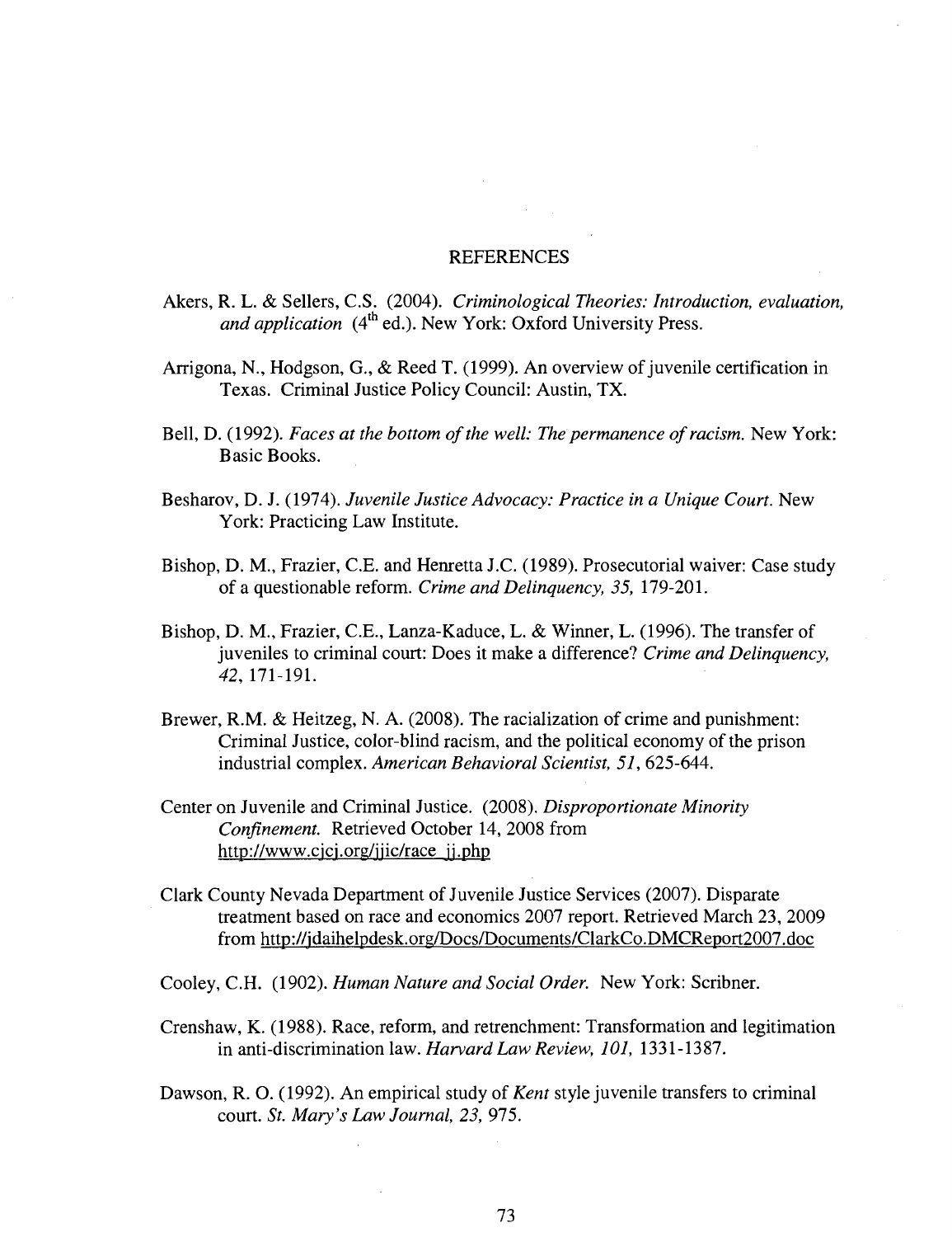- DeFrances, C. J. and Strom, K. J. (1997). *National Survery of Prosecutors, 1994: Juveniles Prosecuted in State Criminal Courts.* Retrieved October 14, 2008 from <http://www.oip.usdoi.gov/bjs/pub/pdf/jpscc.pdf>
- Deschner, J. P., Plain, M. D., Terhune, G. K., & Williamson, C. (1981). Development of the DDI: A seriousness scale for delinquency. *Evaluation Review, 5, 788-809*.
- Gordon, R. (Ed.). (1990). *The politics of law: A progressive critique.* New York: Panetheon Books.
- Grisso, T., Tomkins, A., & Casey, P. (1988). Psychosocial concepts in juvenile law. *Law and Human Behavior, 12,* 403-407.
- Guy-Sheftall, B. (1993, April). *Black feminist perspectives on the academy.* Paper presented at the annual meeting of the American Education Research Association, Atlanta.
- Fagan, J. & Zimring, F. (Eds.). (2000). *The Changing Borders of Juvenile Justice: Transfer of Adolescents to the Criminal Court.* Chicago: The University of Chicago Press.
- Feld, B. C. (1987). The juvenile court meets the principle of the offense: Legislative changes in juvenile waiver statutes. *Journal of Criminal Law and Criminology, 78,* 471-533.

Ferro, J. (2003). *Library in a Book: Juvenile Crime.* New York: Facts on File.

Flaherty, M. G. (1980). *An Assessment of the National Incidences of Juvenile Suicides in Adult Jails, Lockups, and Juvenile Detention Centers.* Washington, DC: U.S. Government Printing Office.

Florida Department of Juvenile Justice (1996). Management Report, No. 42, March 24.

- Forst, M., Fagan, J., and Vivona, T.S. (1989). Youth in prisons and training schools: Perceptions and the consequences of the treatment custody dichotomy. *Juvenile and Family Court, 2,* 1-14.
- Houston, J. & Barton, S. M. (2005). *Juvenile justice: Theory, systems, and Organization.*  New Jersey: Pearson Education.
- Jensen, E.L & Metsger, L. K. (1994). A test of the deterrent effect of legislative waiver on violent youth crime. *Crime and Delinquency, 4,* 96-104.
- Joppich, G. L. (1984). *Determinants of dispositional decision-making in the juvenile court.* Ann Arbor: University Microfilms International.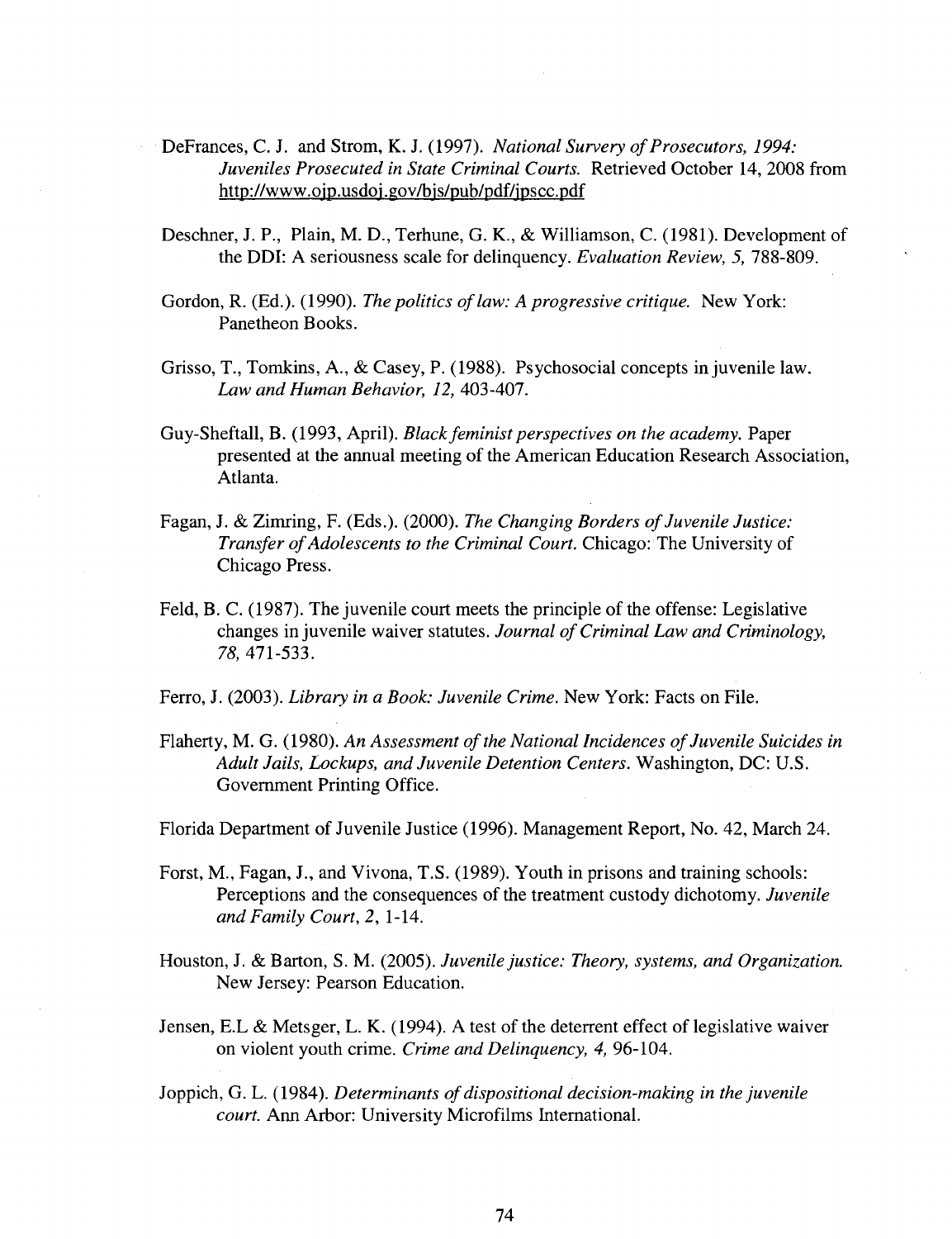- Ladson-Billings, G. J. (1999). Preparing Teachers for Diverse Student Populations: A Critical Race Theory Perspective. *Review of Research in Education, 24,* 211-247.
- Lockwood, J.L. (1992). Juvenile crime responsibility and the courts. *American Journal of Forensic Psychology, 10,* 5-15.
- Lemert, E. M. (1967). *Human deviance, social problems, and social control.* Englewood Cliffs, N.J.: Prentice-Hall.
- Majorie, Z.S. (1987). The changing forms of racial/ethnic bias in sentencing. *Journal of Research in Crime and Delinquency, 24,* 69-92.
- Males, M. & Macallair, D. (2000). *The color of justice: An analysis of juvenile justice adult court transfers in California.* Washington, DC: Justice Policy Institute.
- Mathis, K.J. (2007). Adult justice system is the wrong answer for most juveniles. *American Journal of Preventive Medicine, 32,* 1-2.
- Mead, G. H. (1934). *Mind, Self, and Society.* Chicago: University of Chicago Press.
- Miethe, T. D., Hart, T. C, & Regoeczi, W. C. (2008). The conjunctive analysis of case configurations: An exploratory method for discrete multivariate analyses of crime data. *Quantitative Journal of Criminology, 24,* 227-241.
- Miethe, T. D. & Sounsa, W. H. (2009). Carjacking and its consequences: A Situational analysis of risk factors for differential outcomes. *Security Journal, 0,* 000-000.
- National Criminal Justice Reference Service. (2003). Juvenile court statistics 1999. Retrieved April 8, 2009 from http://www.ncjrs.gov/html/ojjdp/201241/chap2.html#a
- Nevada Revised Statutes ch. 62B.390 § 1-4 (2003). Retrieved February 26, 2009 from [http://www.leg.state.nv.us/NRS/NRS-062B.html#NRS062BSec390](http://www.leg.state.nv.us/NRS/NRS-062B.html%23NRS062BSec390)
- Nimick, E., Szysmanski, L, & Snyder, H. (1986). *Juvenile court waiver: A study of juvenile cases transferred to criminal court.* Pittsburgh: National Center for Juvenile Justice.
- Office of Juvenile Justice and Delinquency Prevention. (2008). OJJDP statistical briefing book: Juveniles in court. Retrieved April 8, 2009 from http://www.ojjdp.ncjrs.org/ojstatbb/court/JCSCF\_Display.asp?ID=qa06601&year  $=2000$ &group=3&type=1
- Olson, J.K. (2005). Waiver of juveniles to criminal court: Judicial discretion and racial disparity. *Justice Policy Journal, 2,* 1-20.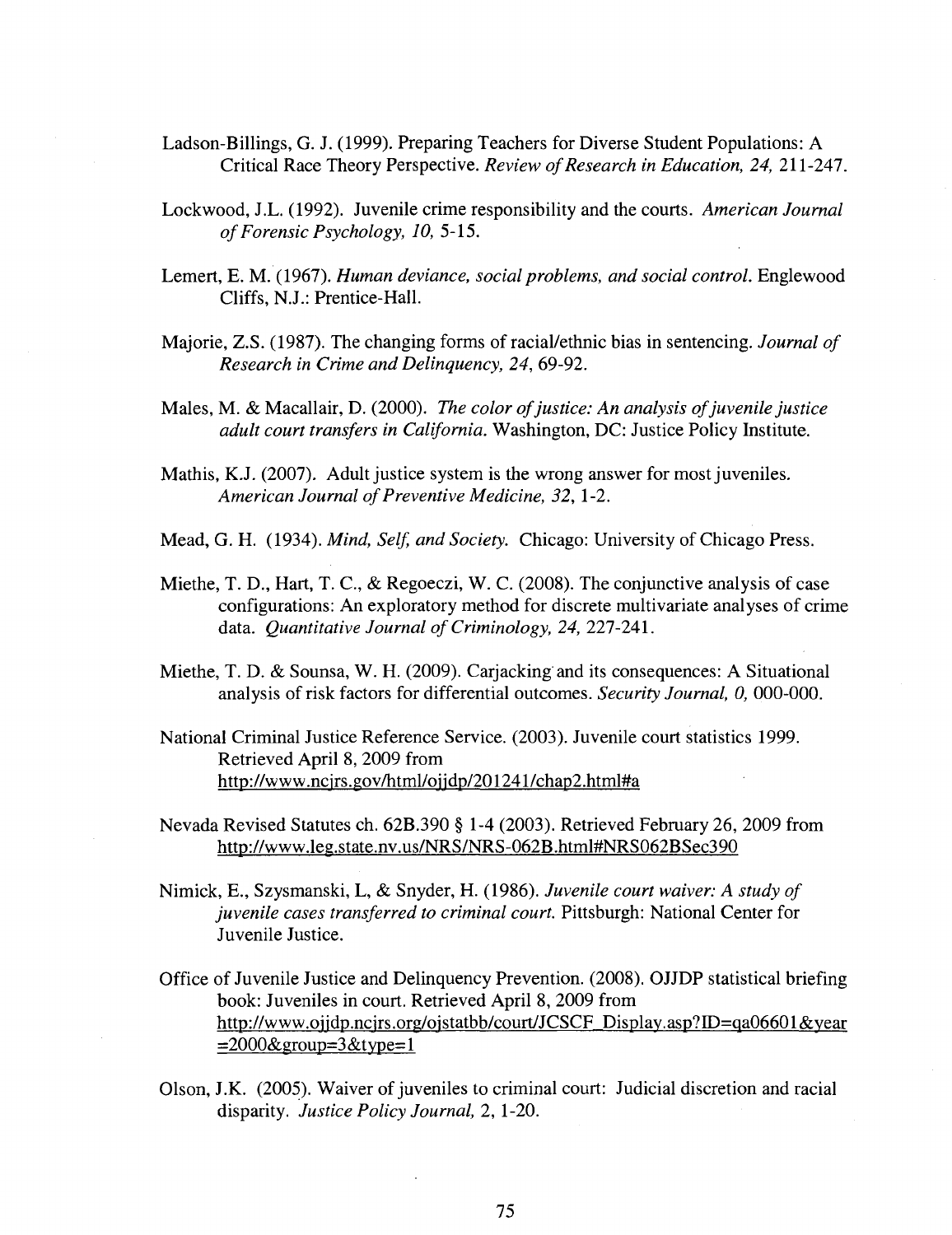- Piatt, A. M. (1977). *The Child Savers: The Invention of Delinquency.* Chicago: University of Chicago Press.
- Poe-Yamagata, E. & Jones, M. A. (2000). *And justice for some.* Washington DC: National Council on Crime and Delinquency.
- Pope, C. E., & Feyerherm, W. (1995). *Minorities in the juvenile justice system: Research summary.* Washington, DC: Office of Juvenile Justice and Delinquency Prevention, U.S. Department of Justice.
- Redding, R. E. (2003). The effects of adjudicating and sentencing juveniles as adults: Research and policy implications. *Youth Violence and Juvenile Justice,* 1, Retrieved October 14, 2008 from <http://yvj.sagepub.eom/cgi/content/abstract/l/2/128>
- Salekin, R. T., Yff, R.M.A., Neumann, C.S., Leistico, A.R. & Zalot, A.A. (2002). Juvenile transfer to adult court: A look at the prototypes for dangerousness, sophistication-maturity, and amenability to treatment through a legal lens. *Psychology, Public Policy and Law,* 8, 373-404.
- Schiraldi, V. and Ziedenberg, J. (1999). *The Florida experiment: An analysis of the impact of granting prosecutors discretion to try juveniles as adults.* Washington DC: Justice Policy Institute.
- Sellin, T. & Wolfgang, M. E. (1964). *The measure of delinquency.* New York: John Wiley.
- Sickmund, M., Sladky, T. J., & Kang, W. (2008). Census of juveniles in residential placement databook. Retrieved April 8, 2009 from <http://www.oiidp.ncjrs.gov/ojstatbb/cjrp/>
- Snyder, H. N. & Sickmund, M. (1999). *Juvenile offenders and victims: National report*  i999(Report). Washington, DC: U.S. Department of Justice, Office of Justice Programs, Office of Juvenile Justice and Delinquency Prevention.
- Snyder, H.N., Sickmund, M. & Poe-Yamagata E. (2000). *Juvenile transfers to criminal court in the 1990's: Lessons learned from four studies.* Washington, DC: Office of Juvenile Justice and Delinquency Prevention.
- Steiner, B. & Wright, E. (2006). Assessing the relative effects of state direct file waiver laws in violent juvenile crime: Deterrence or irrelevance? *Journal of Criminal Law and Criminology, 96,* 1451-1477.

Tannenbaum, F. (1938). *Crime and the Community.* Bostin: Ginn.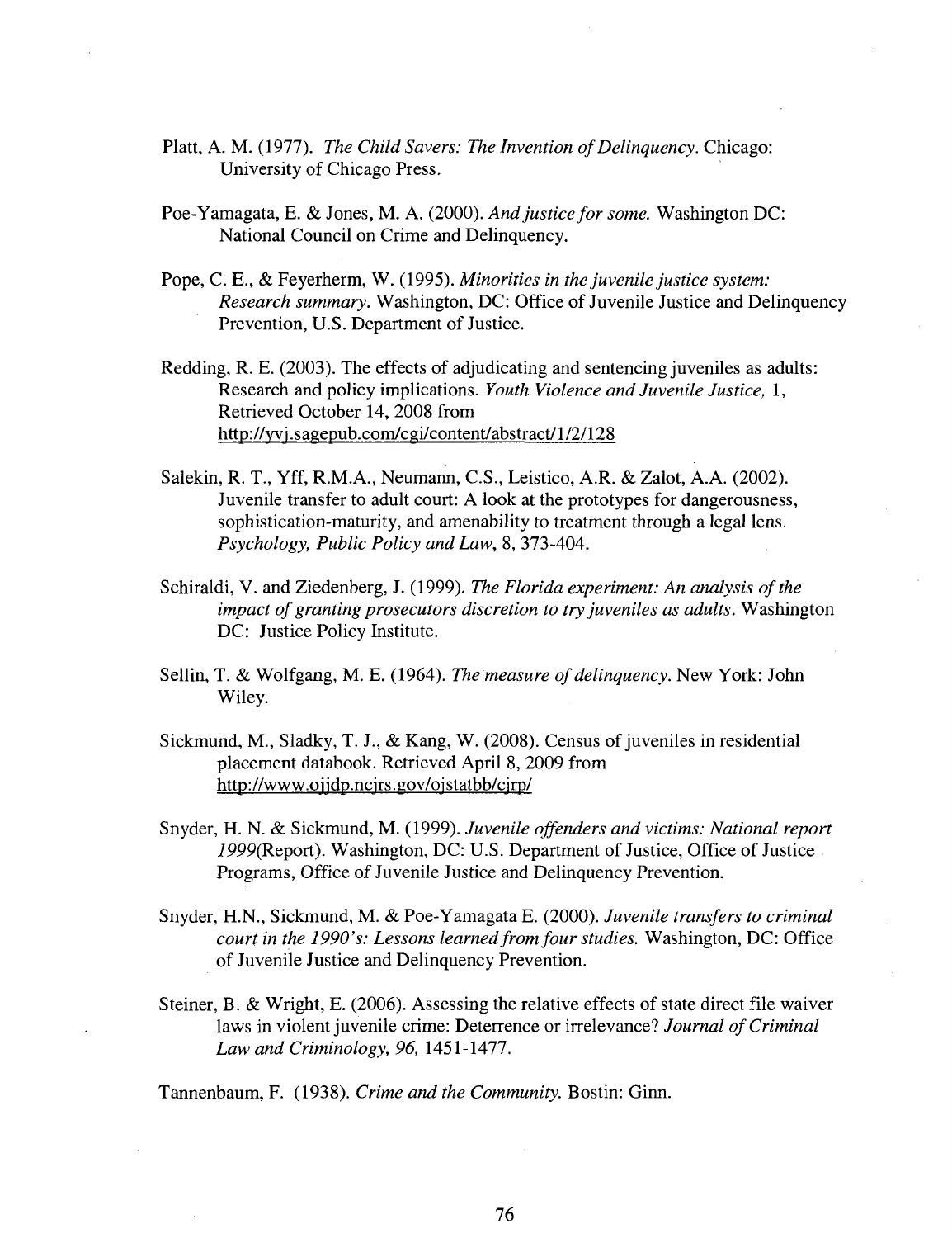- U.S. Census Bureau. (2008). *State and County Quick Facts.* Retrieved October 20, 2008 from <http://quickfacts.census.gov/qfd/states/49000.html>
- U.S. Census Bureau. (2009). *State and County Quick Facts.* Retrieved October 20, 2008 from <http://quickfacts.census.gov/qfd/states/49000.html>
- U.S. Census Bureau. (2008). *The 2008 Statistical Abstract.* Retrieved November 21, 2008 from <http://www.census.gov/compendia/statab/brief.html>
- U.S. Department of Justice. Office of Justice Programs. (2008). *Criminal case processing statistics: Juvenile defendants.* Retrieved October 6, 2008 from [http://www.ojp.usdoi.gOv/bjs/cases.htm#top](http://www.ojp.usdoi.gOv/bjs/cases.htm%23top)
- U.S. Department of Justice. Office of Justice Programs. (1999). *OJJDP Statistical Briefing Book.* Online. Retrieved October 24, 2008 from http://oijdp.ncirs.gov/oistatbb/offenders/qa03202.asp?qaDate=19990930
- U.S. Department of Justice. Office of Justice Programs. (2006). *OJJDP Statistical Briefing Book.* Online. Retrieved October 24, 2008 from [http://ojjdp.ncjrs.gov/ojstatbb/offenders/qa0310](http://ojjdp.ncjrs.gov/ojstatbb/offenders/qa03)5.asp?qaDate=2002
- U.S. Department of Justice. Office of Justice Programs. (2007). *Homicide Trends in the U.S.: Age Trends 1976-2005.* Retrieved October 6, 2008 from <http://www.ojp.usdoi.gov/bjs/homicide/teens.htm>
- U.S. Department of Justice. Office of Justice Programs. (2006). *Juvenile Offenders and Victims: 2006 National Report.* Retrieved April 26, 2008 from http://ojjdp.ncjrs.gov/ojstatbb/nr2006/downloads/chapter1.pdf.
- Whitebread, C. H. & Batey, R. (1981). The role of waiver in the juvenile court: Questions of philosophy and function
- Ziedenberg, J. (2001). *Drugs and Disparity: The Racial Impact of Illinois' Practice of Transferring Young Drug Offenders to Adult Court.* Washington DC: Justice Policy Institute.